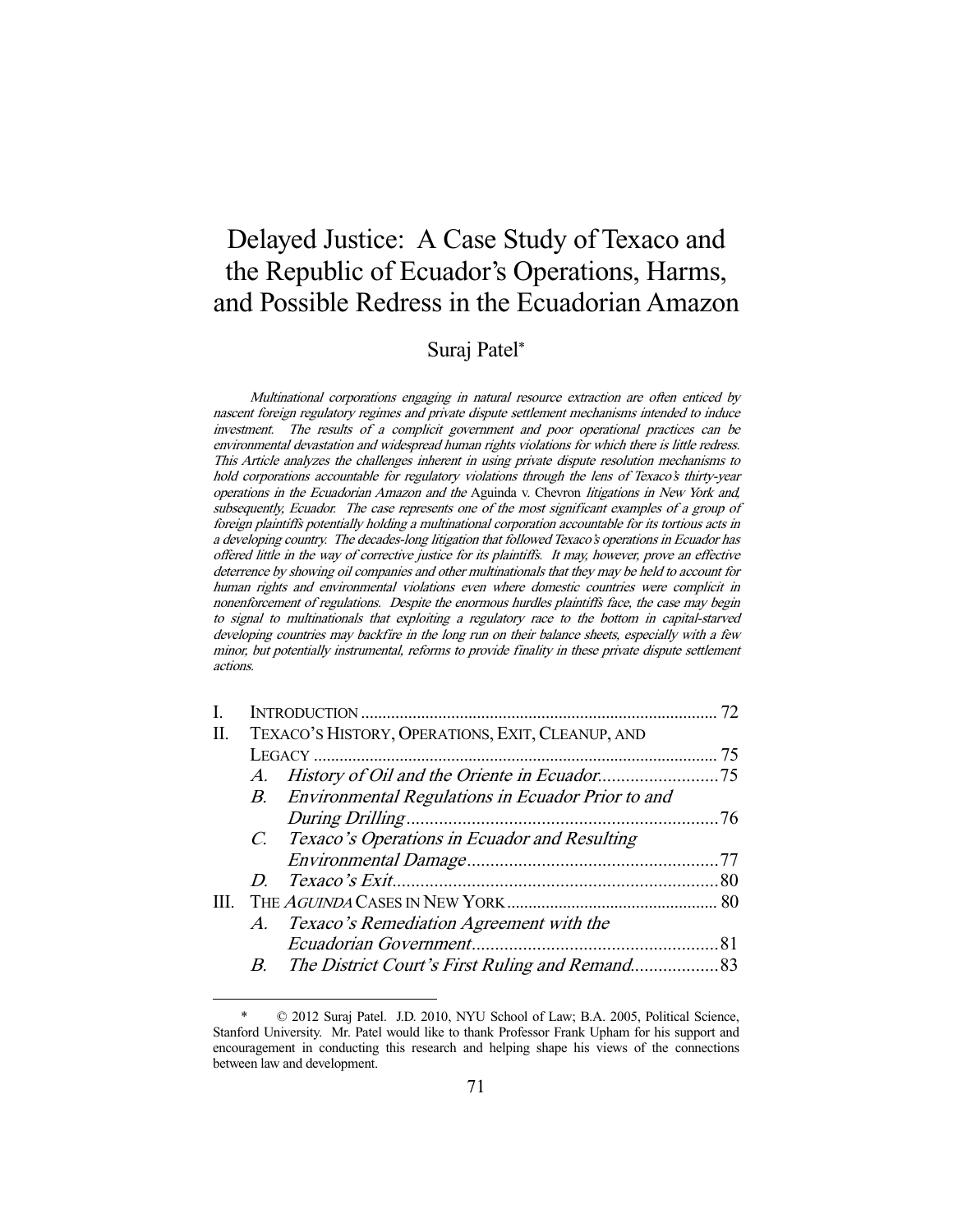| 72   | <u>I ULAINE EINVIKUININEIN IALILA WIJUUKINAL TYÖLEO, IT</u>     |  |  |
|------|-----------------------------------------------------------------|--|--|
|      | $\mathcal{C}$                                                   |  |  |
| IV — |                                                                 |  |  |
|      | $A_{\cdot}$                                                     |  |  |
|      | $1_{\cdots}$                                                    |  |  |
|      | 2.                                                              |  |  |
|      | 3.                                                              |  |  |
|      | 4.                                                              |  |  |
|      | Extralegal Issues Dealing with the Case—Pressure<br>$B_{\cdot}$ |  |  |
|      |                                                                 |  |  |
| V.   |                                                                 |  |  |
|      | Considerations for Foreign Enforcement Actions in<br>A.         |  |  |
|      |                                                                 |  |  |
|      | Chevron's RICO Case and Evidence of Fraud97<br>$B_{-}$          |  |  |
|      | Chevron's Attempt To Quash the Ruling Through<br>$C_{\cdot}$    |  |  |
|      |                                                                 |  |  |
|      | D.                                                              |  |  |
|      | E.                                                              |  |  |
| VI.  | IMPLICATIONS OF THE AGUINDA ACTIONS AS A PUBLIC                 |  |  |
|      |                                                                 |  |  |
|      | $A_{-}$                                                         |  |  |
|      | $B_{-}$                                                         |  |  |
|      | Recommendation for a More Effective Regime105<br>$\mathcal{C}$  |  |  |
|      | Reforms in Deterrence and a Race to the Bottom107<br>D          |  |  |
| V.   |                                                                 |  |  |

72 TULANE ENVIRONMENTAL LAW JOURNAL [Vol. 26:71

## I. INTRODUCTION

 Deep within the cradle of the Amazon River in a region called the Oriente, an American corporation is standing trial for dumping nearly twice the amount of oil that was spilled by the EXXON VALDEZ in 1989 into one of the world's most biodiverse and ecologically important  $area<sup>1</sup>$  What is most remarkable about this trial is not that a multinational company has been accused of egregious misconduct in the third world—this is not new—but that it is the first time a class action lawsuit for environmental damage of this magnitude has gone this far.<sup>2</sup> Moreover, it is a modern-day David and Goliath story that began in a New York district court in 1993, brought by affected indigenous groups as private citizens.

<sup>1.</sup> Peter Maass, *Slick*, OUTSIDE, March 2007, at 101-02.<br>2. Id.

 <sup>2.</sup> Id.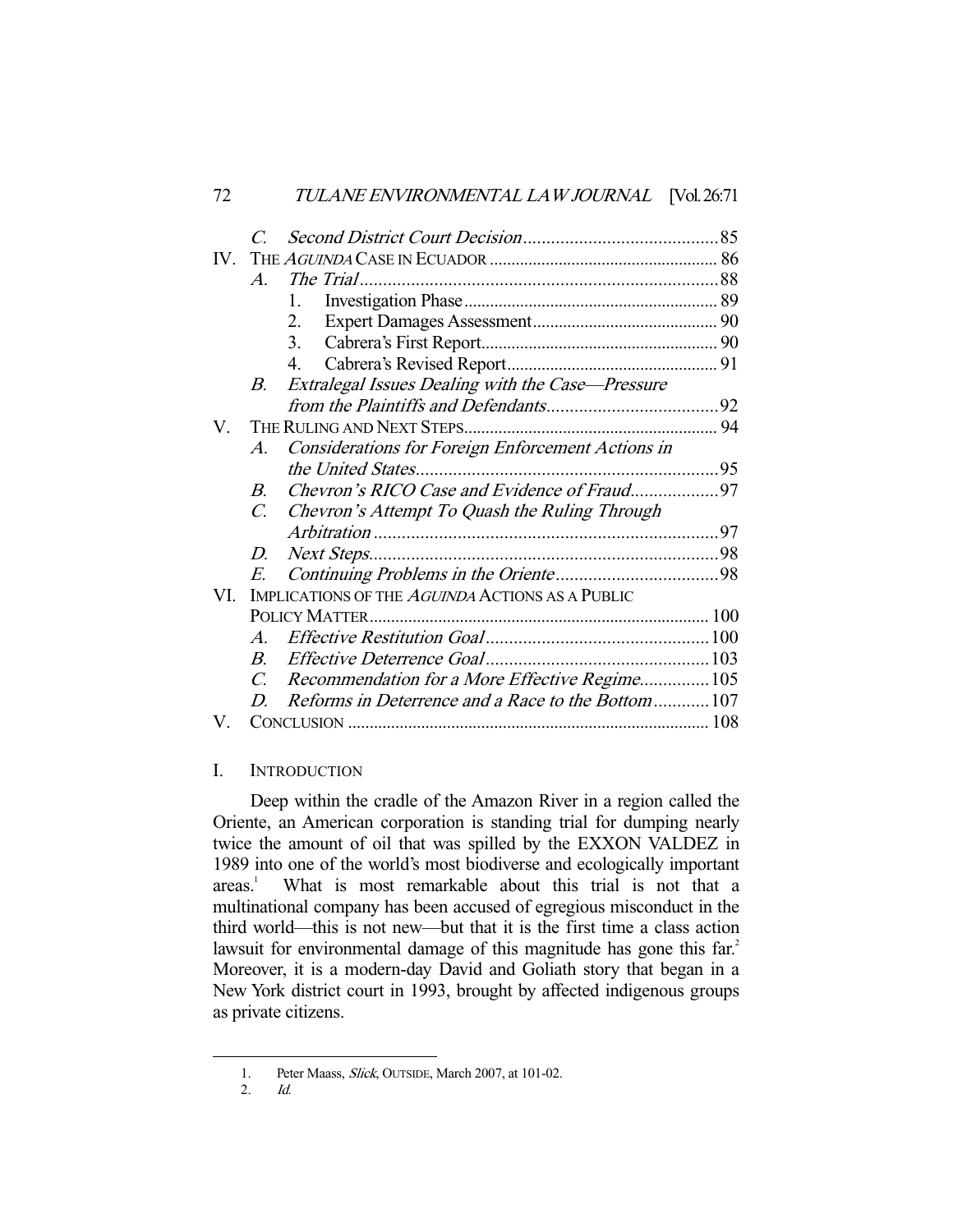The original suit, *Aguinda v. Texaco*, was dismissed from U.S. federal court in  $2002$ <sup>3</sup> However, an organization called Frente, representing forty-six colonists and indigenous individuals,<sup>4</sup> continued the *Aguinda* trial in May 2003 in Lago Agrio, Ecuador.<sup>5</sup> The litigation seeks damages for Texaco's nearly thirty-year operation of an oil concession in the Amazon.<sup>6</sup> With its purchase of Texaco Corporation in 2001, Chevron Corporation assumed all the liabilities of the original defendant company.<sup>7</sup> If the lawsuit is successful, the Amazon Defense Front or Frente, a local NGO that claims to represent all locally affected colonists and tribes, stands to collect up to \$17 billion in damages. The trial entered its final phase in 2008 after court-appointed independent expert Richard Cabrera published an Expert Damages Report of \$16.3 billion in damages.<sup>8</sup> On February 14, 2011, the Ecuadorian court handed down a final ruling for Chevron to pay approximately \$8.6 billion in damages and threatened to add the same amount in punitive damages if Chevron did not formally apologize by the end of that month.<sup>9</sup> Chevron has appealed the result in Ecuador and, before the judgment was even handed down, had already secured a temporary restraining order on enforcement of the judgment by filing racketeering charges against the plaintiffs and their lawyers.<sup>10</sup> The United States Court of Appeals for the Second Circuit reversed and vacated the preliminary injunction six

6. Id. at 4-8.

 <sup>3.</sup> Aguinda v. Texaco, Inc., 303 F.3d 470, 480 (2d Cir. 2002).

 <sup>4.</sup> There are no class action procedures in Ecuador. Each plaintiff was required to join as an individual because there are no absent class members. The action was authorized by Ecuador's 1999 Environmental Management Act (R.O. 1999, 245) (Ecuador).

 <sup>5.</sup> Complaint, Maria Aguinda Salazar et al. v. ChevronTexaco Corp., No. 002-2003 (Super. Ct. of Nueva Loja May 7, 2003) (Ecuador).

 <sup>7.</sup> Texaco Corporation, headquartered in New York, operated in Ecuador under its wholly owned subsidiary, TexPet. In 2001, Chevron purchased Texaco Corporation and by extension the TexPet subsidiary. Therefore, while the original Aguinda suit was Aguinda v. Texaco, the current lawsuit's parties are Aguinda v. Chevron. Texaco Corporation no longer exists as an independent entity. This Article uses ChevronTexaco and Chevron interchangeably to signify that while Chevron did not operate a concession in Ecuador, its liability stems from Texaco's operation in Ecuador, which Chevron assumed with its purchase. Chevron argued that its acquisition of Texaco was not a true "merger" but rather a stock acquisition whereby the acquired company remains a separate subsidiary. See Answer to the Complaint at 2-3, Maria Aguinda Salazar et al. v. ChevronTexaco Corp., No. 002-2003 (Super. Ct. of Nueva Loja Oct. 21, 2003) (Ecuador). To date, its argument has been unsuccessful in all proceedings.

 <sup>8.</sup> See Court Expert Summary Report at 6, Richard Stalin Cabrera Vega, Expert for the Court of Nueva Loja, Maria Aguinda Salazar et al. v. ChevronTexaco Corp., No. 002-2003 (Super. Ct. of Nueva Loja Mar. 24, 2008) (Ecuador).

<sup>9.</sup> Simon Romero & Clifford Krauss, Chevron Is Ordered To Pay \$9 Billion by Ecuador Judge, N.Y. TIMES, Feb. 15, 2011, at A4.

<sup>10.</sup> See Order on Plaintiff's Motion for a Temporary Restraining Order at 1-2, Chevron Corp. v. Donziger, 768 F. Supp. 2d 581 (S.D.N.Y. 2011) (No. 11-CV-691).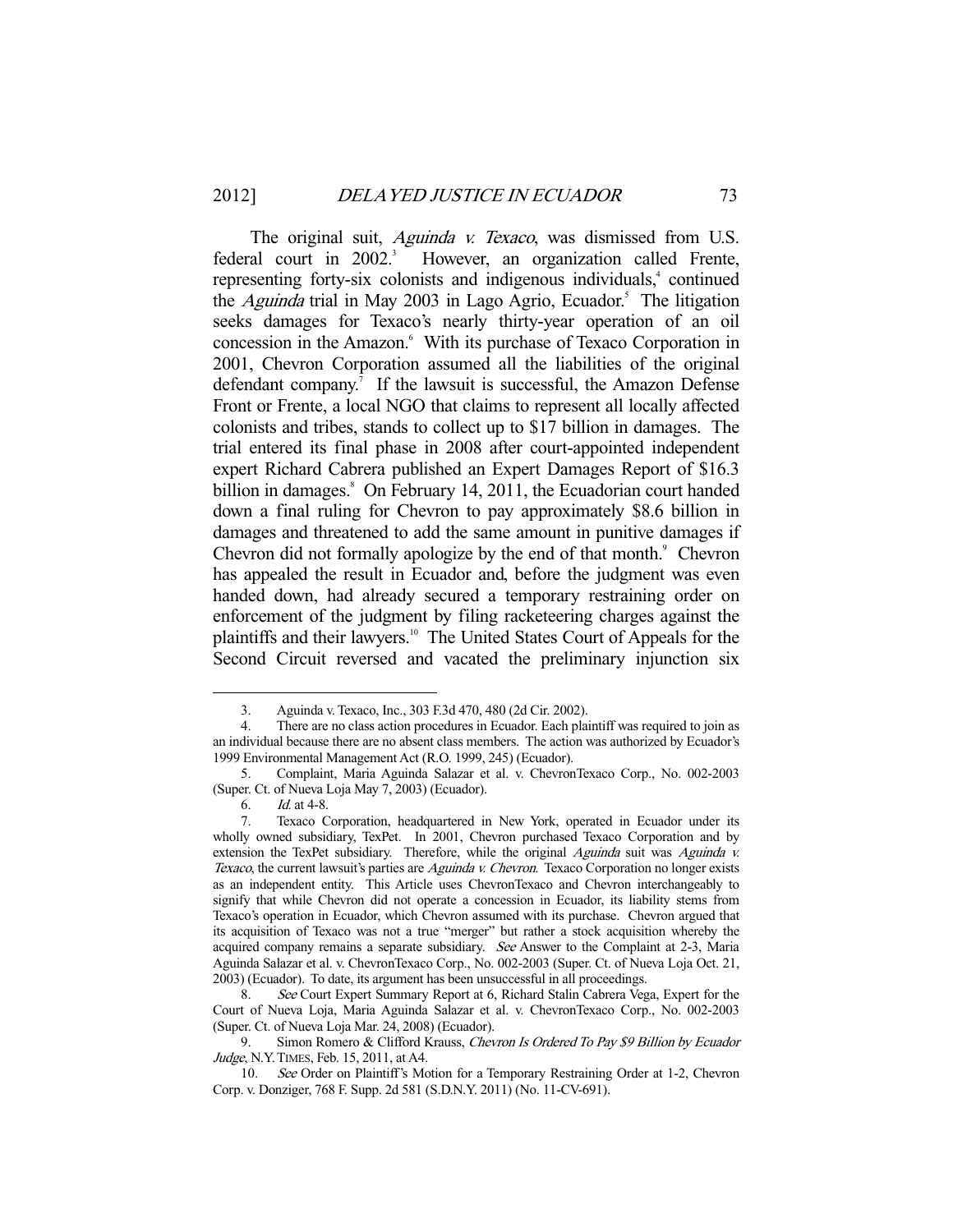months later, in September, with reasons released on January  $26$ ,  $2012$ ,<sup>11</sup> but the RICO suit continues.

The *Aguinda* case highlights how difficult it is for locally affected citizens to get effective redress for the substandard environmental and social conduct of multinational corporations operating in countries where immense wealth translates into political power. In many developing nations with little regulation or few institutions capable of requiring compliance, corporations can run roughshod over the environment during natural resource extraction, with little regard for the social and cultural impact to local communities and environments.<sup>12</sup> However, the immense award in *Aguinda*, and its potential to influence other legal actions in the developing world, may force corporations to adhere to minimal standards of social responsibility. With all of the uncertainty amidst rulings against Chevron, shareholders began to take notice of the potential costs to the company.13

This Article details the *Aguinda* case, subsequent Ecuadorian action, and extralegal pressure on both sides to analyze the effectiveness of private litigation for the two key public policy goals of private actions against multinational corporate tortfeasors: (1) effective restitution for the harmed and (2) future deterrence against substandard practices that cause similar environmental damage. It argues that the current litigation against Chevron in Ecuador has not provided effective redress to the specific people harmed, but has begun to put corporations on notice that they will have to answer for their actions that cause environmental harm. Part II explains the history of Texaco's operations in Ecuador, its practices, and the cleanup prior to Texaco's exit from Ecuador. Part III details the New York *Aguinda* case, brought by private citizens against Texaco for substandard safety and environmental practices, and the subsequent dismissal of that suit ten years later on forum non conveniens

 <sup>11.</sup> See Chevron Corp. v. Naranjo, 667 F.3d 232, 247 (2d Cir. 2012).

<sup>12.</sup> See Maxi Lyons, Comment, A Case Study in Multinational Corporate Accountability: Ecuador's Indigenous Peoples Struggle for Redress, 32 DENV. J. INT'L L. & POL'Y 701, 727-28 (2004) (citing ALICE PALMER, FIELD, COMMUNITY REDRESS AND MULTINATIONAL ENTERPRISES 2 (2003)).

<sup>13.</sup> See Jordan Robertson, Chevron Annual Meeting Heats Up over Ecuador Suit, SEATTLE TIMES (May 27, 2009), http://seattletimes.com/html/businesstechnology/2009269260\_ apuschevronshareholders.html. "A proposal seeking a more detailed human rights policy from Chevron got 28 percent of the vote, which was in line with the level of support from previous years. A separate proposal for a report on Chevron's criteria for investing or operating in countries with questionable human rights records took 26 percent of the vote. Another measure focused on how Chevron assesses the environmental laws in other countries got less than 7 percent. In those two areas, similar proposals in the past have never received more than 10 percent of the vote." Id.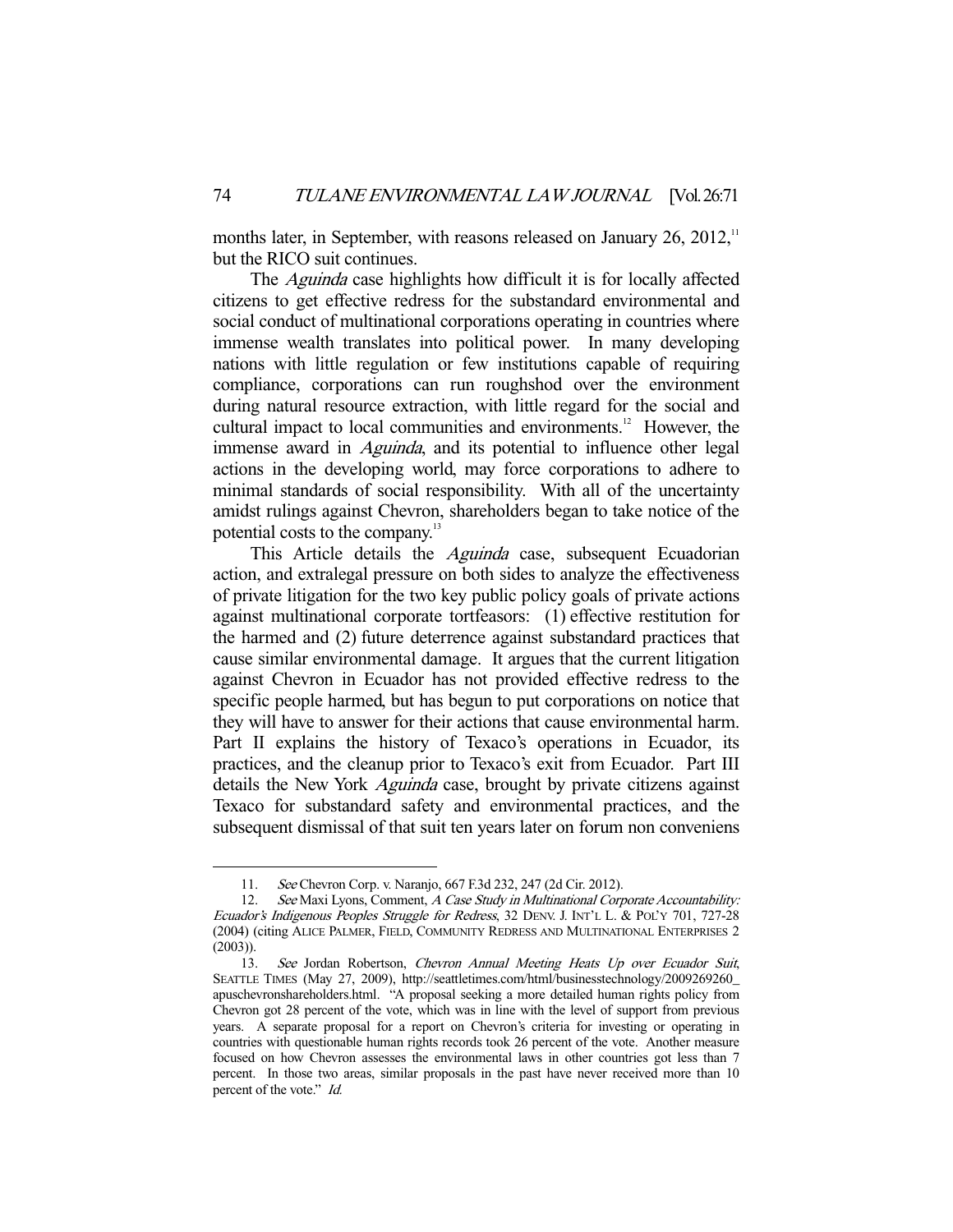grounds. Part IV discusses the Aguinda case tried in the Ecuadorian district court located in Lago Agrio, in the heart of the Amazon, and its outcome. Part V discusses the extralegal actions pertaining to the Aguinda trial in Ecuador and likely next steps in the litigation. Part VI then discusses the implications of the Chevron litigation for both the plaintiffs and multinational corporate tortfeasors generally. It discusses the shortcomings of the current system, as exemplified by the Chevron case, but also explains that empowering local plaintiffs actually harmed by multinational corporations' conduct is a good starting point to encourage better environmental and social practices.

#### II. TEXACO'S HISTORY, OPERATIONS, EXIT, CLEANUP, AND LEGACY

## A. History of Oil and the Oriente in Ecuador

 Until 1964, Ecuador had no large-scale oil exploration and virtually no environmental and legal protections for oil extraction.<sup>14</sup> As such, the Ecuadorian government had no experience in oil exploration when it invited Texaco to develop the country's first oil field through its newly formed Ecuadorian subsidiary, the Texaco Petroleum Company (TexPet).15 TexPet signed a contract with Ecuador to develop oil fields in the Oriente in 1964 and in 1972 began full-scale production in a legal and operational vacuum.<sup>16</sup> Its operation was based out of Lago Agrio, Ecuador, named after Sour Lake, Texas, the site of Texaco's first successful oil field.<sup>17</sup>

 Until then, few major roads existed to cross the Andes, and the Oriente was left largely untouched, inhabited only by 20,000 or so indigenous persons from the Cofán, Huaorani, Secoya, Siona, and Quechua tribes.<sup>18</sup> After the discovery of oil, however, roads began to crisscross indigenous territories, separating them, and introducing massive new socioeconomic pressures and competing norms about how

<sup>14.</sup> See Lyons, *supra* note 12, at 703.

<sup>15.</sup> Judith Kimerling, *Indigenous Peoples and the Oil Frontier in Amazonia: The Case of* Ecuador, ChevronTexaco, and Aguinda v. Texaco, 38 N.Y.U. J. INT'L L. & POL. 413, 435-36 (2006).

<sup>16.</sup> Id. at 449 n.99; Lyons, *supra* note 12, at 703. There were a few generally applicable laws containing broad environmental controls. However, with little developed regulatory law, there was a scarce chance for enforcement. See Kimerling, supra note 15, at 436-37, 566.

 <sup>17.</sup> Maass, supra note 1, at 103. Ecuador's national oil company (Corporacion Estatal Petrolera Ecuatoriana, CEPE, now PetroEcuador) acquired stock in the initial Texaco consortium, and in 1977, became the majority shareholder of the consortium. Texaco retained 37.5% of the stock and continued to operate the trans-Ecuadorian pipeline until 1989, as well as the consortium's exploration and production facilities until 1990. PetroEcuador remained 62.5% owner until Texaco's exit from Ecuador. See Kimerling, supra note 15, at 420 n.17.

<sup>18.</sup> Maass, *supra* note 1, at 103.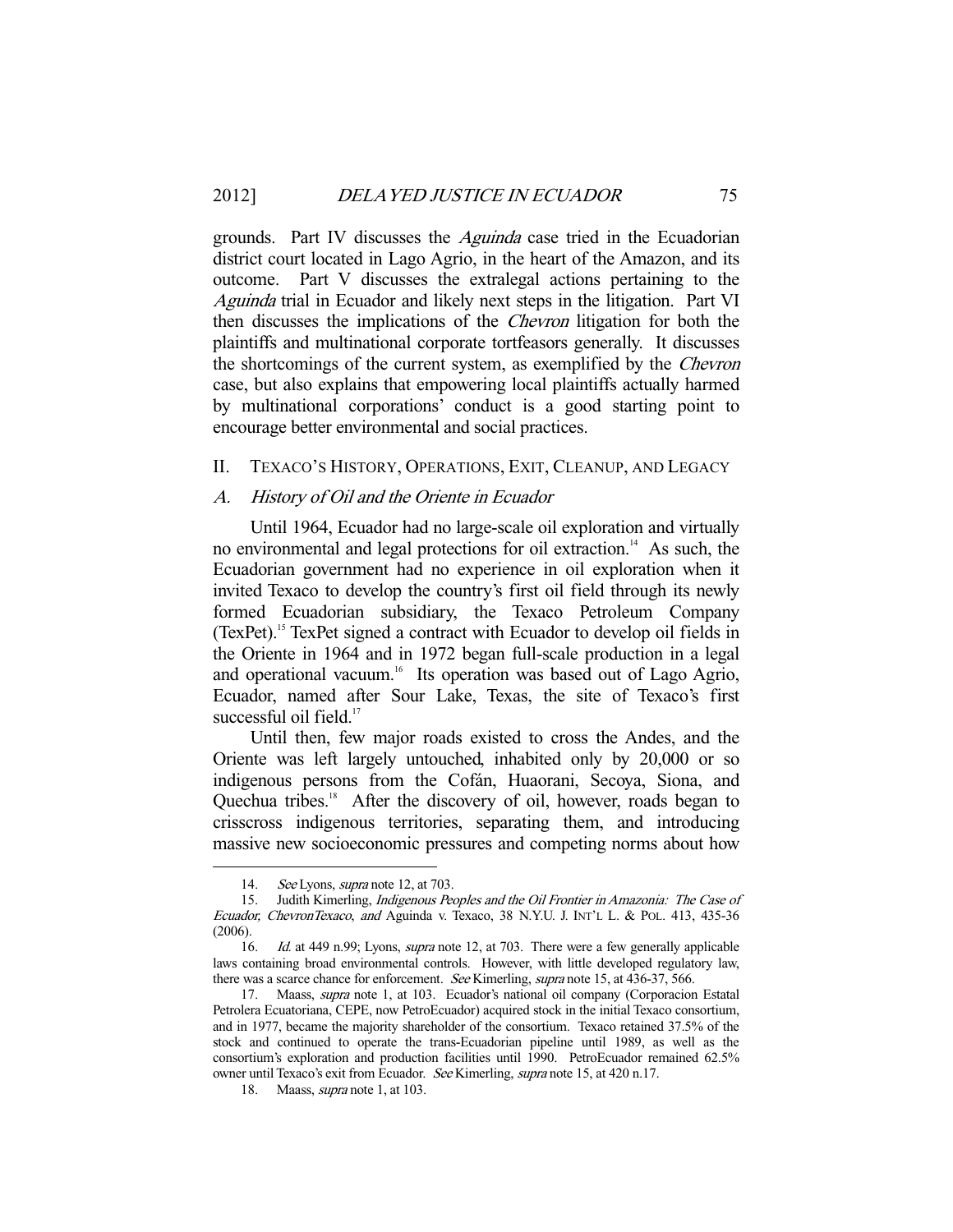to use the jungle.<sup>19</sup> Moreover, the Ecuadorian government encouraged settlers to move to the Oriente, by offering free land to anyone willing to clear the jungle and farm it, as a means of establishing firm control over the newly valuable territory.<sup>20</sup> Conflicts and disease transmission Conflicts and disease transmission between settlers, now known as "colonists," and indigenous peoples forced many indigenous tribes to move further into the jungle or abandon their traditional lifestyles.<sup>21</sup> The plaintiffs in the *Aguinda* suit consist of both colonists and indigenous representatives.<sup>22</sup>

## B. Environmental Regulations in Ecuador Prior to and During Drilling

 "The Oriente's booming oil industry ha[d] operated with virtually no environmental and public health controls . . . . Very little ability or will exist[ed] within the Ecuadorian government to establish meaningful environmental regulation and oversight."<sup>23</sup> It was not until a study was published in 1990 that government officials were put on notice of the environmental impacts of the pollution caused by oil operations,<sup>24</sup> and it was not until 1992 that environmental impact assessments were initiated.<sup>25</sup> However, even in 1971, Ecuador's Law of Hydrocarbons did require field operators to "adopt necessary measures to protect flora, fauna and other natural resources" and "to prevent contamination of water, air, and soil."<sup>26</sup> Other generally applicable contamination laws, such as the Law of Waters, adopted in 1972, and the Law for the Prevention and Control of Environmental Contamination, adopted in 1976, also included language that should have set up a regulatory mechanism to oversee oil production.<sup>27</sup> However, no regulatory system was put into place to demand compliance with these laws until the 1990s.<sup>28</sup> In fact, no entity even promulgated regulations defining the general terms used in the Constitution, the Law of Hydrocarbons, and Ecuador's Concession Agreements with foreign oil companies.

 <sup>19.</sup> See id.

 <sup>20.</sup> Id.

<sup>21.</sup> *Id.* For an excellent, detailed discussion of the cultural pressures faced by indigenous tribes after the discovery of oil in the Oriente, see JOE KANE, SAVAGES (1995).

<sup>22.</sup> See Kimerling, *supra* note 15, at 476.<br>23. JUDITH KIMERLING ET AL., AMAZON C JUDITH KIMERLING ET AL., AMAZON CRUDE 48 (Susan S. Henrikson ed., 1991).

<sup>24.</sup> Kimerling, *supra* note 15, at 438.

<sup>25.</sup> *Id.* at 468-69.

<sup>26.</sup> See id. at 433 (citing L. de Hidrocarburos [Law of Hydrocarbons] (R.O. 1978, 711) (Ecuador), amended by (R.O. 1982, 306) (Ecuador)).

<sup>27.</sup> *See id.* at 434.

 <sup>28.</sup> See id. at 468-69.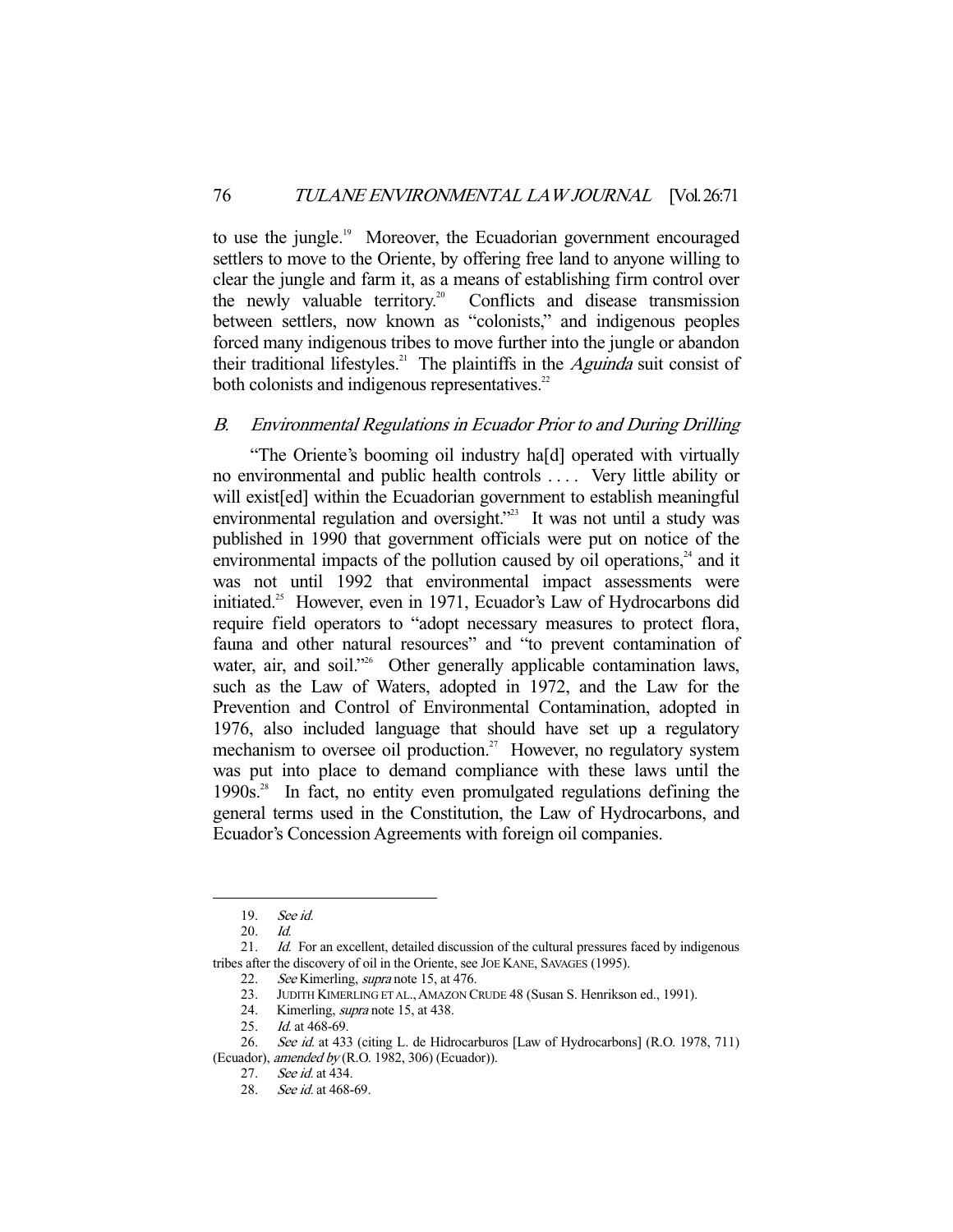Instead, TexPet was to set its own environmental standards and was allowed to self-police its operations to prevent contamination.<sup>29</sup> extract the oil, TexPet entered into a joint-venture with the Ecuadorian government-owned company, PetroEcuador.<sup>30</sup> While PetroEcuador was the majority shareholder,<sup>31</sup> Texaco was the deemed the "operator" of the entity and was authorized to design, procure, install, manage, and operate the infrastructure for the operation.<sup>32</sup> TexPet's production contract stated that it was to use "modern and efficient" equipment in the operations and provide "practical training and studies" to Ecuadorian students and workers in the oil fields.<sup>33</sup>

## C. Texaco's Operations in Ecuador and Resulting Environmental Damage

 During its twenty-one years drilling in Ecuador, TexPet drilled 339 wells and built eighteen central production stations in over a million-acre concession and extracted approximately 1.5 billion barrels of crude oil from the Oriente.<sup>34</sup> Amazon Watch, an environmental group that "works" with the Frente to publicize the damage in the Oriente, claims Texaco netted more than \$30 billion in profits."<sup>35</sup> For its part, Chevron claims that Texaco profited only \$490 million after royalties and taxes, conceding that the joint venture grossed \$25 billion.<sup>36</sup> Whatever the value of the extraction, the main issue of fact in the *Aguinda* case deals with Texaco's operational procedures and whether it did enough to prevent or contain environmental damage in the Oriente.

 The main sources of environmental damage from the Texaco/ PetroEcuador operations are (1) leaching or discharge of "formation water" and drilling wastes held in unlined pits, (2) leaching or discharge of "produced water" and drilling wastes held in unlined pits, (3) accidental discharge from the trans-Ecuadorian pipeline and subsidiary pipelines operated by Texaco, and (4) deliberate dumping and spraying of oil and drilling wastes. Each of these is explained *infra*.

<sup>29.</sup> *Id.* at 436.

<sup>30.</sup> See id. at 419-20 & n.17.

 <sup>31.</sup> Initially, TexPet and Ecuadorian Gulf had 37.5% of the Consortium with PetroEcuador owning 25%. In 1974, PetroEcuador purchased Ecuadorian Gulf's share to become the majority shareholder. See id. at 420 & n.17.

 <sup>32.</sup> Id. at 435.

<sup>33.</sup> Id. at 435-36 (citing Decreto Supreme No. 925 [Supreme Decree No. 925], ch. IX, cl. 46.1 (1973) (Ecuador)).

 <sup>34.</sup> Id. at 449-50.

 <sup>35.</sup> Maass, supra note 1, at 103.

 <sup>36.</sup> Id. at 103-04.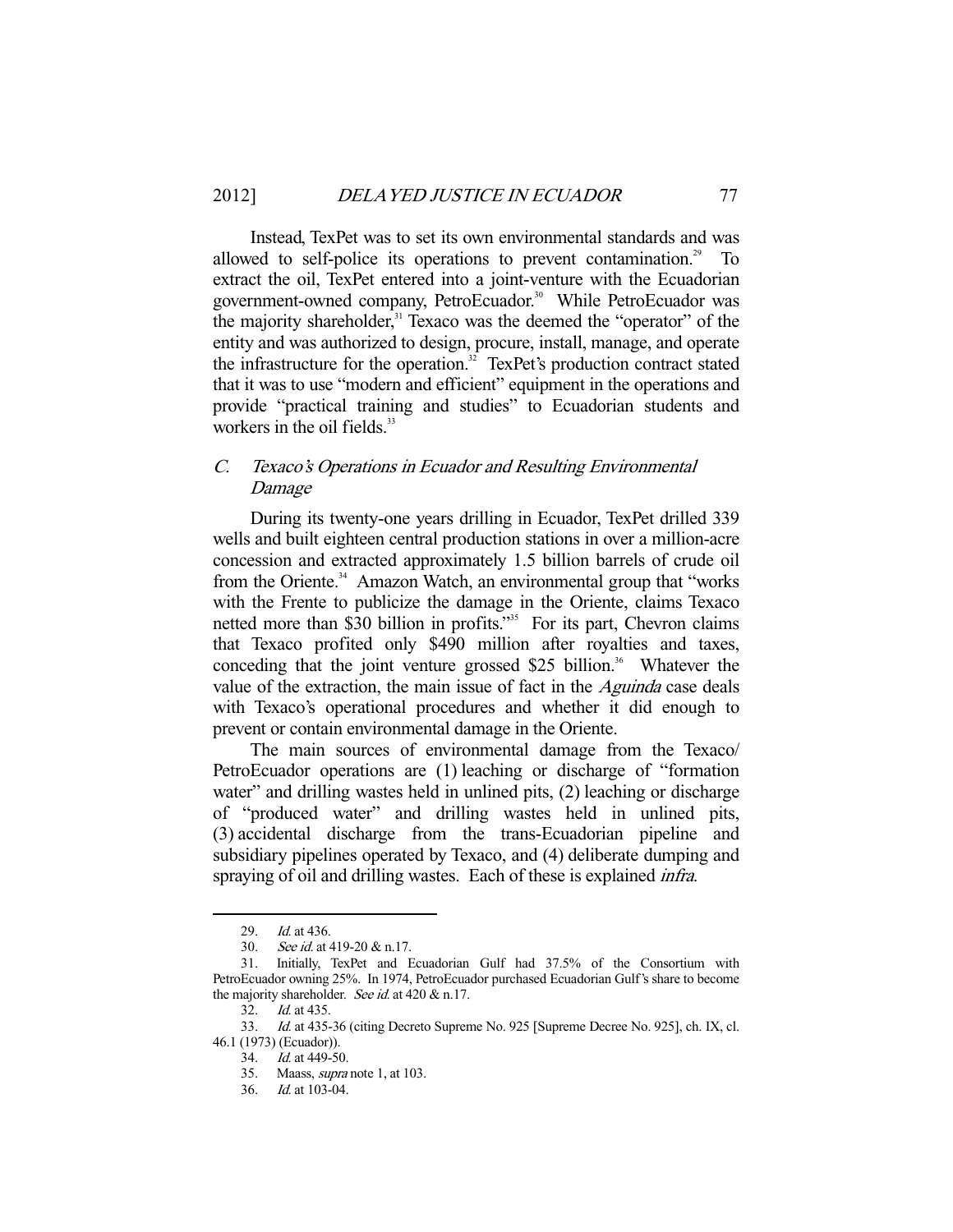"Oil development can be divided into three stages—exploration, production and transportation."<sup>37</sup> During the exploratory phase, "water is often pumped deep into underground reservoirs to force out the crude" and, along with the crude comes water called "formation water" containing leftover oil, metals, and water with high levels of benzene,  $chromium-6$ , and mercury.<sup>38</sup> On average, each exploratory well produces 4165 cubic meters of drilling wastes containing a mixture of drilling muds, petroleum, natural gas, and formation water containing high concentrations of heavy metals and salt.<sup>39</sup> In the Oriente, TexPet deposited formation water into unlined open-air pits adjacent to the exploratory wells.<sup>40</sup> As crude oil began to flow, more formation water was added to the pits during testing of the finds.<sup>41</sup> While this was normal industry procedure during exploration, TexPet's practices deviated in that they abandoned the pits rather than emptying or treating them, as was standard practice in the United States and other countries with environmental oversight of oil exploration.<sup> $42$ </sup> Most of the water produced in U.S. oil fields is reinjected underground because its high level of salinity makes it nearly impossible to treat without corroding treatment equipment.<sup>43</sup> In Ecuador, most of this mixture was left in unfenced, uncovered pits, generally about seven feet deep, and much of the waste subsequently leeched into the environment.<sup>44</sup>

 The major source of contamination from TexPet's practices, however, started with the production phase. As oil is extracted from operational wells, it is pumped to separation stations or production stations, "which separate oil from wastes comprised of formation water, oil remnants, gas, and toxic chemicals."45 This mixture is called produced water or "oil field brine" due to its high salinity.<sup>46</sup> In Ecuador, TexPet discharged virtually all of the produced water it generated into the environment via unlined, open waste pits known as production pits.<sup>47</sup> Texaco "maintains that the pits were universally self-lining because

 <sup>37.</sup> CTR. FOR ECON. & SOC. RIGHTS, RIGHTS VIOLATIONS IN THE ECUADORIAN AMAZON: THE HUMAN CONSEQUENCES OF OIL DEVELOPMENT 6 (1994), available at http://cesr.org/article.  $php$ ? $id=153$ .

 <sup>38.</sup> Maass, supra note 1, at 104.

 <sup>39.</sup> CTR. FOR ECON. & SOC.RIGHTS, supra note 37, at 6.

<sup>40.</sup> Kimerling, *supra* note 15, at 450-51.<br>41. William Langewiesche, *Jungle Law*, 41. William Langewiesche, Jungle Law, VANITY FAIR, May 2007, at 226, 291.<br>42. Id. at 291.

Id. at 291.

<sup>43.</sup> Kimerling, *supra* note 15, at 452, 507.

<sup>44.</sup> See KIMERLING, supra note 23, at 65-67; see also Maass, supra note 1, at 104. CTR. FOR ECON. & SOC. RIGHTS, supra note 37, at 6.

CTR. FOR ECON. & SOC. RIGHTS, *supra* note 37, at 6.

 <sup>46.</sup> Id.

<sup>47.</sup> KIMERLING, *supra* note 23, at 65.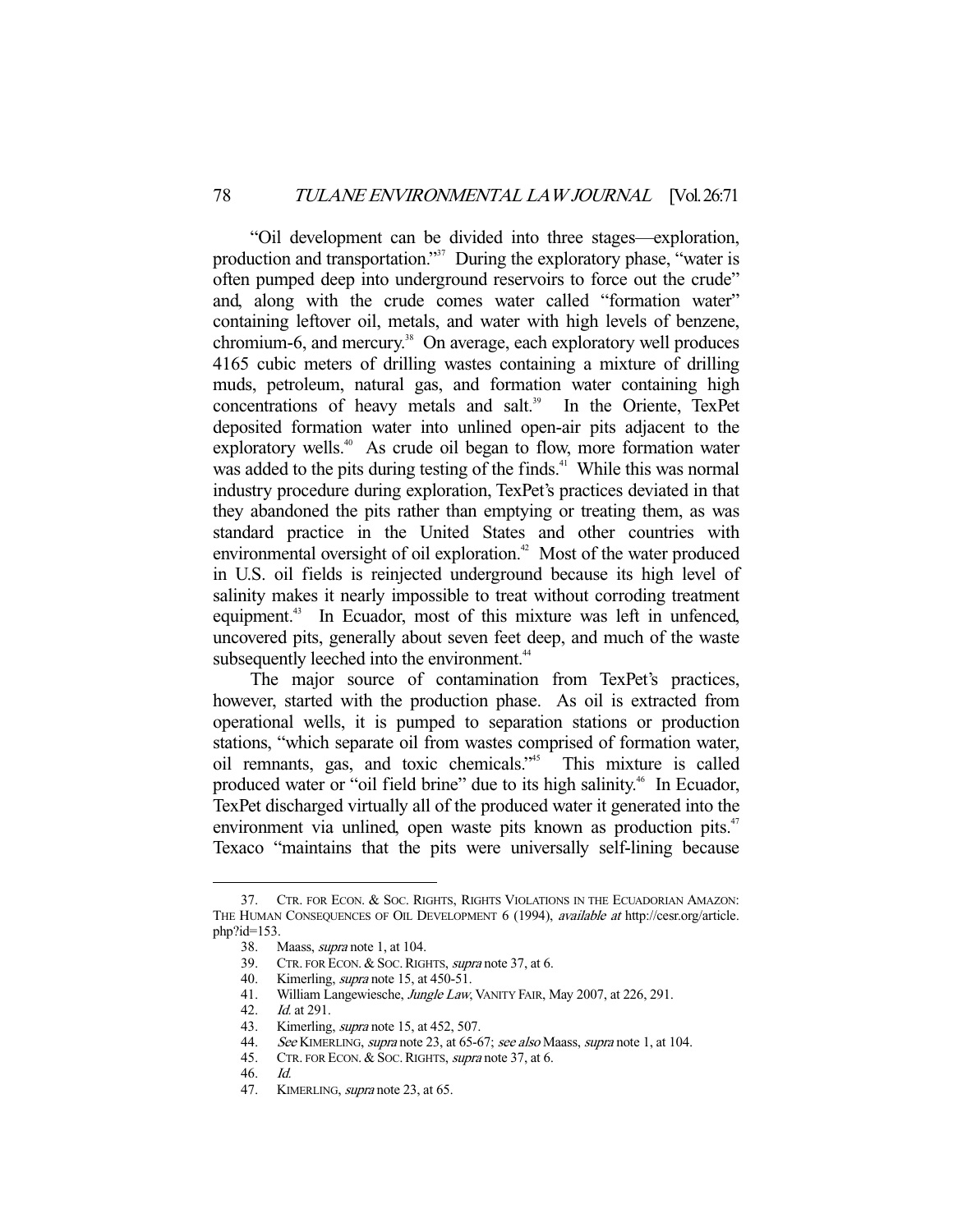universally the soil was made of impermeable clay."<sup>48</sup> However, soil and water samples from nearby soil and waterways indicated that the component elements of the waste leeched from the pits.<sup>49</sup> By the time Texaco handed control of operations to PetroEcuador in 1990, the operations generated more than 3.2 million gallons of produced water each day containing between 1600 and 16,000 gallons of oil discharged directly into the environment or into unlined pits in the environment.<sup>50</sup>

 In addition to normal and willful discharge of formation and produced water, an estimated 16.8 million gallons of crude was released into the environment through accidental spills from TexPet's pipeline system.<sup>51</sup> The pipeline system, which crosses countless streams and rivers that feed into the Amazon River, frequently ruptured from normal corrosion, earthquakes, and even impact by vehicles and animals.<sup>52</sup> The system was designed in the absence of environmental oversight and not for environmental mitigation purposes. As a result, the nearest valve for a spill could be tens of kilometers away, allowing oil to spill for days without detection and before the breached line was evacuated.<sup>53</sup> Rather than evacuate leftover oil in the breached line into contained holds, TexPet simply allowed the oil in the line to spill out into the environment before making repairs.<sup>54</sup>

 A final source of environmental degradation was simply poor construction, maintenance, and operational practices by Texaco and its local operators. For example, Texaco regularly sprayed crude oil on its roughly 600 kilometers of unpaved roads throughout the Oriente for dust control and maintenance.<sup>55</sup> The Ecuadorian oilfield workers Texaco was supposed to be training were so poorly informed of the toxic hazards of crude that they regularly applied it to their heads to prevent balding or took jars of crude to parents suffering from arthritis.<sup>56</sup> TexPet's employees and independent contractors were operating without any standard industry guidelines or procedures and were often completely ignorant of the potentially toxic substances with which they were working.

 <sup>48.</sup> Langewiesche, supra note 41, at 291.

 <sup>49.</sup> See id.

<sup>50.</sup> See Kimerling, *supra* note 15, at 455-56.

<sup>51.</sup> *Id.* at 457. "By comparison, the EXXON VALDEZ spilled an estimated 10.8 million gallons into the Prince William Sound, in the largest oil spill in United States." Id. at 458.

<sup>52.</sup> See KIMERLING, supra note 23, at 71.

<sup>53.</sup> *Id.* at 69, 71.

<sup>54.</sup> Kimerling, *supra* note 15, at 458.

 <sup>55.</sup> Id. at 450.

 <sup>56.</sup> Id. at 655.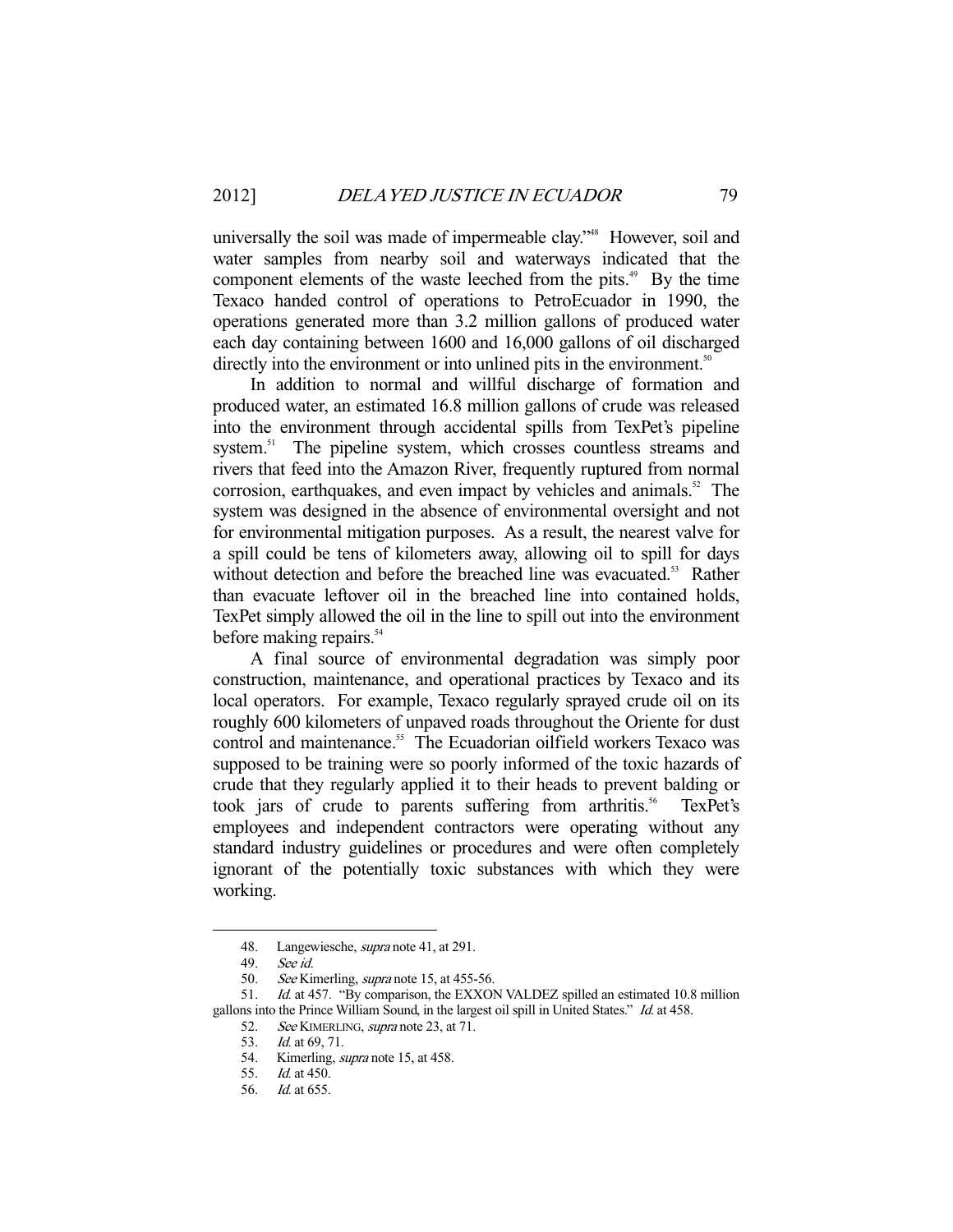#### D. Texaco's Exit

 TexPet ceased control of the operation and exited the country when PetroEcuador acquired complete ownership of the Consortium in 1992.<sup>57</sup> In the months before Texaco's exit, Texaco announced that it would conduct an audit to assess the operation's impact on soil, water, and air, and its compliance with environmental regulations and generally accepted operating practices.<sup>58</sup> The decision-making process occurred behind closed doors with both PetroEcuador and Texaco acting as fact finders and arbiters without consultation with outside parties.<sup>59</sup> The audit ended in 1994 without ever producing a final report.<sup>60</sup> However, a draft report recognized the need to, inter alia, modernize operations at production stations, end the use of open waste pits, and adopt an oil spill contingency and waste plan.<sup>61</sup>

## III. THE <sup>A</sup>GUINDA CASES IN NEW YORK

 In November 1993, colonists and members of the Cofán, Siona, and Secoya indigenous communities filed a class action suit in federal court in New York, where Texaco was headquartered. $62$  The suit, filed under the Alien Torts Statute, alleged that the plaintiffs had suffered personal injuries and "[were] at a significantly increased risk of developing cancer as a result of their exposure" to large-scale disposal of untreated hazardous wastes.<sup>63</sup>

 Texaco moved to dismiss the action on the grounds of, inter alia, international comity and forum non conveniens.<sup>64</sup> Throughout the 1990s, Texaco argued that any suit related to its operation in Ecuador should be filed in Ecuadorian court.<sup>65</sup> It contended that the Ecuadorian court system was a fair and adequate alternative forum.<sup>66</sup> For example,

 <sup>57.</sup> Lyons, supra note 12, at 709.

 <sup>58.</sup> Id.

<sup>59.</sup> Judith Kimerling, The Environmental Audit of Texaco's Amazon Oil Fields: Environmental Justice or Business as Usual?, 7 HARV. HUM.RTS.J. 199, 200-01 (1994).

 <sup>60.</sup> Kimerling, supra note 15, at 474 (citations omitted).

 <sup>61.</sup> Id. at 473-74 (citing 1 HBT AGRA LTD., DRAFT ENVIRONMENTAL ASSESSMENT OF THE PETROECUADOR-TEXACO CONSORTIUM OIL FIELDS 10-10 to -12, *available at* http://chevrontoxico. com/assets/docs/HBT-Agra-Vol-1-Draft-Oct-1993.pdf).

 <sup>62.</sup> See Complaint, Aguinda v. Texaco, Inc., 945 F. Supp. 625 (S.D.N.Y. 1996) (No. 93 Civ. 7527).

<sup>63.</sup> *Id.*  $\sqrt{51}$ .

<sup>64.</sup> Kimerling, *supra* note 15, at 484 (citing Motion To Dismiss, Aguinda v. Texaco, Inc., No. 93 Civ. 7527 (S.D.N.Y. Dec. 28, 1993)).

 <sup>65.</sup> Kimerling, supra note 15, at 418.

 <sup>66.</sup> Lyons, supra note 12, at 714.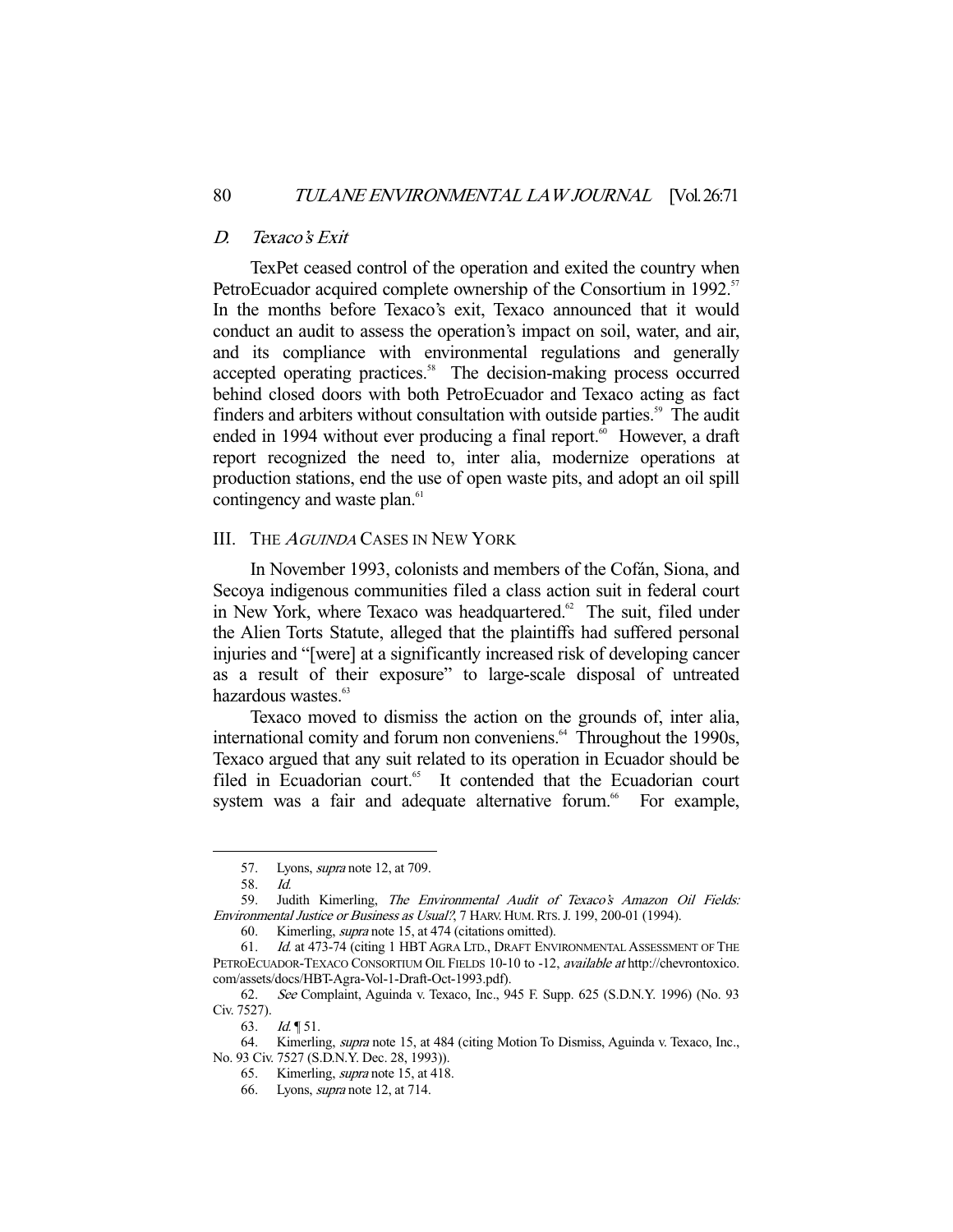Texaco's Motion to Dismiss in 1999<sup>67</sup> stated, "Ecuador's judicial system provides a fair and adequate alternative forum" and its "Constitution guarantees due process and equal protection, and its courts provide important substantive and procedural rights."68 The motion also stated that "plaintiffs may seek relief in Ecuador for personal injuries and property damage from Consortium activities" and they "would not be subjected to violence or intimidation."<sup>69</sup> Texaco also submitted an affidavit by Dr. Ricardo Vaca Andrade, which offered evidence of judicial sanctions to show "continuous and efficient control of the Administration of Justice in Ecuador to fight corruption."<sup>70</sup> Their statements and this affidavit helped support Texaco's claim that Ecuador provided an adequate alternate forum, but would later be used by Aguinda plaintiffs in the Ecuadorian trial to rebut Chevron's claims that the Ecuadorian Court system is corrupt and biased.

## A. Texaco's Remediation Agreement with the Ecuadorian Government

In response to the *Aguinda* litigation and the potential for huge liability arising from its actions in Ecuador, Texaco sought to remediate the alleged environmental damage in the suit four years after it officially exited the country and Consortium.<sup>71</sup> Outside of court, Texaco and the Ecuadorian government negotiated the environmental issues raised in the lawsuit resulting in a series of agreements where Texaco agreed to implement remediation work on certain waste pits and make payments for socioeconomic compensation projects.<sup>72</sup> In return, the Ecuadorian government and PetroEcuador agreed to release TexPet and Texaco "from all claims, obligations, and liability to the Ecuadorian State and national oil company 'related to contamination' from the operations."73 In the agreement, Texaco offered to remediate 37.5% of the pits, a fraction derived from its post-1974 share of ownership in the Consortium.<sup>74</sup> To complete the work, Texaco hired an American engineering and

 <sup>67.</sup> See Texaco, Inc.'s Memorandum of Law in Support of Its Renewed Motions To Dismiss Based on Forum Non Conveniens and International Comity, Aguinda v. Texaco, Inc., No. 93 Civ. 7527 (S.D.N.Y Jan. 11, 1999).

 <sup>68.</sup> Id. at 18-19.

 <sup>69.</sup> Id. at 20.

<sup>70.</sup> Kimerling, *supra* note 15, at 551 (citing Affidavit of Dr. Ricardo Vaca Andrade 14, Aguinda v. Texaco, Inc., No. 93 Civ. 7527 (S.D.N.Y. May 30, 2001)).

 <sup>71.</sup> Maass, supra note 1, at 105-06.

<sup>72.</sup> Langewiesche, *supra* note 41, at 294.

 <sup>73.</sup> Judith Kimerling, Transnational Operations, Bi-National Injustice: ChevronTexaco and Indigenous Huaorani and Kichwa in the Amazon Rainforest in Ecuador, 31 AM. INDIAN L. REV. 445, 465 (2007).

 <sup>74.</sup> Langewiesche, supra note 41, at 294.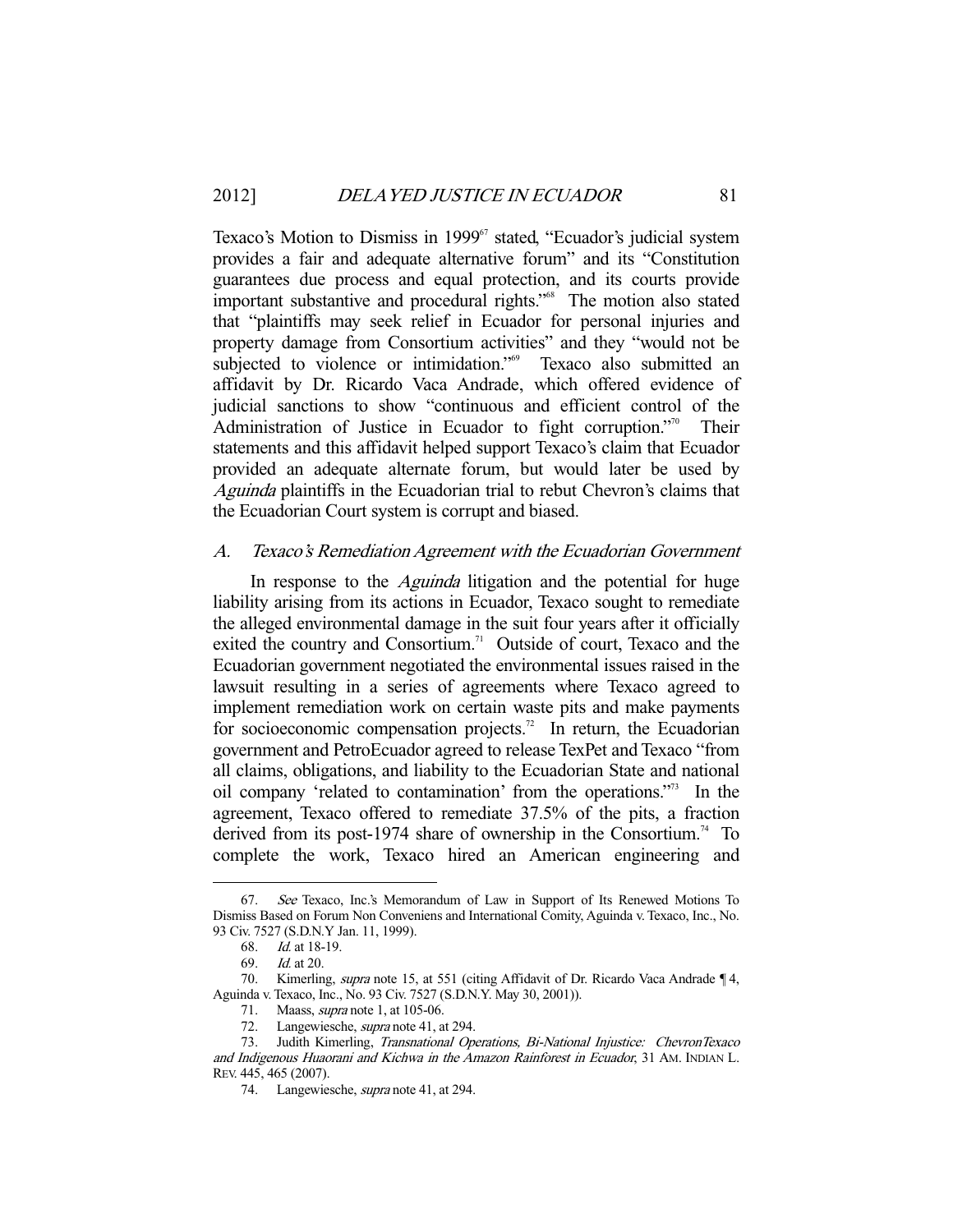consulting firm, Woodward-Clyde, to design and supervise the voluntary remediation for \$40 million, though most of the firms actually doing the work were Ecuadorian.<sup>75</sup> Texaco negotiated a 5000 parts per million (ppm) standard for Total Petroleum Hydrocarbons (TPH) in its remediation contract in order to secure release for liability.<sup>76</sup> The mean standard in the United States for cleanups is usually 100 TPH and Ecuador's normal standard is  $1000$  TPH.<sup>77</sup>

 Chevron claims that the cleanup ensures that there is no lasting environmental damage, though plaintiffs cite numerous independent experts who claim that the remediation was grossly inadequate and represented just "cosmetic" changes.<sup>78</sup> For example, in many documented instances, remediation work simply consisted of covering unlined open waste pits with dirt and then testing to determine that soil concentration of TPH was below 5000 ppm.<sup>79</sup> The testing employed by Texaco consists of measuring trace amounts of TPH that leach out of the soil when it is saturated with water rather than the amount of contaminants resident in the soil itself.<sup>80</sup> Actual contamination when soil was directly tested in several "remediated" sites measured up to 29,657 ppm TPH during an investigation in 2006.<sup>81</sup> Disputes in the testing and standards of the remediation have led to new fraud allegations against Chevron and several Ecuadorian government officials in the Aguinda case currently in Ecuador.<sup>82</sup>

 Nevertheless, the Ecuadorian government granted release from liability after certifying the remediation and completion of work by Woodward-Clyde in 1998.<sup>83</sup> ChevronTexaco now claims that the 1995 remediation agreement released the company from all liability "related to the environmental effects" including those from the private plaintiffs.<sup>84</sup> ChevronTexaco also sought relief before the American Arbitration Association (AAA), "claiming the remediation agreement indemnified it

 <sup>75.</sup> Id.

 <sup>76.</sup> Id.

 <sup>77.</sup> Id.

 <sup>78.</sup> See T. Christian Miller, The Hunt for Black Gold Leaves a Stain in Ecuador, L.A. TIMES, Nov. 30, 2003, at A1.

<sup>79.</sup> Kimerling, *supra* note 15, at 505-06.

 <sup>80.</sup> Id. at 505 & n.249 (citations omitted).

<sup>81.</sup> See Expert Report: How Chevron's Sampling and Analysis Methods Minimizes Evidence of Contamination at 3, Maria Aguinda Salazar et al. v. ChevronTexaco Corp., No. 002- 2003 (Super. Ct. of Nueva Loja Mar. 8, 2006) (Ecuador) (on file with Lago Agria Court and plaintiffs).

<sup>82.</sup> See Complaint, *supra* note 5, [I-11.]

<sup>83.</sup> See Answer to the Complaint, *supra* note 7, at I.9, II.A.2.1.2.

<sup>84.</sup> *Id.* at I.9.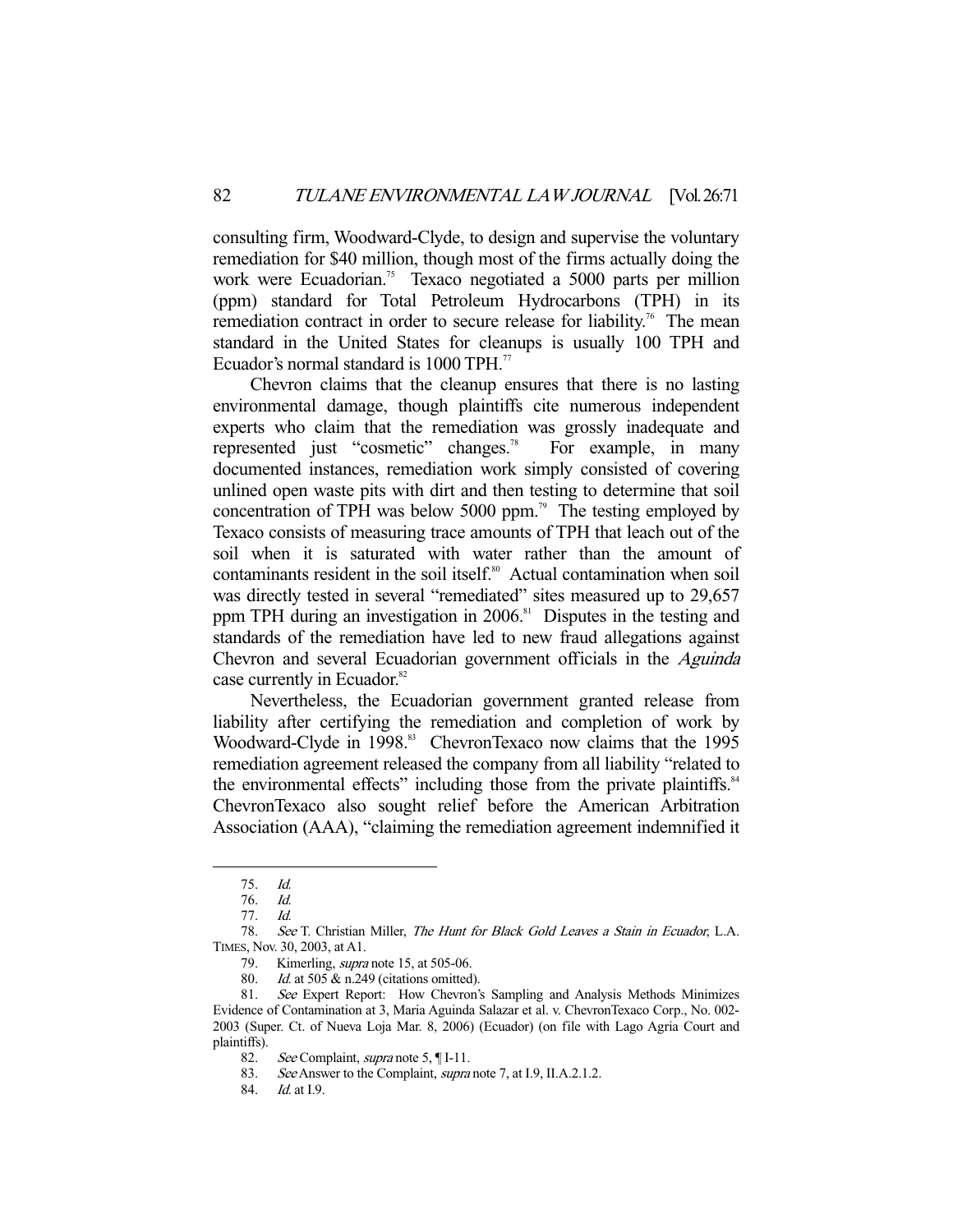against any judgment reached by the Lago Agrio court" in the current Aguinda case "and that [Ecuador] was separately obligated to resolve any disputes over the meaning of this agreement through arbitration" stipulated by their original Joint Operating Agreement.<sup>85</sup> In June 2007, a New York federal court granted the Ecuadorian Republic a permanent stay of arbitration, which was affirmed by the Second Circuit in part based on the ruling that the release covered lawsuits only by the Ecuadorian Government itself and not those by private citizens.<sup>86</sup> In 2010, the Supreme Court refused to grant certiorari on the issue. $87$ Chevron "filed an international arbitration claim against the government of Ecuador citing violations of the country's obligations under the United States-Ecuador Bilateral Investment Treaty [BIT], investment agreements, and international law."<sup>88</sup> The arbitration seeks to enforce prior agreements and settlements that the government of Ecuador entered into with TexPet.<sup>89</sup>

#### B. The District Court's First Ruling and Remand

In November 1996, Judge Rakoff<sup>90</sup> granted Texaco's motion to dismiss on all three grounds argued by Texaco: international comity, forum non conveniens, and failure to join indispensable parties.<sup>91</sup> The court reasoned that the Foreign Sovereign Immunities Act barred the court's assertion of jurisdiction over both PetroEcuador and the government of Ecuador. $92$  A contributing factor in the decision was the opposition from the government of Ecuadorian President Durán Ballén. The Ecuadorian government filed an amicus curiae brief requesting that the court "'abstain' from accepting the case because it 'may result in a substantial and unwarranted interference with Ecuador's sovereign right to develop and regulate its own natural resources and may strain the

<sup>85.</sup> Cortelyou Kenney, Disaster in the Amazon: Dodging "Boomerang Suits" in Transnational Human Rights Litigation, 97 CAL. L. REV. 857, 872 (2009) (citing Republic of Ecuador v. ChevronTexaco Corp., 499 F. Supp. 2d 452, 457 (S.D.N.Y. 2007)).

<sup>86.</sup> See id. at 873 (citing Ecuador v. ChevronTexaco Corp., 499 F. Supp. 2d 452, 460-69 (S.D.N.Y. 2007); Ecuador v. ChevronTexaco Corp., 296 F. App'x 124, 124 (2d Cir. 2008)).

 <sup>87.</sup> Ecuador, 296 F. App'x 124, cert. denied, 129 S. Ct. 2862 (2009).

 <sup>88.</sup> Press Release, Chevron Corp., Chevron Files International Arbitration Against the Government of Ecuador over Violations of the United States-Ecuador Bilateral Investment Treaty (Sept. 23, 2009), http://www.chevron.com/news/press/release/?id-2009-09-23.

 <sup>89.</sup> Id.

 <sup>90.</sup> Judge Jed Rakoff took over the case after Judge Broderick passed away in March 1995 while discovery was underway. Aguinda v. Texaco, Inc., 945 F. Supp. 625, 626-27 (S.D.N.Y. 1996).

 <sup>91.</sup> See id. at 627-28.

 <sup>92.</sup> Id.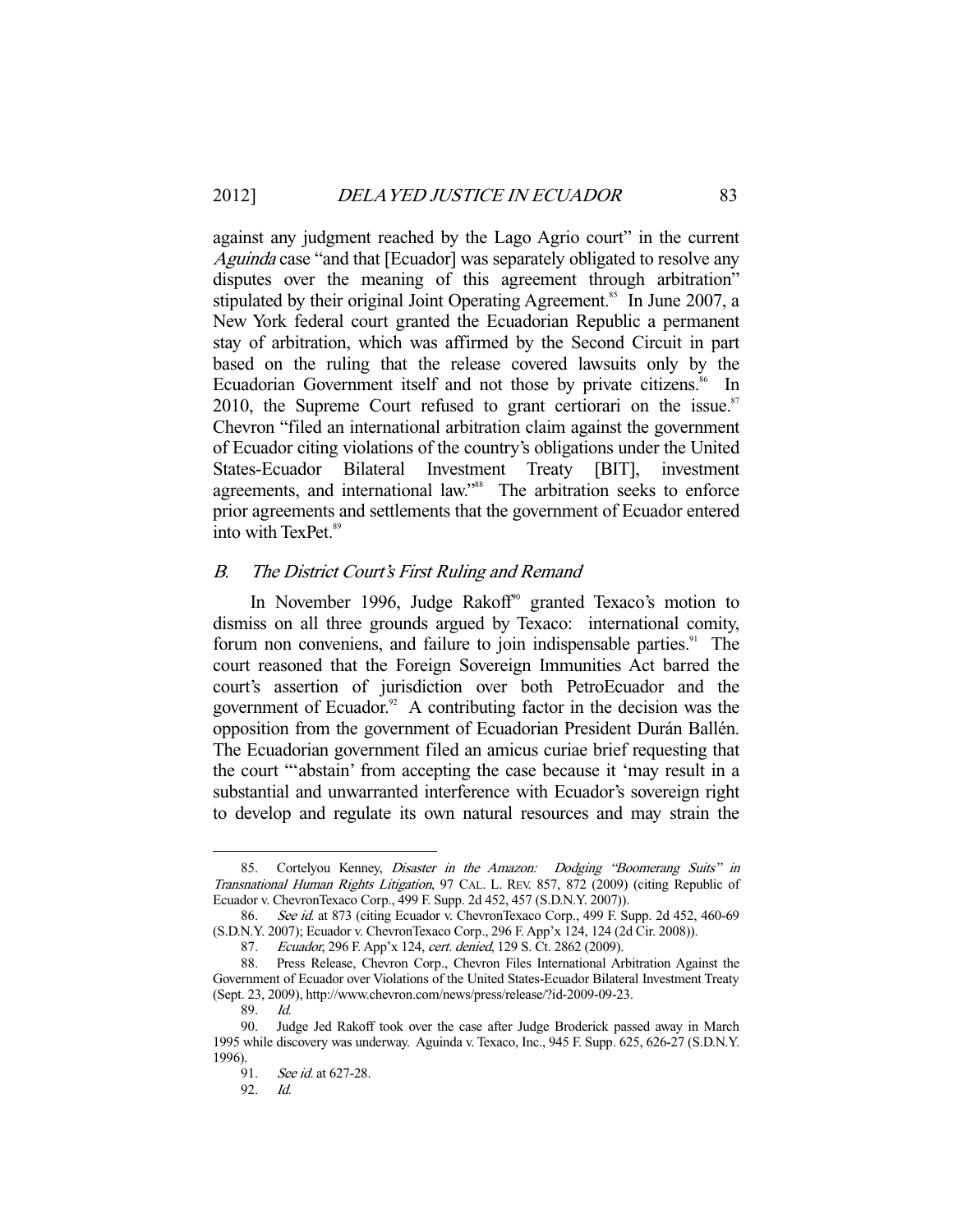friendly relations between the United States and Ecuador."<sup>93</sup> It also urged the United States State Department to intervene, fearing the lawsuit would be a disincentive to foreign investment in Ecuador.<sup>94</sup>

 Soon after the desired dismissal, Ecuador's new government under President Abdalá Bucaram "reversed its opposition to the lawsuit and joined the plaintiffs in asking the court to reconsider the dismissal."95 The new government contended that the case would not damage the sovereignty of Ecuador and would further the interest of its indigenous citizens.96 The Republic of Ecuador filed a motion to intervene, agreeing to waive sovereign immunity claims.<sup>97</sup> Both the motions by the Republic of Ecuador and the plaintiffs were denied<sup>98</sup> and the plaintiffs filed an appeal with the Second Circuit.

 In 1998, the Second Circuit remanded and held that dismissal on forum non conveniens and international comity grounds were erroneous without a condition requiring Texaco to waive statute of limitations defenses and submit to jurisdiction in Ecuador.<sup>99</sup> The court also ruled that failure to join an indispensable party was grounds for dismissal only for claims that sought to enjoin PetroEcuador's current activities.<sup>100</sup> The court heavily considered the Ecuadorian government's change in position with regard to the litigation.<sup>101</sup> In vacating the initial ruling, it instructed the district court to reconsider the international comity and forum non conveniens arguments in light of the "current circumstances," meaning Ecuador's new position in favor maintenance of the litigation in the United States.<sup>102</sup>

 The drastic change in the Ecuadorian government's position with regard to the lawsuit and its effect on the court cannot be overstated. This situation illustrates the power the doctrine of international comity grants to a foreign government by placing it in the position of determining

<sup>93.</sup> Kimerling, *supra* note 15, at 487-88 (quoting Brief Amicus Curiae of the Republic of Ecuador, Aguinda v. Texaco, Inc., No. 93 Civ. 7527 (S.D.N.Y. Jan. 26, 1994)).

<sup>94.</sup> See Kimerling, supra note 15, at 487 (citing Embassy of Ecuador, Diplomatic Protest from Embassy of Ecuador to U.S. Dep't of State, no. 4-2-138/93 (signed by Ambassador Edgar Terán (Dec. 3, 1993)). 95. Id. at 515.

 <sup>96.</sup> Jota v. Texaco, Inc., 157 F.3d 153, 158 (2d Cir. 1998).

 <sup>97.</sup> Id.

 <sup>98.</sup> Aguinda v. Texaco, Inc., 175 F.R.D. 50 (S.D.N.Y. 1997), vacated, 157 F.3d 153 (2d Cir. 1998) (denying motions to reconsider and intervene).

<sup>99.</sup> See Jota, 157 F.3d at 155.

 <sup>100.</sup> See id. at 162.

<sup>101.</sup> See id. at 160.

 <sup>102.</sup> See Aguinda v. Texaco, Inc., 945 F. Supp. 625, 627 (S.D.N.Y. 1996), dismissal vacated, Jota, 157 F.3d at 158-61, aff'd as modified, Aguinda v. Texaco, Inc., 303 F.3d 470, 480 (2d Cir. 2002).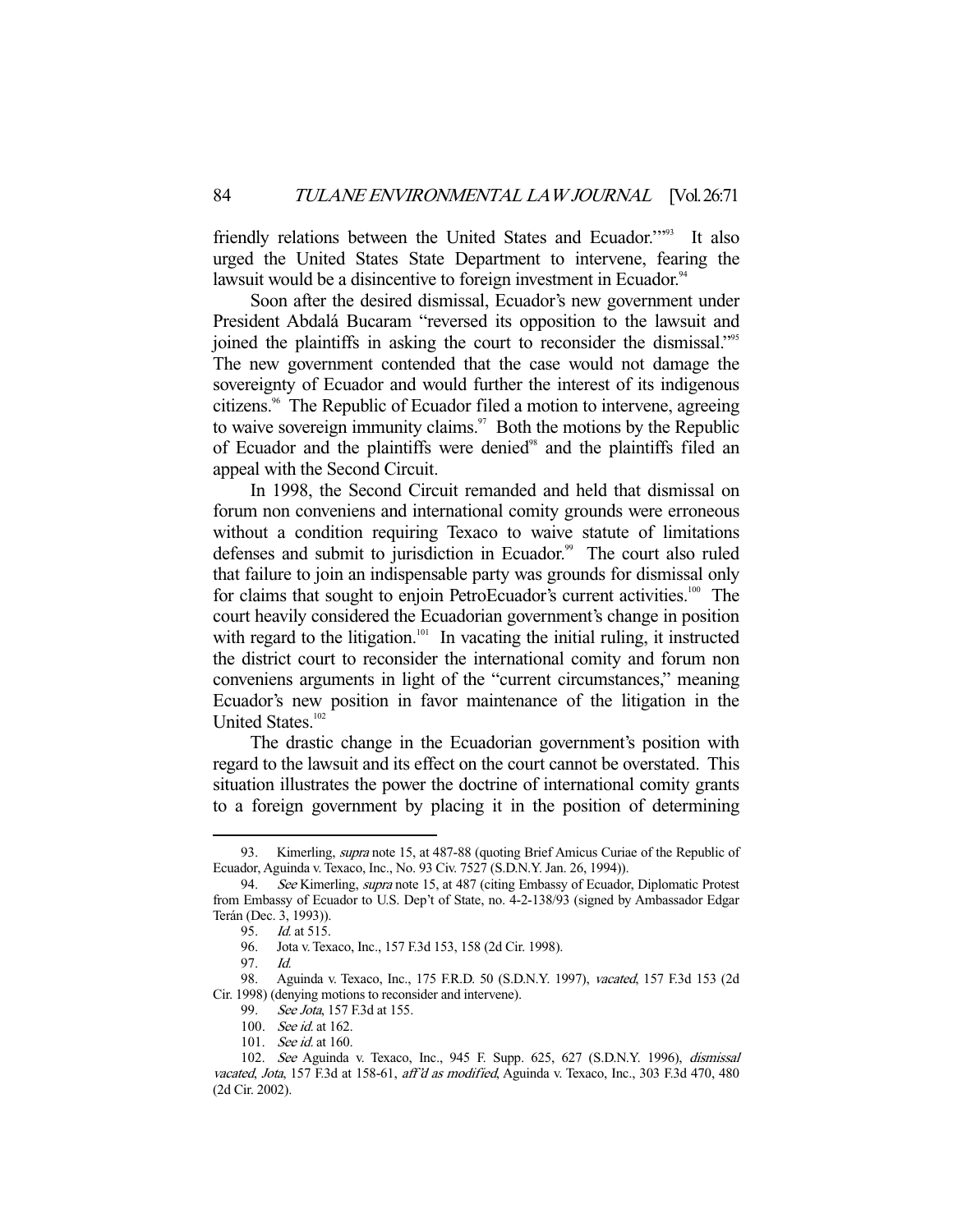whether a U.S. court will hear a case about a U.S. company's actions within that country's borders. In the case of smaller, developing countries that are beholden to large corporations for resource extraction, the alliance between governments and corporations can leave individual plaintiffs with no avenue for redress when their government can lobby to not have a case heard in the United States. For example, there is little doubt that Texaco used its economic resources, expertise, and political clout to work with the government of Ecuador and its state-owned oil company to operate without much regulation in its nearly thirty years in the Oriente.<sup>103</sup> The expectation that poorer countries' governments will have low environmental standards is also evidenced by ChevronTexaco's claim that its waste disposal techniques were consistent with industry practice in other tropical developing countries such as Angola, Nigeria, and Indonesia.<sup>104</sup> Giving foreign governments the power to stop a lawsuit in the United States for a U.S. corporation's actions can allow corporations to operate with impunity if the developing country's courts are also inadequate to redress the corporation's torts.

#### C. Second District Court Decision

 In response to the Second Circuit's remand, Texaco agreed to submit to personal jurisdiction in Ecuador, waive statute of limitation defenses to allow plaintiffs to file suit in Ecuador, and agreed to allow the plaintiffs to use discovery obtained in the United States.<sup>105</sup> As a result, in May 2001, Judge Rakoff granted Texaco's renewed motion to dismiss on forum non conveniens grounds.<sup>106</sup> On appeal, the Second Circuit repeated Judge Rakoff's conclusion that the Aguinda case has "'everything to do with Ecuador and nothing to do with the United States."<sup>107</sup> However, the court directed the district court to "make dismissal 'conditioned on Texaco's agreeing to waive any defense based on a statute of limitations,'" in light of the unavailability of class action

<sup>103.</sup> See Miller, supra note 78 (showcasing its heavy hand, "Texaco handed out contracts to current and former Ecuadorian military officials," its executives "dined with presidents and ministers," it provided generous loans to the Ecuadorian government, and it employed techniques such as withholding oil payments for concessions).

 <sup>104.</sup> Lyons, supra note 12, at 710.

 <sup>105.</sup> See Texaco Inc.'s Memorandum in Support of Its Renewed Motions To Dismiss Based on Forum Non Conveniens and International Comity at 1-2, 5, Aguinda v. Texaco, Inc., No. 93 Civ. 7527 (S.D.N.Y. Jan. 11, 1999), available at http://www.texaco.com/sitelets/Ecuador/docs/ motions\_to\_dismiss.pdf.

 <sup>106.</sup> See Aguinda v. Texaco, Inc., 142 F. Supp. 2d 534, 554 (S.D.N.Y. 2002).

<sup>107.</sup> Aguinda, 303 F.3d at 476 (quoting Aguinda, 142 F. Supp. 2d at 537).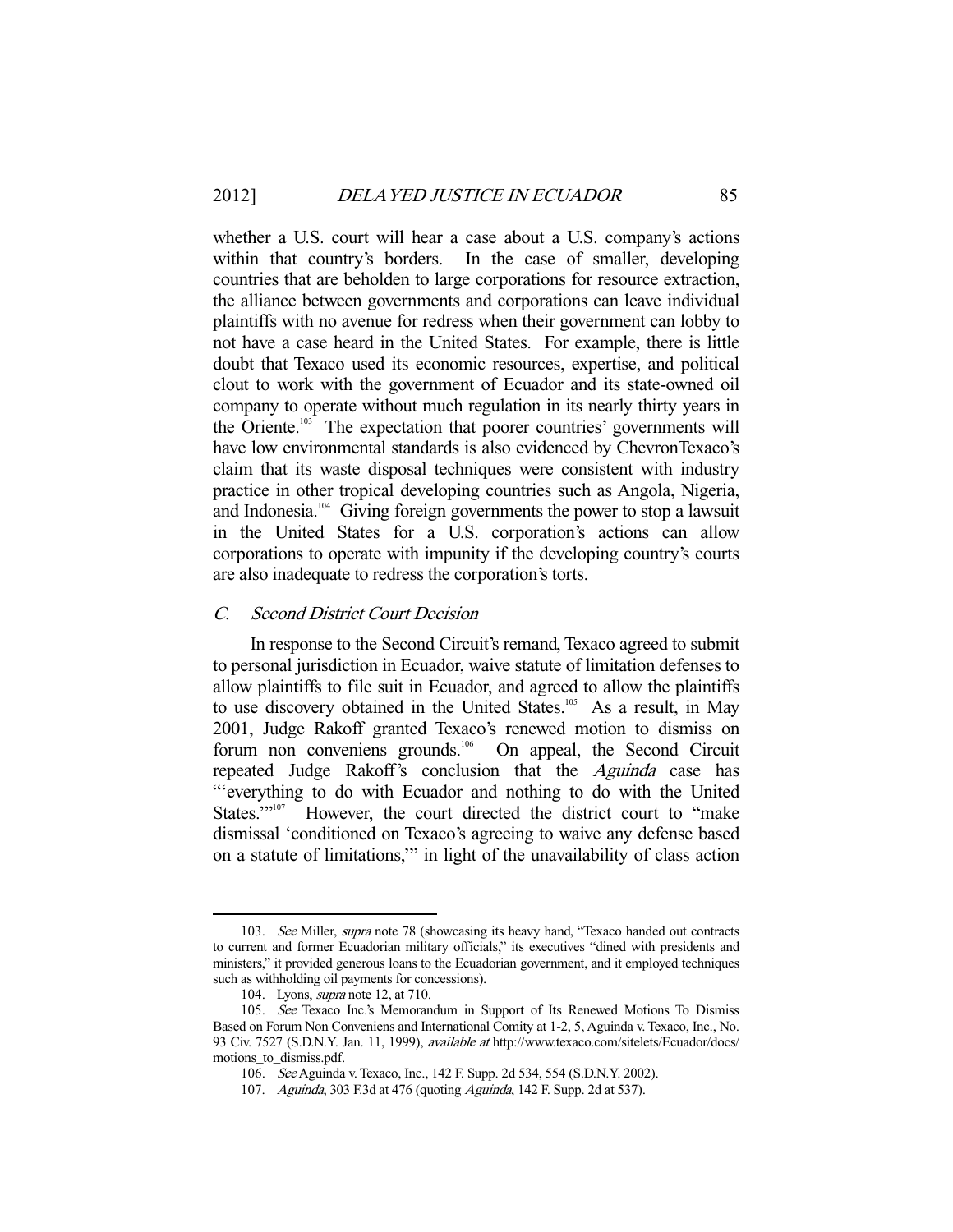procedures in Ecuador, which would have necessitated plaintiffs' counsel to obtain signed authorizations from each individual plaintiff.<sup>108</sup>

#### IV. THE AGUINDA CASE IN ECUADOR

 Many observers, plaintiffs, and ChevronTexaco believed that dismissal meant the end of the Aguinda action due to the costly and daunting task of rallying support in Ecuador and obtaining signatures from affected parties. However, nine years after the initial case filings, plaintiffs' counsel promised to continue the suit in Lago Agrio, Ecuador.<sup>109</sup> Plaintiffs' counsel declared that the plaintiffs could join as a single group with Frente based on the dismissal from the U.S. courts, as long as only the named plaintiffs from the dismissed *Aguinda* action were permitted to join.<sup>110</sup> Plaintiffs' counsel heralded the dismissal from U.S. court and the new suit as a victory, hailing the "landmark decision" as "the first of its kind in world history: where an American company is forced by American courts to show up in another country's courtroom and comply with whatever judgment that comes out of that courtroom."<sup>111</sup>

In May 2003, forty-six of the *Aguinda* plaintiffs filed a new lawsuit against ChevronTexaco and TexPet in the Superior Court of Justice of Nueva Loja in Lago Agrio.<sup>112</sup> The complaint asked the court to determine the cost of full remediation to be borne by Chevron, based on Ecuadorian law and the same facts as the original *Aguinda* complaint, and additionally for alleged fraud regarding Texaco's voluntary remediation and release from liability with consent from the Ecuadorian Government.<sup>113</sup>

 Specifically, the complaint claimed that Texaco's practices as operator of the consortium through its TexPet subsidiary

breached the express norms contained under Clause 43 of the 1972 TEXACO-GULF Consortium, as well as the 1973 Decree 925, which stated that it must adopt all the measures for the protection of the flora, the fauna and other natural resources and to avoid contamination of the air, water and soil.<sup>114</sup>

<sup>108.</sup> Lyons, *supra* note 12, at 716 (quoting Aguinda, 303 F.3d at 478-79).

<sup>109.</sup> Kimerling, *supra* note 15, at 628.

<sup>110.</sup> *Id.* at 628-29, 631-32.

<sup>111.</sup> Kevin Koenig, ChevronTexaco on Trial, WORLD WATCH, Jan.-Feb. 2004, at 11 (quoting plaintiffs' counsel John Bonifaz).

<sup>112.</sup> See Complaint, supra note 5.

<sup>113.</sup> See id. at 22-25.

<sup>114.</sup> *Id.* § IV(7).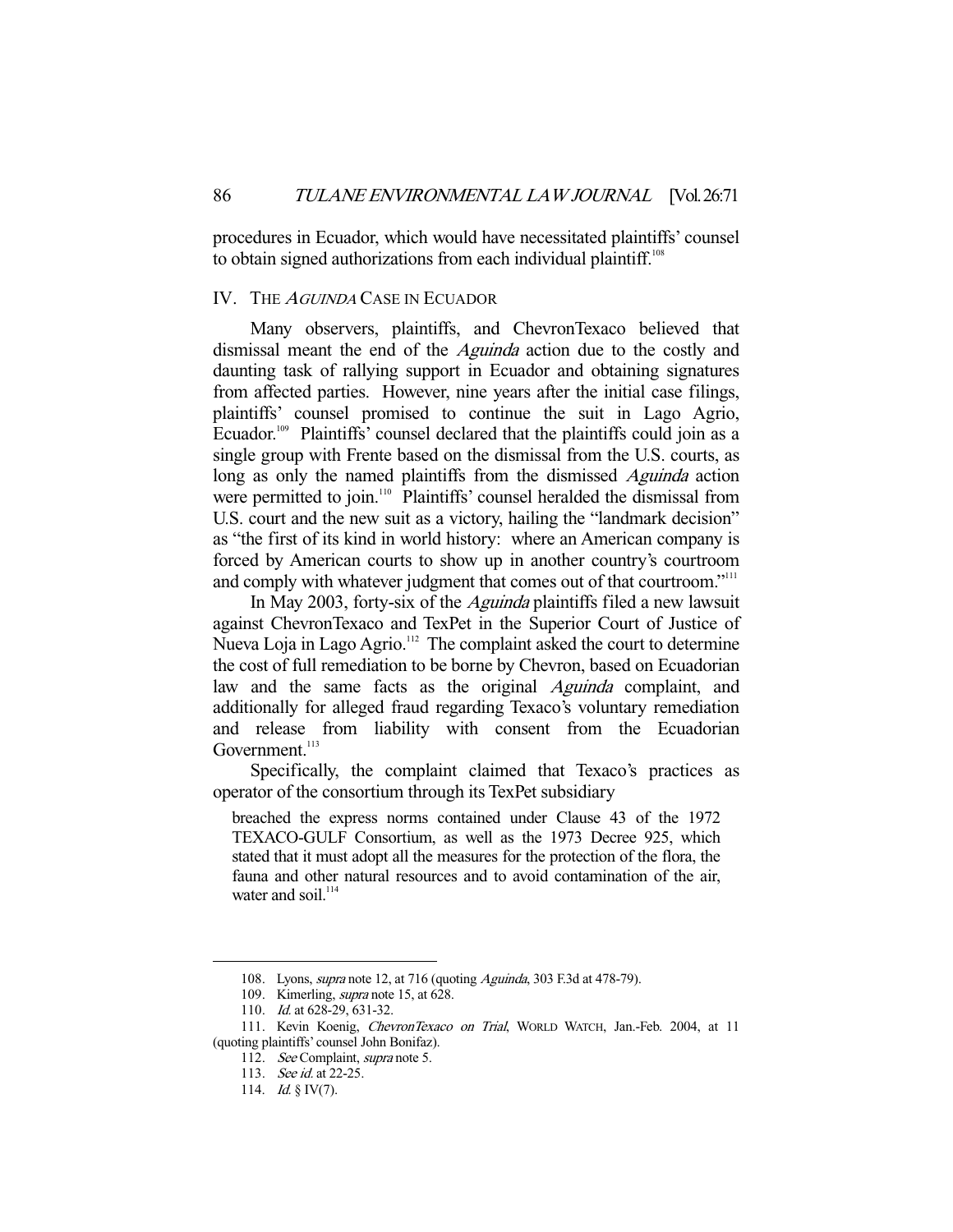The complaint also alleged breaches of the 1971 Hydrocarbons Law, which mandated adoption of "all the necessary measures to protect the flora, fauna, and other natural resources" during "oil exploration and exploitation activities."<sup>115</sup> Finally, the complaint alleged that Texaco's operations violated the Law for Prevention and Control of Environmental Contamination, published March 31, 1976, which "prohibits the discharge of sewer waters or residual waters that may contain contaminating elements harmful to the human health or to the fauna, the flora . . . , to rivers or water streams . . . as well as the filtration into the soil."<sup>116</sup> The petition pointed to epidemiological studies,<sup>117</sup> environmental samples, and operation and production practices to pray for a full remediation of the environment in the concession area and for costs of health supervision and social redress.<sup>118</sup>

 Chevron's amended answer denied all of the complaint's allegations and defended on several grounds.<sup>119</sup> First, Chevron claimed that ChevronTexaco was not a proper party to the lawsuit because the alleged wrong-doing was committed by TexPet, a wholly owned subsidiary of Texaco; the lawsuit, however, was being alleged against a completely new entity, Chevron, which was not even a party to the New York Aguinda cases.<sup>120</sup> Chevron also defended that the 1995 Remediation Agreement and 1998 release granted by the Ecuadorian government should serve as a complete bar to any claims against TexPet.<sup>121</sup> Chevron also contended that the lawsuit is based on the 1999 Environmental Management Act, which does not retroactively apply to TexPet's conduct, $122$  though plaintiffs argue their claims are based on common law tort actions and the general Ecuadorian environmental decrees.<sup>123</sup> Finally, Chevron's defense has been based on the partiality of the court, its

<sup>115.</sup> See id. § IV(8)(a) (citing L. de Hidrocarburos [Law of Hydrocarbons] (R.O. 1971, 322) (Ecuador)).

<sup>116.</sup> Id. § IV(8)(b) (citing Law of Prevention & Control of the Environmental Contamination (R.O. 1976, 374) (Ecuador)).

 <sup>117.</sup> For example, one study focusing on the town of San Carlos found 2.3 times more cancers in men than the average in Quito and lymphoma rates in women 6.7 times higher than those in Quito. MIGUEL SAN SEBASTIÁN & JUAN ANTONIO CÓRDOBA, "YANA CURI" REPORT: THE IMPACT OF OIL DEVELOPMENT ON THE HEALTH OF THE PEOPLE OF THE ECUADORIAN AMAZON 11 (Kristen Keating trans., 1999).

<sup>118.</sup> See Complaint, supra note 5, § VI; supra Part II.C.

 <sup>119.</sup> See Petition To Dismiss, Maria Aguinda Salazar et al. v. ChevronTexaco Corp., No. 002-2003 (Super. Ct. of Nueva Loja Oct. 8, 2007) (Ecuador), available at http://www.texaco.com/ sitelets/Ecuador/docs/petitiontodismissen.pdf.

 <sup>120.</sup> Id. at 18-20.

 <sup>121.</sup> See id. at 18.

 <sup>122.</sup> See id. at 10.

 <sup>123.</sup> Complaint, supra note 5, § V.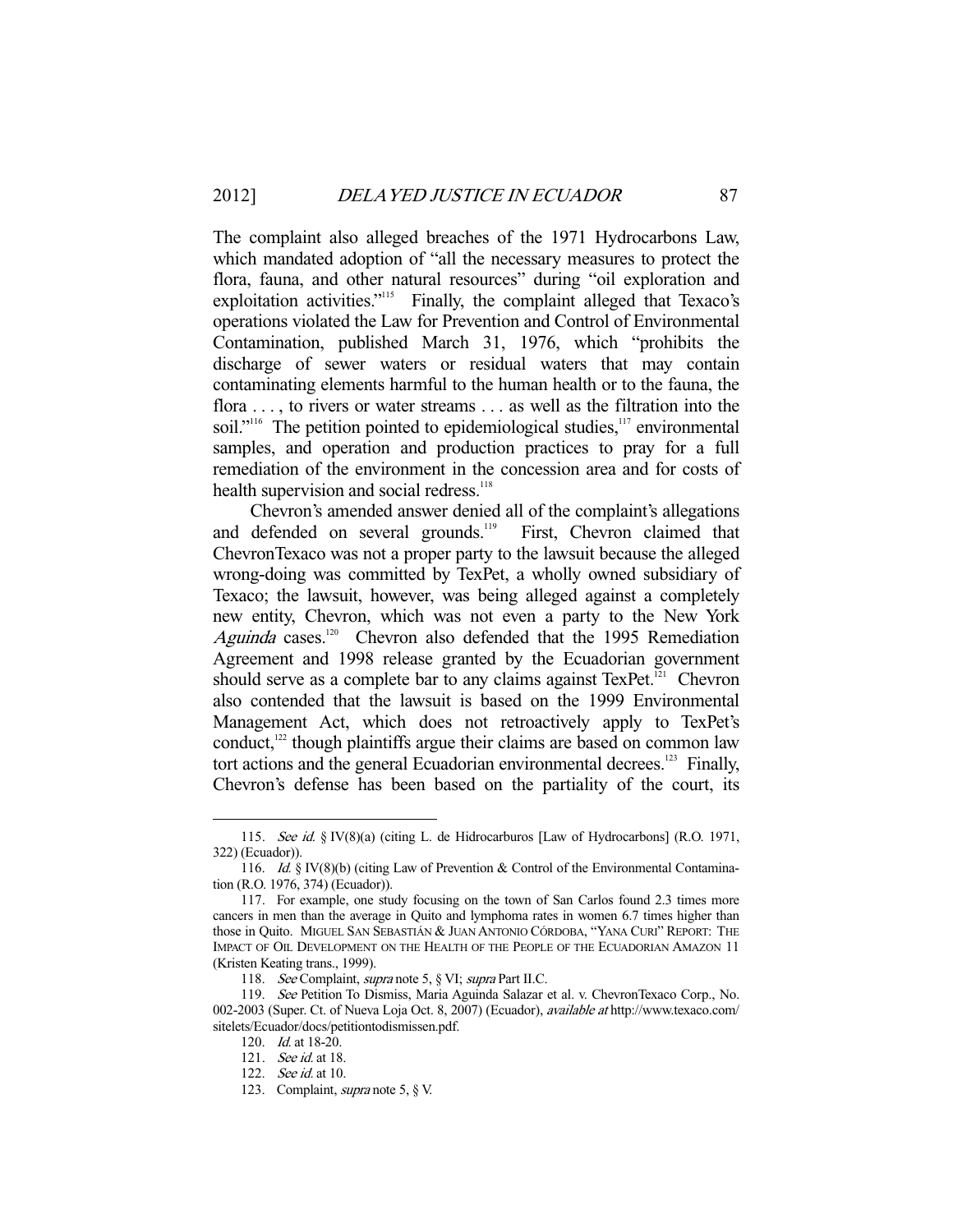appointed expert, and interference from the pro-plaintiff Correa Government as denying it a fair trial and due process under the Ecuadorian Constitution. $124$  The most severe of these allegations regarding the partiality of the tribunal and of the court-appointed expert are discussed in the following Subparts.

#### A. The Trial

 The Ecuadorian civil trial was divided into three phases: inspection, damages assessment, and the decision on the scale of the culpability and remediation.<sup>125</sup> During the inspection phase, under Ecuadorian law, the judge personally investigates evidence to determine if environmental contamination was present at particular well sites that contained former Consortium oil production facilities.<sup>126</sup> That meant hundreds of field inspections with lawyers, media, security, and locals in tow for over three years visiting site after site in the Oriente.<sup>127</sup> During the second phase, an independent expert determines the extent of, causation for, and amount of damage resulting from any environmental contamination found.<sup>128</sup> The expert relies on scientific data gathered in the phase one inspections.<sup>129</sup> The Ecuadorian procedures minimize oral arguments and rely on submitted documents to determine culpability; by 2007, over 200,000 pages had been generated in the record.<sup>130</sup> In the final phase, the judge determines the scale of the cleanup. During the trial, it became evident that Texaco and the Consortium were aware of some of the environmental damage caused by the use of unlined pits and subsequent spills. For example, the plaintiffs submitted a letter from 1980 written in response to a request from the Ecuadorian government to look into lining wastewater pits in that year.<sup>131</sup> "Texaco officials told state energy officials that lining pits—a precaution against leaks that [was] common in the United States—would be prohibitively expensive."132 Chevron argued that dumping wastewater was "common practice" in the past and with the large rivers in the Oriente, wastewater dissipated within a few

<sup>124.</sup> *See id.* at 1-2.

<sup>125.</sup> See Steven R. Donziger, Rainforest Chernobyl: Litigating Indigenous Rights and the Environment in Latin America, HUMAN RIGHTS BRIEF, Winter 2004, at 3-4.

 <sup>126.</sup> Id. at 3.

 <sup>127.</sup> Id.

 <sup>128.</sup> Id. at 4.

 <sup>129.</sup> See id.

 <sup>130.</sup> Langewiesche, supra note 41, at 229.

<sup>131.</sup> Juan Forero, In Ecuador, High Stakes in Case Against Chevron, WASH. POST, Apr. 28, 2009, at A12.

 <sup>132.</sup> Id.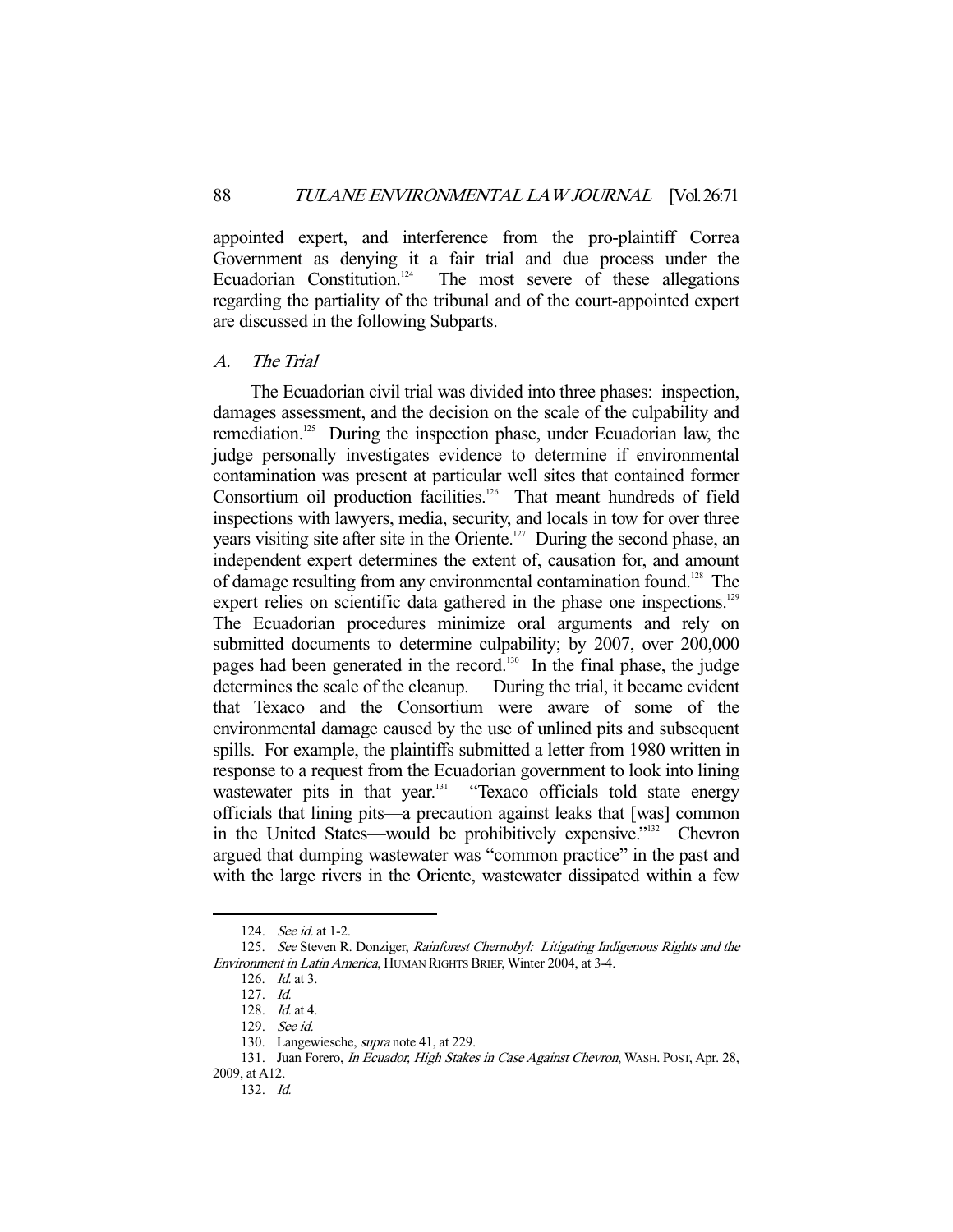hundred yards making any credible sampling traceable to their dumping impossible.<sup>133</sup> Another internal memo "instructed Texaco officials in Ecuador to report only spills that attracted the attention of the news media or regulators."134

### 1. Investigation Phase

The court began scheduling inspections in the fall of 2004.<sup>135</sup> At the start of the trial, 122 inspection sites were listed, mostly on request by the plaintiffs—Chevron had requested thirty-six. Each inspection was conducted by the judge, attorneys on both sides, and their technical teams.136 The parties heard about the site and the history of oil operations there, including PetroEcuador's continued operations. Both parties' experts also took samples of each site.<sup>137</sup> Both sides' experts unsurprisingly have interpreted data from the same sites in opposite ways. Chevron's position is that scientific evidence from the sites, coupled with Texaco's remediation between 1995 and 1998, which was certified by the government, show that it remediated its proper 37.5% share of damage TexPet caused and that any remaining contamination has to be the responsibility of PetroEcuador and its ongoing operations.<sup>138</sup> The plaintiffs contend that, scientific data from the sites aside, it is plainly visible that ten years after the "voluntary remediation," pools of oil still bubble up to the surface from the covered, remediated sites.<sup>139</sup>

 By 2007, only forty-five inspections had been completed and the plaintiffs, believing they had carried the burden of proof, withdrew their request for the remainder of the judicial inspections fearing the process could continue indefinitely. Chevron fought the change in the number of inspections and publicly began to question the partiality of the trial and the judge in particular. Specifically, Chevron claimed that stopping the judicial inspections and beginning expert determination amounted to allowing the plaintiffs to waive their burden of proof and was a denial of due process and justice.<sup>140</sup> The judge agreed that enough data had been collected to warrant moving to the next phase of the trial.<sup>141</sup>

 <sup>133.</sup> Maass, supra note 1, at 105 (quoting Rodrigo Perez—Chevron's subsidiary's chief legal adviser in Ecuador).

 <sup>134.</sup> Forero, supra note 131.

<sup>135.</sup> See Donziger, supra note 125, at 4.

 <sup>136.</sup> See id.

 <sup>137.</sup> Langewiesche, supra note 41, at 291.

<sup>138.</sup> See Petition To Dismiss, *supra* note 119, at 25-27.

<sup>139.</sup> See Maass, *supra* note 1, at 118.

<sup>140.</sup> See Petition To Dismiss, *supra* note 119, at 1-2.

<sup>141.</sup> *See id.* at 1.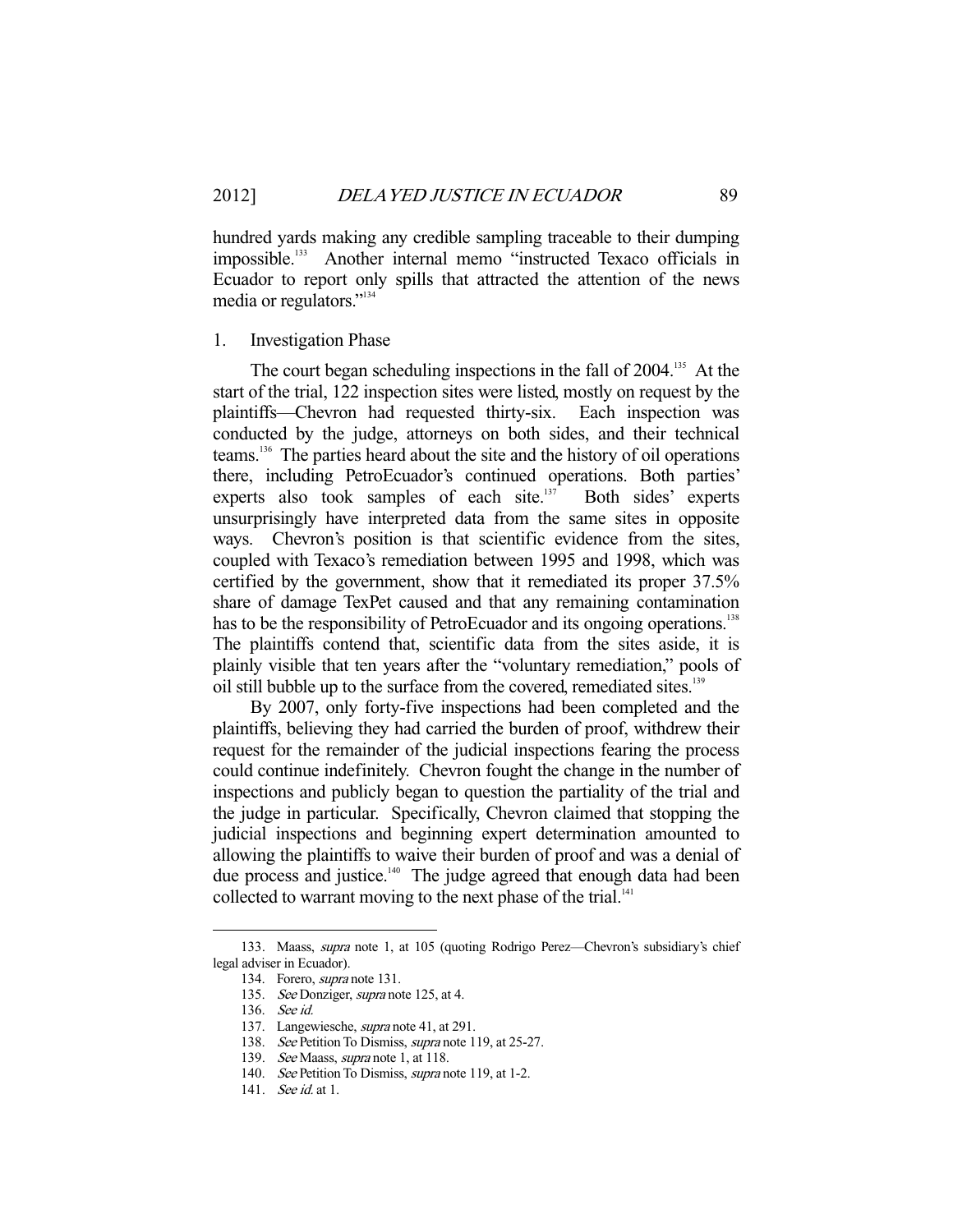#### 2. Expert Damages Assessment

 After the court conducted investigations and determined that there was in fact some environmental damage attributable to Texaco's operation, it moved to appoint an independent expert to determine the scope of the damages and cost of cleanup.<sup>142</sup> Plaintiffs' counsel proposed only Ecuadorian experts, and Chevron proposed only foreign experts. Under Ecuadorian law, the judge made an appointment to break the impasse, naming Richard Cabrera to direct a team to produce a report on the full consequences in the concession area where Texaco operated.<sup>143</sup> Cabrera was charged with evaluating the total environmental damages, specifying the origin of such damages, detailing the current existence of substances affecting the environment from that damage, "[s]pecify[ing] the technical work . . . [required] to reclaim the environment and restore it," and providing a court-sanctioned estimate of the cleanup costs.<sup>144</sup>

## 3. Cabrera's First Report

 Cabrera issued his first report on March 24, 2008, finding that "[t]he primary cause of the contamination [was] the oil exploration and development operations conducted by TexPet,"<sup>145</sup> whose operations left behind the primary sources of contamination, crude petroleum and production waters.<sup>146</sup> Further, he determined that the contamination in the concession area exacted considerable damage to the ecosystem and indigenous groups, and caused adverse health effects to people living immediately near wells, including "cancer, death by cancer, and spontaneous abortions."<sup>147</sup> Cabrera also addressed Texaco's 1995-1998 remediation and concluded that the methods used left large amounts of contamination "above environmental standards, and even above the standards in the remediation contract."<sup>148</sup>

 None of these scientific results were surprising to independent observers or to the parties. However, what caught international attention was Cabrera's recommended damage assessment of \$8.02 billion not including "unjust enrichment," which adds another \$8.3 billion.<sup>149</sup> Cabrera estimated the cost of remediating all soils to below 1000 ppm

<sup>142.</sup> See Donziger, supra note 125, at 4.

<sup>143.</sup> See Court Expert Summary Report, supra note 8, at 1.

<sup>144.</sup> *Id.* at 2-3.

<sup>145.</sup> *Id.* at 3.

 <sup>146.</sup> Id.

<sup>147.</sup> *Id.* at 3-4.

 <sup>148.</sup> Id. at 4.

 <sup>149.</sup> Id. at 6.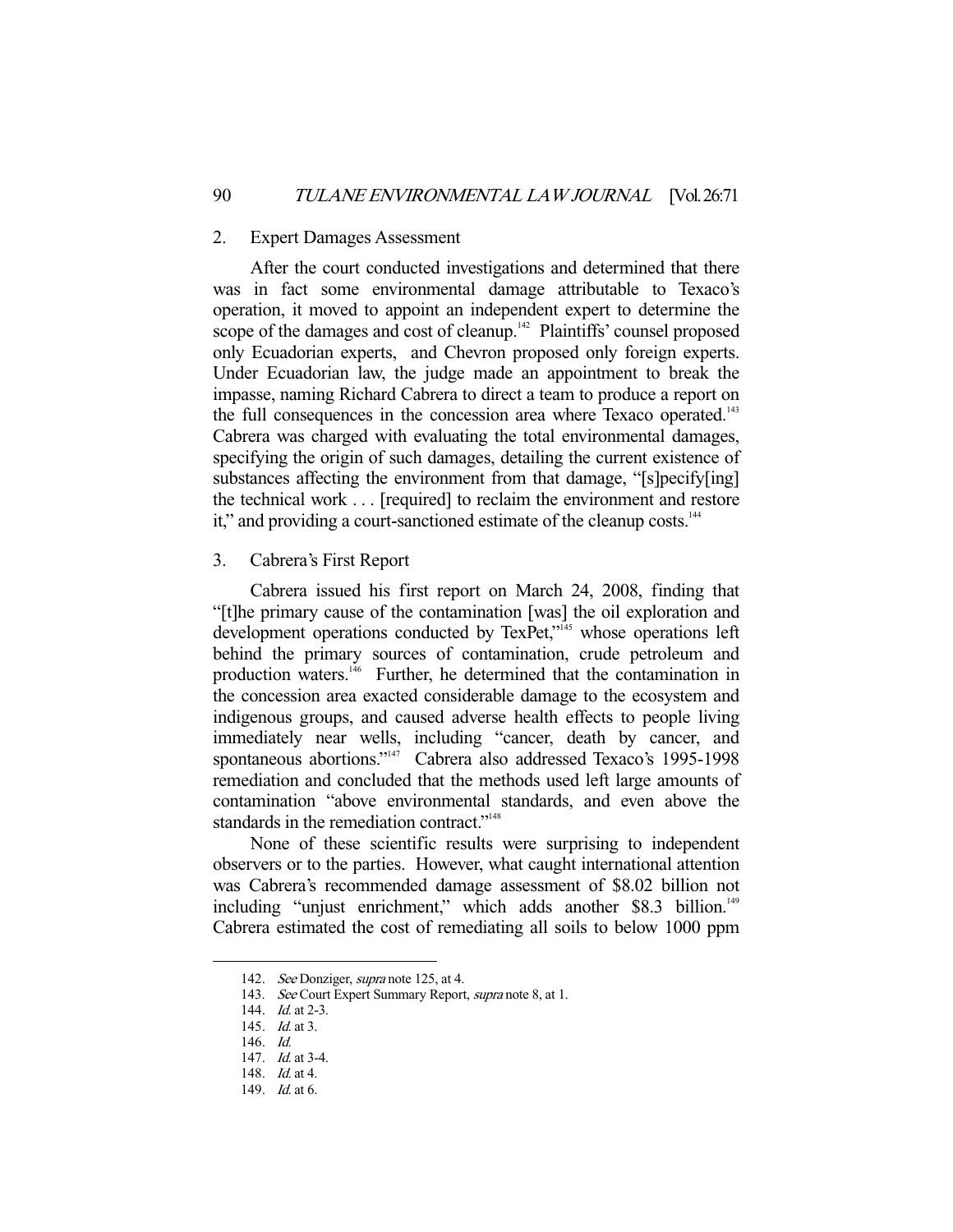TPH to be \$1.7 billion,<sup>150</sup> compared with the \$40 million that Texaco spent in the mid-1990s. Compensation for losses for excessive cancer deaths was assessed at nearly \$3 billion.<sup>151</sup> The damages assessment also included "other reparations," including \$480 million to "[p]rovide a health care system for the people of the region" and another \$430 million to "[i]mplement a land, food, and cultural recovery program."<sup>152</sup> Unjust enrichment was defined as the money "Texaco saved . . . by not managing oil wastes properly, by not reinjecting produced water, by constructing defective waste pits, and by burning gases instead of [re]capturing [them]."<sup>153</sup> Chevron and other commentators seized upon these assessments as being far outside the scope of the independent expert's charge and as evidencing bias against the defendants.<sup>154</sup>

#### 4. Cabrera's Revised Report

 In November 2008, Cabrera revised his report upward to a range of \$18.1 billion to \$27.3 billion including unjust enrichment.<sup>155</sup> The revised estimate increased compensation for cancer deaths to \$9.5 billion taking into account new demographic and epidemiological data estimating 1401 "excess cancer deaths" with each loss of life valued at \$6.8 million, the same number used by the United States Environmental Protection Agency.<sup>156</sup> The estimate also adds a new \$3.2 billion remediation to clean groundwater, which Cabrera determined was contaminated during Texaco's operation and is a primary source of exposure to toxins.<sup>157</sup>

 In response to the revised report, Chevron has declared the trial "irretrievably politicized" by the plaintiffs and the Government of Ecuador.<sup>158</sup> It has balked at the \$27 billion damages estimate contending that it is "roughly half of Ecuador's gross domestic product" and aims "to

 <sup>150.</sup> Id. at 4.

 <sup>151.</sup> Id. at 5. Cabrera's report found that 21.33% of the families surveyed in the Concession area near drilling sites reported at least one case of cancer in the family. Further, there was a strong correlation between cancers and relative proximity to well sites with approximately 59% of people living less than 250 meters from a well reporting at least one cancer in the family. Id. at 30-31.

 <sup>152.</sup> Id. at 5.

 <sup>153.</sup> Id. at 6.

<sup>154.</sup> See Chevron's Rebuttal to the Supplemental Expert Report, Executive Summary at 1, Maria Aguinda Salazar et al. v. ChevronTexaco Corp., No. 002-2003 (Super. Ct. of Nueva Loja 2008) (Ecuador), available at http://www.chevron.com/documents/pdf/cabrerarebuttalexecutive summary.pdf.

 <sup>155.</sup> See \$27 Billion Damages Assessment, CHEVRONTOXICO, http://chevrontoxico.com/ about/historic-trial/27-billion-damages-assessment (last visited Nov. 12, 2012).

 <sup>156.</sup> See id.

 <sup>157.</sup> See id.

<sup>158.</sup> Chevron's Rebuttal to the Supplemental Expert Report, *supra* note 154, at 1.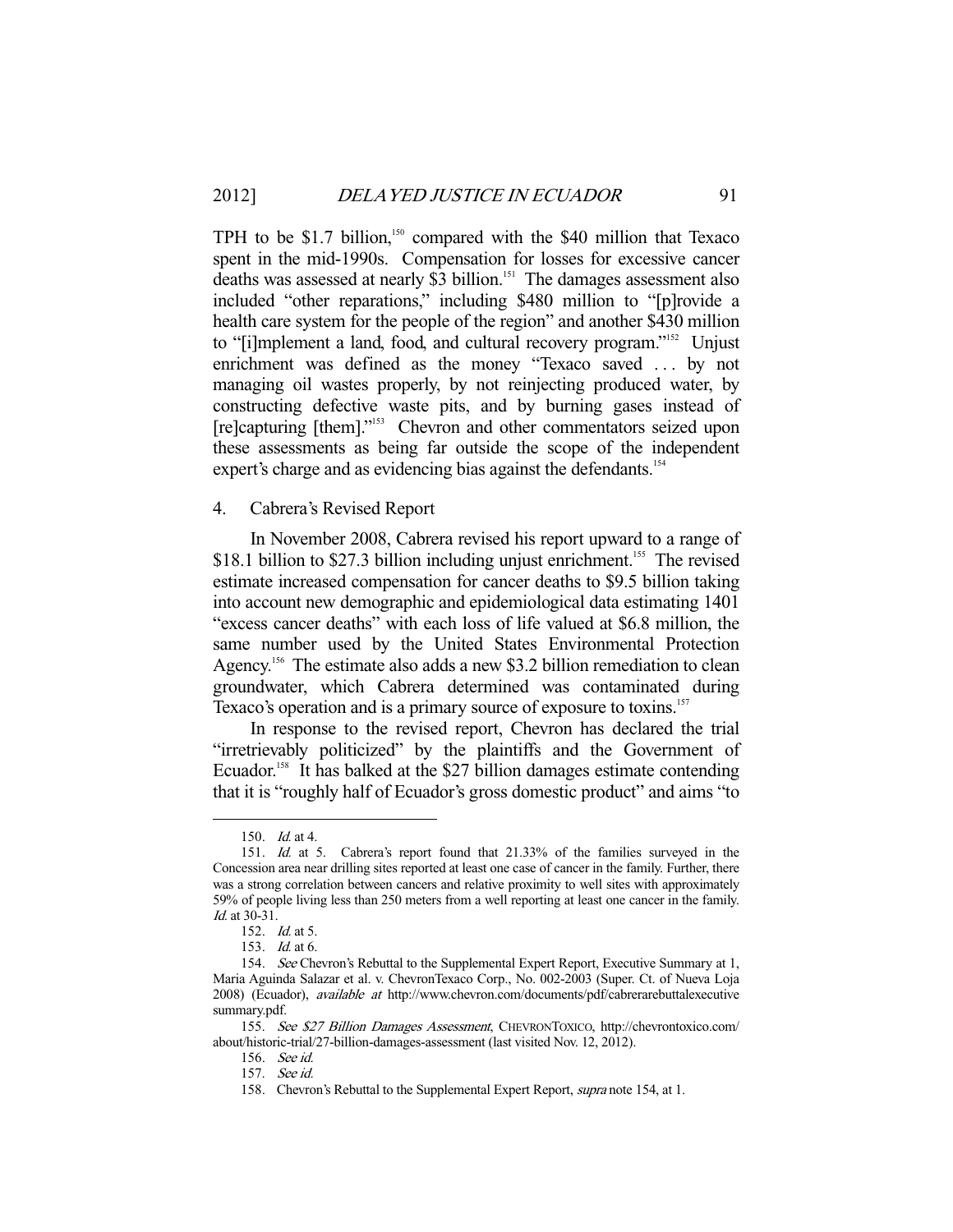address every alleged environmental, health, and social issue in the Oriente today based upon the operations of an oil consortium that ended 17 years ago."<sup>159</sup> Chevron also complained that the expert's damages assessment would not have the state-owned oil company pay any fines or remediation costs even though it owned a majority of the Consortium.<sup>160</sup>

 Chevron has also produced evidence from secret recordings and outtakes from *Crude* to show that Cabrera was not indeed independent.<sup>161</sup> Instead, Chevron alleged that Cabrera was handpicked by the plaintiffs, whose own experts ghostwrote the damages assessment, even going so far as to meet with Cabrera to plan a strategy two weeks before his appointment as independent expert.162 In addition, Chevron has produced evidence showing that the similarities between the plaintiffs' environmental consulting company, Stratus Contractors, and Cabrera's report show that the Cabrera's report itself was ghostwritten by Stratus Contractors, who then "verified" his findings.<sup>163</sup> Those issues are central in Chevron's RICO filing, discussed in the following Subparts.

## B. Extralegal Issues Dealing with the Case—Pressure from the Plaintiffs and Defendants

 Both the plaintiffs and defendants have fought a massive public relations war outside of court to influence the trial and its legitimacy. The plaintiffs sought to paint Chevron's tactics as an attempt to run out the clock and delay justice indefinitely until the indigenous plaintiffs give up. The plaintiffs have also accused Chevron of trying to use pressure tactics and of having the executive branch intervene in the outcome of the trial. One example cited is Chevron's lobbying of the Bush and Obama Administrations to cancel trade preferences for Ecuadorian exports that are granted to Ecuador annually under the Andean Trade Preferences Act  $\overline{(ATPA)}$ .<sup>164</sup> Chevron hoped to use the trade preferences

 <sup>159.</sup> Id.

 <sup>160.</sup> Id.

<sup>161.</sup> Crude is an American documentary produced by Joe Berlinger that followed the Aguinda case in Ecuador. It features interviews with plaintiffs' and defendants' counsel, as well as President Rafael Correa. In 2010, Judge Lewis Kaplan ordered Berlinger to turn over more than 600 hours of footage and outtakes to Chevron. See Dave Itzkoff, Judge Rules that Filmmaker Must Give Footage to Chevron, N.Y. TIMES ARTSBEAT, May 6, 2010, http://artsbeat. blogs.mytimes.com/2010/05/06/judge-rules-that-filmmaker-must-give-footage-to-chevron/.

 <sup>162.</sup> See Amended Complaint at 50-51, Chevron Corp. v. Donziger, No. 11 CV 0691 (S.D.N.Y Feb. 1, 2011).

 <sup>163.</sup> Id. at 96.

<sup>164.</sup> See Jim Lobe, Chevron Fails in Effort to Lift Trade Benefits, INTER PRESS SERV. NEWS AGENCY, July 2, 2009, http://www.ipsnews.net/2009/07/us-ecuador-chevron-fails-in-effor-to-lifttrade-benefits.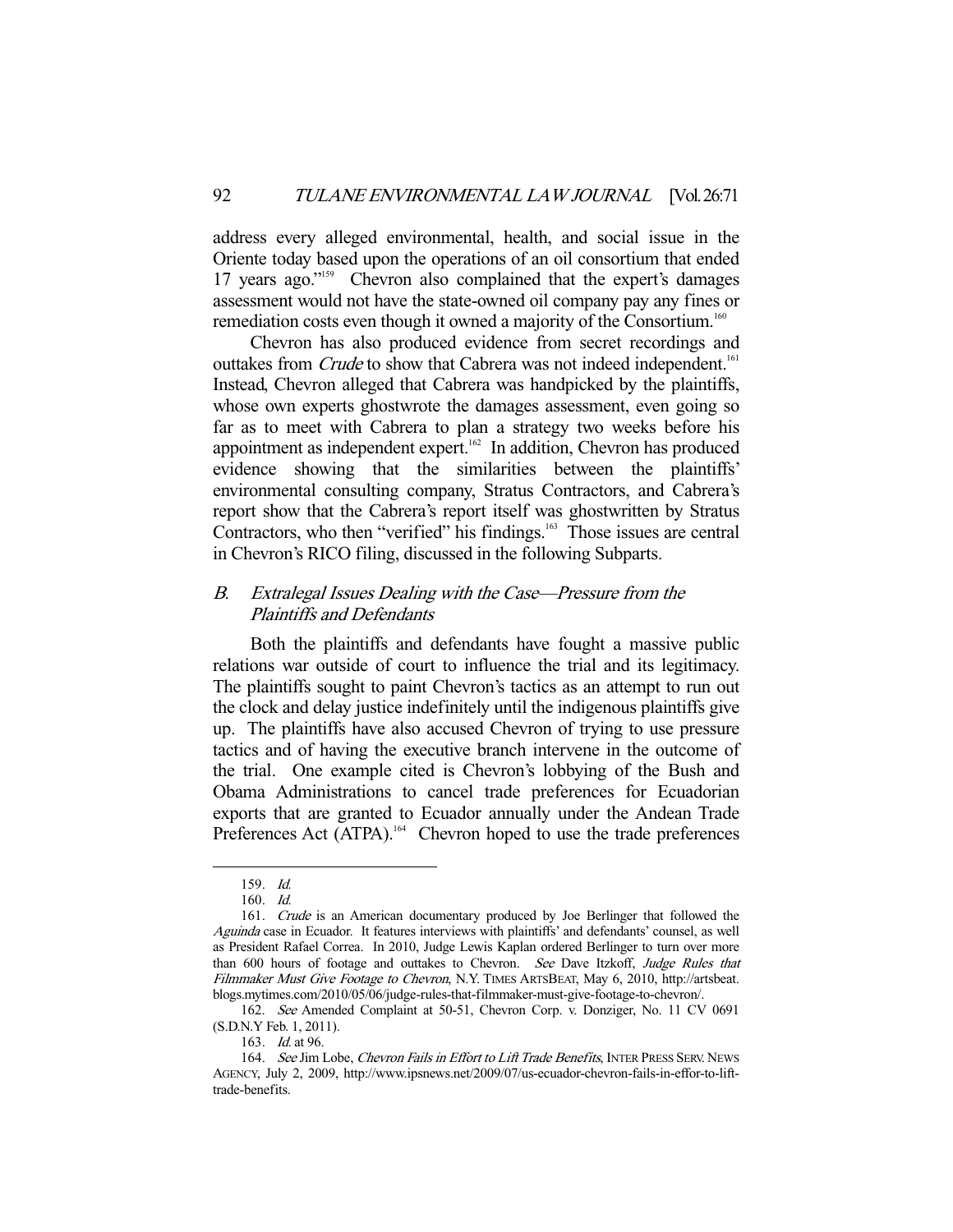to exert leverage over Ecuadorian President Rafael Correa to settle the case.<sup>165</sup> The lobbying effort was met with condemnation by several Democratic lawmakers who asked the United States Trade Representative not to interfere in private litigation.<sup>166</sup> President Obama did extend trade benefits because Ecuador had not violated any legal requirements, but suggested that he was concerned about a possible "politicization" of the case. $167$ 

 Chevron argued that the trial in Ecuador is no longer impartial. Chevron pointed to statements made by President Correa to the plaintiffs that they have the "full support" of the President.<sup>168</sup> Correa has also invited "the whole world [to] be witness to the atrocities Texaco caused."169 Chevron has also attacked the trial itself as being corrupt and a sham.<sup>170</sup> In September 2009, Chevron won the recusal of Judge Nuñez, who was overseeing the last part of the trial, on corruption allegations and then the recusal of Judge Ordonez who had taken over for Judge Nuñez's replacement Judge Zambrano, for failure to investigate collusion between the plaintiffs and Cabrera.<sup>171</sup> Chevron won Judge Nuñez's recusal after it released secret video recordings between a company contractor and Judge Nuñez.<sup>172</sup> Chevron claimed the recordings showed Judge Nuñez saying that Chevron was guilty of polluting the environment.<sup>173</sup> Chevron also showed another tape with a political operative asking for a \$3 million bribe from a Chevron contractor to win pollution cleanup business resulting from the decision.<sup>174</sup> Chevron claimed that Judge Nuñez, who was not present at the meeting, was to receive a third of the money.<sup>175</sup> Judge Nuñez vigorously denied that he disclosed his ruling or that he was part of a bribery scheme and claimed

 <sup>165.</sup> Id.

 <sup>166.</sup> See Braden Reddall, U.S. Senators Seek Chevron/Ecuador Trial Without U.S. Meddling, REUTERS, June 26, 2009, http://www.reuters.com/article/2009/06/27/chevron-ecuadoridUSN2635126920090627.

 <sup>167.</sup> See Lobe, supra note 164.

<sup>168.</sup> Chevron's Rebuttal to the Supplemental Expert Report, *supra* note 154, at 1.

 <sup>169.</sup> See Bret Stephens, Amazonian Swindle, WALL ST. J., Oct. 30, 2007, at A18 (quoting President Rafael Correa).

 <sup>170.</sup> See id.

<sup>171.</sup> See Simon Romero & Clifford Krauss, Under Pressure, Ecuadorean Judge Steps Aside in Suit Against Chevron, N.Y.TIMES, Sept. 5, 2009, at A8.

<sup>172.</sup> See Karen Gullo & Stephan Kueffner, Ecuadorean Judge Steps Down in Chevron Amazon Suit, BLOOMBERG, Sept. 4, 2009, http://www.bloomberg.com/apps/news?pid=news archive&sid=aVa3YWX4h0JE.

 <sup>173.</sup> Id.

 <sup>174.</sup> Id.

 <sup>175.</sup> See id.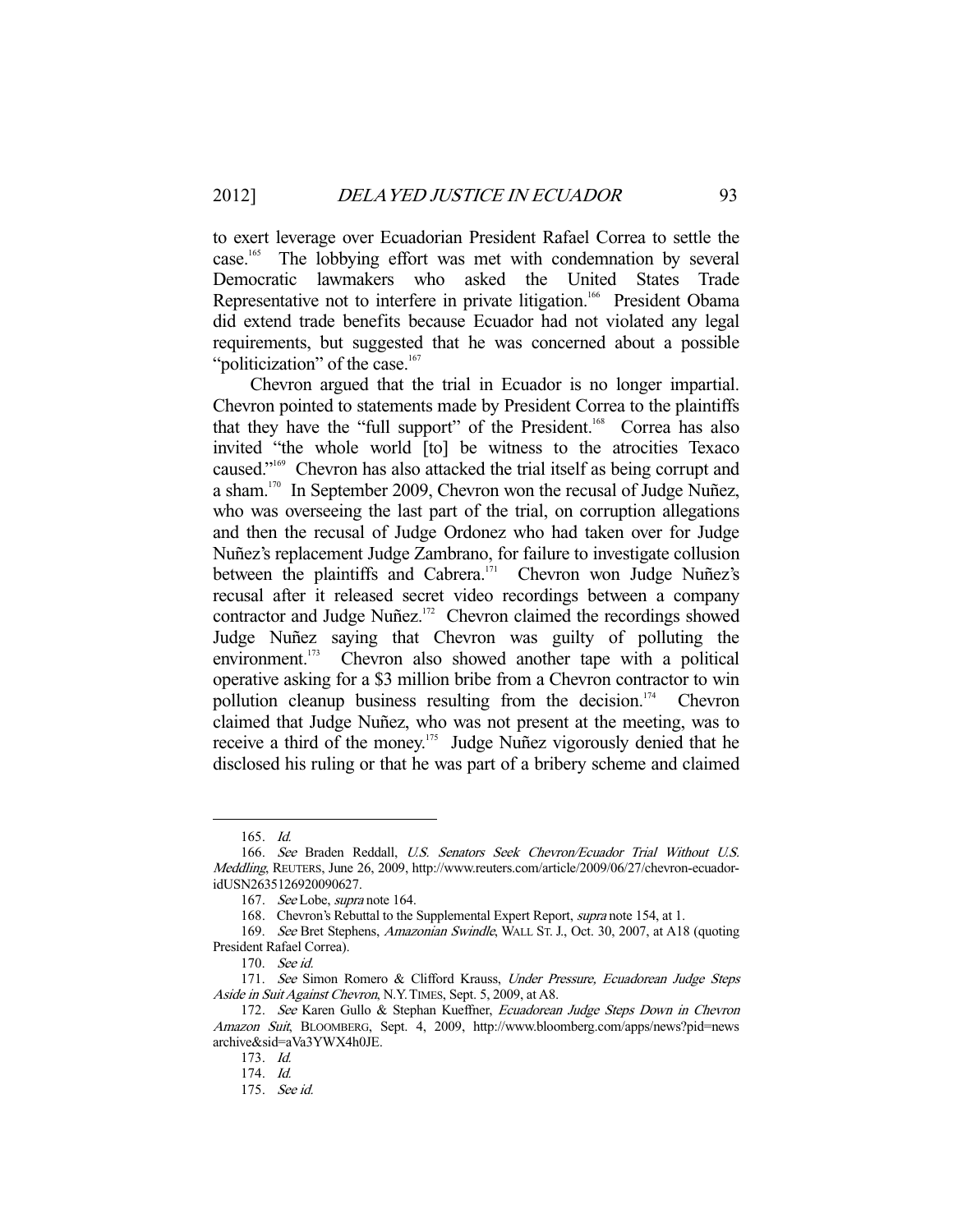that the videos were manipulated and edited.<sup>176</sup> The tapes were far from clear on both points. However, Judge Nuñez agreed to "recuse himself to avoid additional delays or attempts by Chevron to undermine the proceedings" as a result of the allegations.<sup>177</sup>

 Even though the appeals process in Ecuador is just beginning, Chevron plans to use statements from the Ecuadorian Government to show that executive interference denied the company a fair trial and that it should not be bound by that judgment in the United States or elsewhere.178 Plaintiffs' counsel responded to these allegations by pointing to Texaco's ten "affidavits to the U.S. district court in New York praising the fairness of the Ecuadorian courts" when it sought to have the case dismissed for forum non conveniens in the 1990s.<sup>179</sup>

## V. THE RULING AND NEXT STEPS

 On February 14, 2011, Presiding Judge Zambrano issued an \$18.2 billion judgment in favor of the plaintiffs in Lago Agrio.<sup>180</sup> Chevron appealed the judgment to the first instance appellate court, which under Ecuadorian law, automatically stays its enforcement.<sup>181</sup> Chevron is pursuing a strategy to challenge the entire proceeding and to block enforcement of the judgment abroad since it has no assets in Ecuador.<sup>182</sup> Chevron's efforts consist primarily of charging the Ecuadorian plaintiffs and their U.S. lawyers with fraud and attempting to force the Ecuadorian Government to dismiss the ruling under the BIT "between the United States of America and the Republic of Ecuador concerning the Encouragement and Reciprocal Protection of Investment ..., incorporating by reference the 1976 UNCITRAL Arbitration Rules."<sup>183</sup>

 <sup>176.</sup> See id.

 <sup>177.</sup> Id.

 <sup>178.</sup> See Press Release, Chevron Corp., Chevron Appeals Illegitimate Ruling in Ecuador (Jan. 20, 2012), http://www.chevron.com/chevron/pressreleases/article/01202012\_chevronappeals illegitimaterulinginecuador.news.

 <sup>179.</sup> See Ecuadorians Hit Chevron with \$18 Billion Enforcement Action in Canada, Says Amazon Defense Coalition, BLOOMBERG, May 30, 2012, http://www.bloomberg.com/article/ 2012/05-31/ahfqVuQdewhQ.html.

 <sup>180.</sup> See Maria Aguinda Salazar et al. v. ChevronTexaco Corp., No. 002-2003 (Sucumbíos Provincial Ct. of Justice of Nueva Loja Feb. 14, 2011) (Ecuador).

 <sup>181.</sup> See Press Release, supra note 178.

 <sup>182.</sup> See Press Release, Chevron Corp., Chevron Statement on Ecuador Judgment Enforcement Action (May 30, 2012), http://www.chevron.com/chevron/pressreleases/article/0530 2012\_chevronstatementonecuadorjudgmentenforcementaction3850\_25gnews.

 <sup>183.</sup> Order for Interim Measures at 3, Chevron Corp. v. Ecuador, No. 2009-23 (Perm. Ct. Arb. Feb. 9, 2011), available at http://www.chevron.com/documents/pdf/Ecuador/TribunalInterim MeasuresOrder.pdf.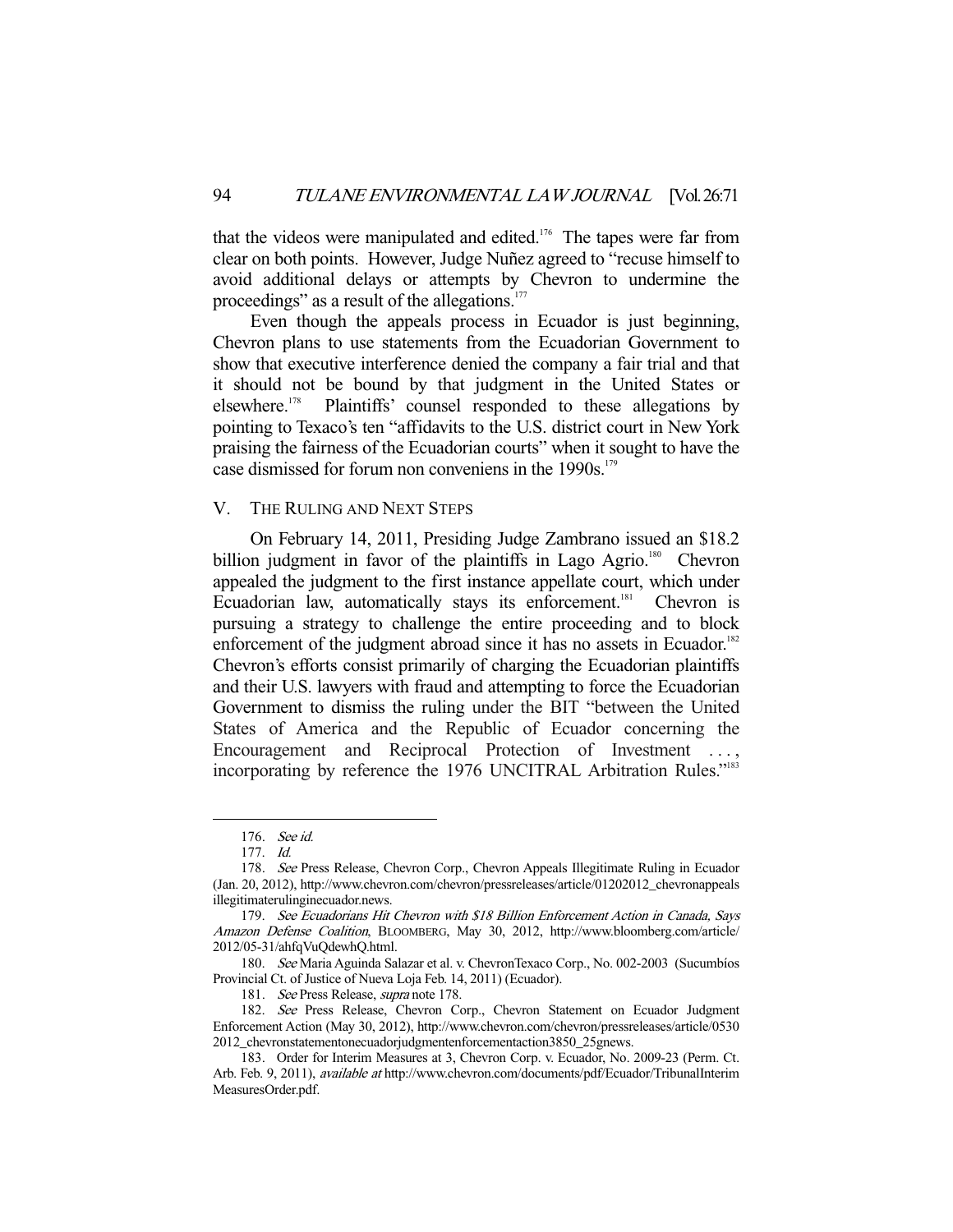Chevron will also challenge the enforcement judgment outside of Ecuador if the plaintiffs bring an enforcement action.

## A. Considerations for Foreign Enforcement Actions in the United States

 If Chevron exhausts its appeals in Ecuador, the plaintiffs will try to have the judgment enforced in countries where Chevron has assets, because Chevron has no seizable assets in Ecuador. If enforcement actions are filed in the United States, it is unclear how the U.S. courts will honor an adverse judgment against Chevron from the Ecuadorian courts.184 Chevron has already promised its shareholders that it will not be forced to pay any judgment imposed by Ecuadorian courts, ensuring that there will be years of appeals in U.S. courts.<sup>185</sup> Courts have sometimes conditioned forum non conveniens dismissal on an agreement to pay whatever final judgment the foreign jurisdiction renders.<sup>186</sup> However, in this case, the Second Circuit only "warned ChevronTexaco that U.S. courts would step back in if the company tried to avoid a judgment imposed by the Ecuadorian court."<sup>187</sup>

 Since the late nineteenth century, jurisdictions in the United States have generally recognized foreign judgments under the doctrine of comity.<sup>188</sup> Today, most states have adopted the Uniform Foreign Money-Judgment Recognition Act (UFMJRA) or equivalent state statute.<sup>189</sup> Under the UFMJRA, a foreign judgment "'is enforceable in the same manner as the judgment of a sister state which is entitled to full faith and credit," unless one of several named exceptions is proven.<sup>190</sup> Exceptions include whether the foreign court lacked personal or subject-matter jurisdiction or that "'the judgment was rendered under a system which does not provide impartial tribunals or procedures compatible with the requirements of due process of law.'"191 States may also choose not to

 <sup>184.</sup> See Walter W. Heiser, Forum Non Conveniens and Retaliatory Legislation: The Impact on the Available Alternative Forum Inquiry and on the Desirability of Forum Non Conveniens as a Defense Tactic, 56 U. KAN. L. REV. 609, 616-17 (2008).

<sup>185.</sup> See Ben Casselmen, Chevron Expects to Fight Ecuador Lawsuit in U.S., WALL ST. J., July 20, 2009, at B3.

<sup>186.</sup> See Heiser, *supra* note 184, at 617.

<sup>187.</sup> Brooke Masters, Case in Ecuador Viewed As Key Pollution Fight: U.S. Legal Team Suing ChevronTexaco, WASH. POST, May 6, 2003, at E1.

 <sup>188.</sup> See Hilton v. Guyot, 159 U.S. 113, 163–64 (1895).

<sup>189.</sup> See Heiser, *supra* note 184, at 634-35.

<sup>190.</sup> See id. at 635 (quoting UNIF. FOREIGN MONEY-JUDGMENTS RECOGNITION ACT § 3, 13 U.L.A. 49 (2002)).

<sup>191.</sup> Id. (quoting UNIF. FOREIGN COUNTRY MONEY-JUDGMENTS RECOGNITION ACT § 4(a)(1), 13 U.L.A. 59 (2002)).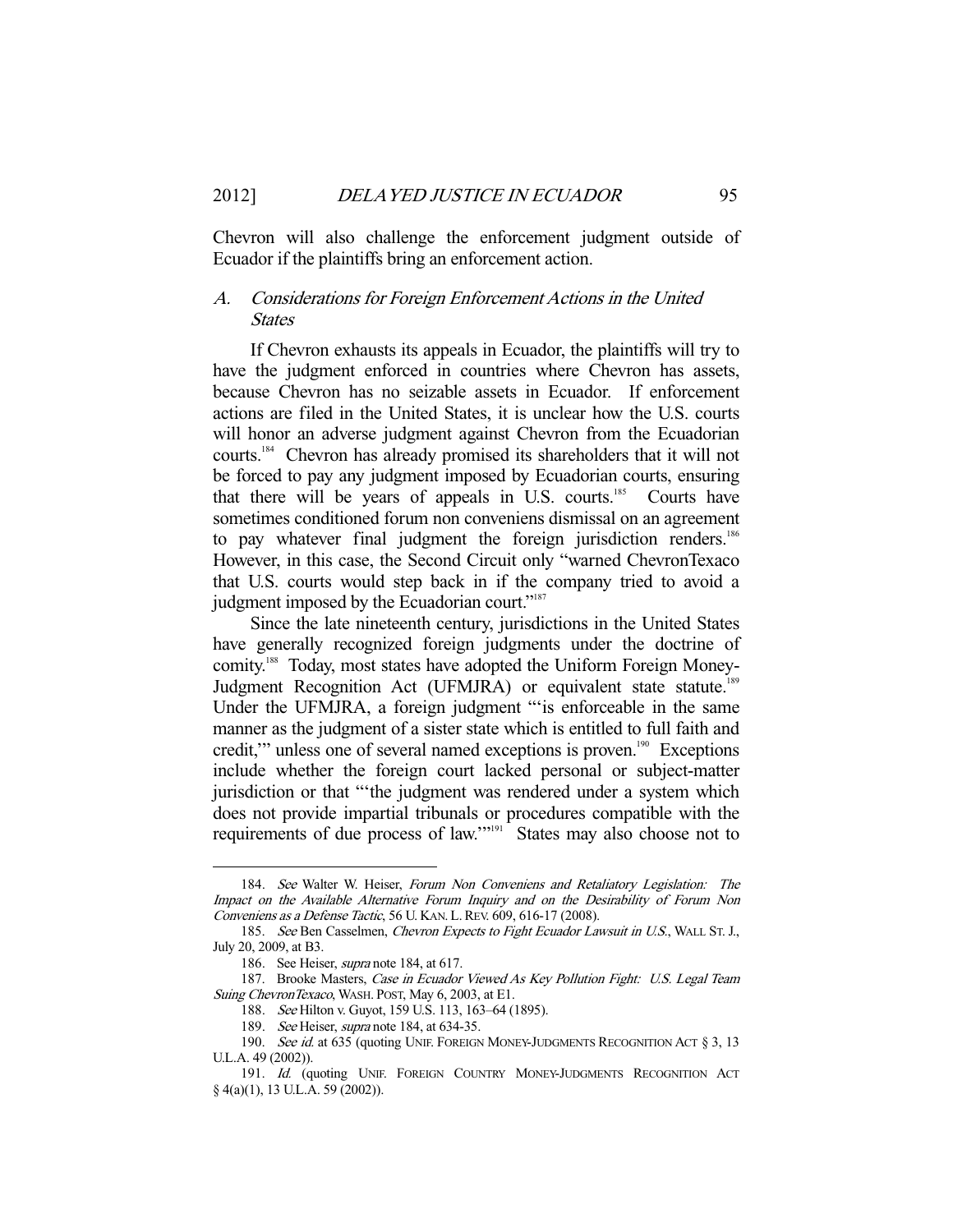enforce foreign judgments if the cause of action under which the foreign judgment was rendered is repugnant to the public policy of the state in which the enforcement court sits.<sup>192</sup> Defendants generally challenge adverse foreign judgments "on public policy or due process grounds under the [UFMJRA]."193

 Texaco submitted to Ecuadorian jurisdiction when it petitioned for forum non conveniens. The relevant issues to enforce judgment will be whether the Ecuadorian trial denied Texaco due process through a partial tribunal or whether the judgment is against the public policy of New York. Proper due process does not mean that foreign courts must offer all of the due process requirements of the United States, but that "foreign procedures must be 'fundamentally fair' and not offend against 'basic fairness.'"194 Successful due process challenges have generally required specific proof that the foreign court was corrupt, such as proof of bribes or governmental pressure and bias.<sup>195</sup>

 A substantive challenge to a foreign judgment falls under the exception that the cause of action under which the judgment was rendered is repugnant to the public policy of the enforcing state.<sup>196</sup> Courts cannot refuse to enforce a judgment simply because the judgment offends the state's public policy; instead, it can only refuse to enforce a judgment if the substantive law of the foreign court is contrary to the public policy of the state.<sup>197</sup> For example, U.S. courts have refused to recognize judgments for libel suits where the foreign libel law was repugnant to the First Amendment,<sup>198</sup> but have enforced causes of action that would not be recognized in the enforcement forum in cases involving less fundamental rights.<sup>199</sup>

The *Aguinda* case is based on a common law environmental tort that would not be repugnant to public policy. As such, Chevron will have to provide specific evidence that it was denied a fair, impartial trial in Ecuador. Even if Chevron fails to carry that burden, the action will assuredly add years to the already eighteen-year-old litigation.

 <sup>192.</sup> UNIF. FOREIGN COUNTRY MONEY-JUDGMENTS RECOGNITION ACT § 4(c)(3), 13 U.L.A. 26 (Supp. 2012).

 <sup>193.</sup> Kenney, supra note 85, at 863 n.29 (citing Heiser, supra note 184, at 635-57).

<sup>194.</sup> See Heiser, supra note 184, at 640 (internal quotations omitted).

<sup>195.</sup> See id. at 639 (citations omitted).

<sup>196.</sup> See id. at 653 (citations omitted).

<sup>197.</sup> *Id.* at 653-54 (citations omitted).

<sup>198.</sup> See id. at 654 (citations omitted).

<sup>199.</sup> See id. (citations omitted).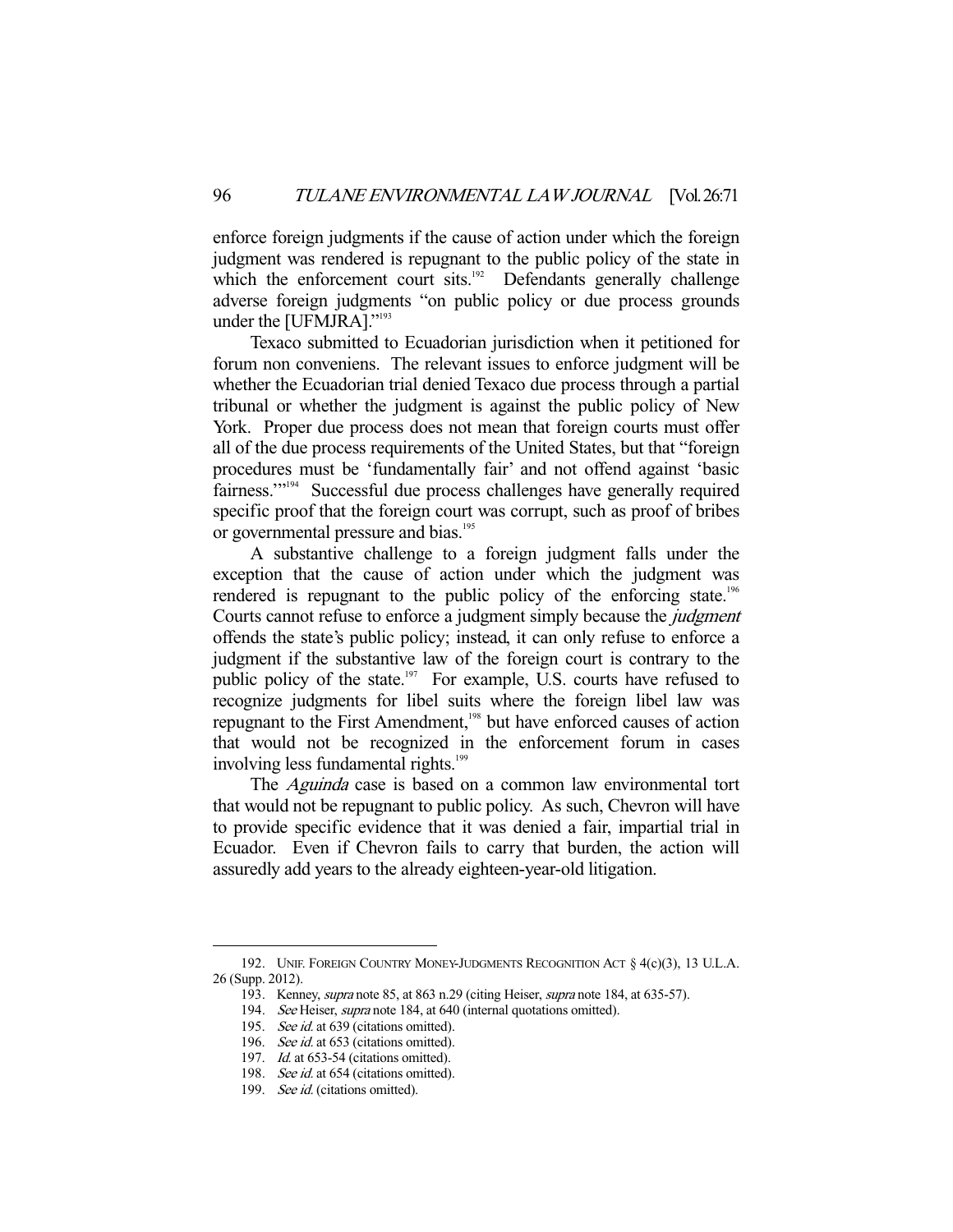#### B. Chevron's RICO Case and Evidence of Fraud

 On February 1, 2011, less than two weeks before the Ecuadorian ruling, Chevron filed a RICO (Racketeer Influenced and Corrupt Organizations) suit against the Aguinda plaintiffs, attorneys, and a third party environmental consulting company seeking a declaration that "any judgment against Chevron in the Ecuador lawsuit is the result of fraud and therefore unenforceable"<sup>200</sup> in the Southern District of New York. Chevron points to outtakes from the documentary Crude, allegedly showing plaintiffs' attorney Steve Donziger and Stratus Consulting, Inc. colluding with Cabrera to ghost write the Cabrera damages report.<sup>201</sup> One week later, Judge Kaplan of the Southern District issued a temporary restraining order that blocked the RICO defendants "from . . . receiving benefit from, directly or indirectly, any action or proceeding for recognition or enforcement of any judgment entered against Chevron . . . in Ecuador."202 On March 7, the Court granted a preliminary injunction barring Ecuador from "receiving benefit from any action or proceeding, outside the Republic of Ecuador, for recognition or enforcement of the judgment" rendered against Chevron. 203 It found, inter alia, that "there is abundant evidence before the Court that Ecuador has not provided impartial tribunals or procedures compatible with due process of law . . . especially in cases such as this."<sup>204</sup> The Second Circuit reversed the district court's decision, vacated the preliminary injunction, and remanded to the district court with instructions to dismiss Chevron's declaratory judgment claim.<sup>205</sup>

## C. Chevron's Attempt To Quash the Ruling Through Arbitration

 In another corollary action, Chevron successfully petitioned the Permanent Court of Arbitration (PCA) to order the Republic of Ecuador to "take all measures at its disposal to suspend . . . the enforcement or recognition within and without Ecuador of any judgment" against

 <sup>200.</sup> Press Release, ChevronTexaco, Chevron Files Fraud and RICO Case Against Lawyers and Consultants Behind Ecuador Litigation (Feb. 1, 2011), http://www.chevron.com/chevron/ pressreleases/article/02012011\_chevronfilesfraudandricocaseagainstlawyersandconsultantsbehind ecuadorlitigation.news.

<sup>201.</sup> See Amended Complaint, supra note 162, at 58-59.

 <sup>202.</sup> Order on Plaintiff's Motion for Temporary Restraining Order at 2, Chevron Corp. v. Donziger, No. 11 Civ. 0691 (S.D.N.Y. Feb. 9, 2011).

 <sup>203.</sup> Opinion 100038 Granting in Part and Denying in Part Motion for Preliminary Injunction, Chevron Corp. v. Donziger, No. 11 Civ. 0691 (S.D.N.Y. Mar. 7, 2011).

 <sup>204.</sup> Id. at 77.

 <sup>205.</sup> Chevron Corp. v. Naranjo, 667 F.3d 232, 234 (2d Cir. 2012).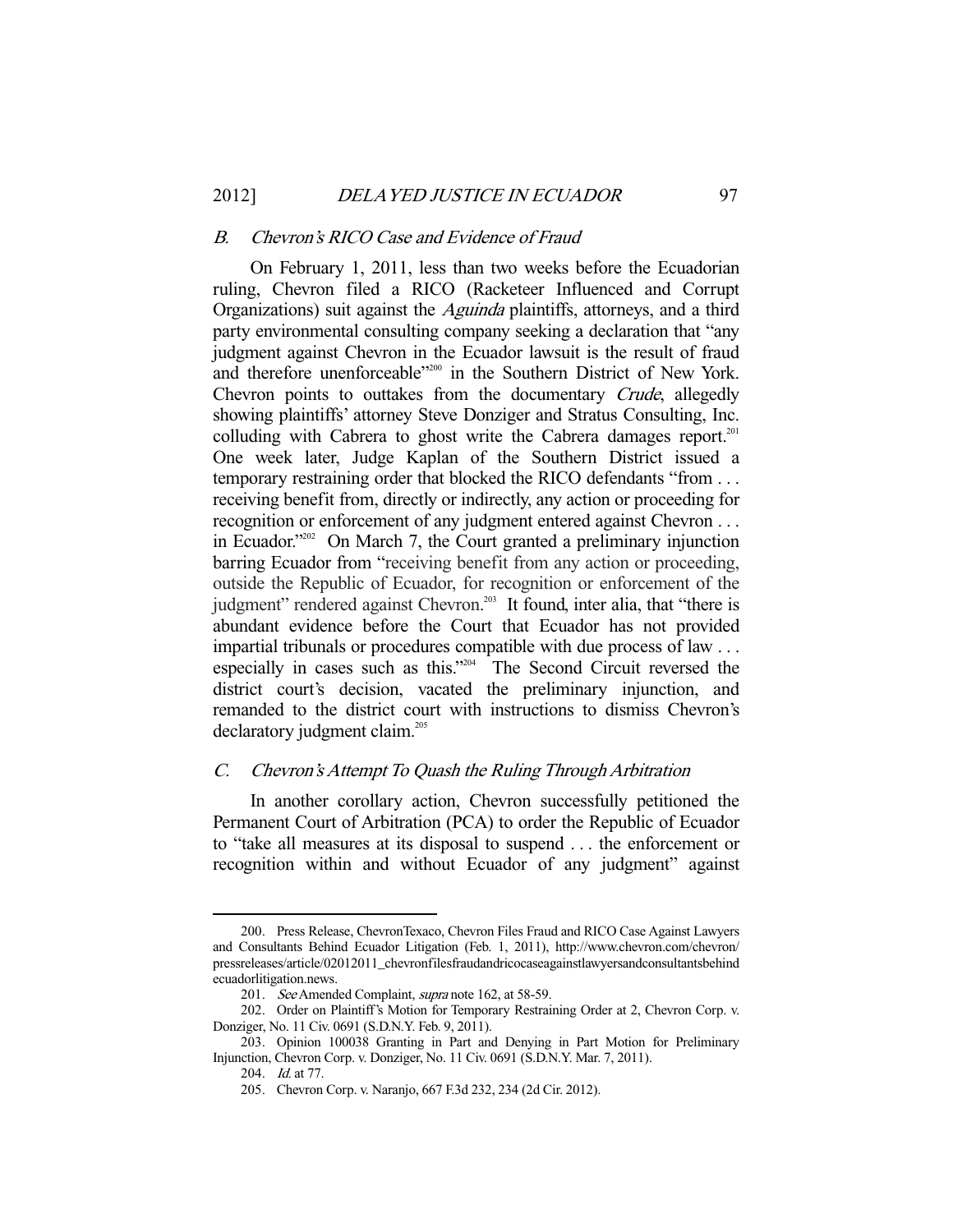Chevron in the Lago Agrio case.<sup>206</sup> The issue in front of the PCA is parallel to the Aguinda litigation but does not apply to their claims. Instead, Chevron is asserting wrongdoing on the part of Ecuador under Ecuador's BIT with the United States, which concerns the encouragement and reciprocal protection of investments, alleging that the Ecuadorian government has failed to provide impartial tribunals.<sup>207</sup> In an unrelated BIT ruling on March 30, the PCA "found Ecuador violated the U.S.-Ecuador Bilateral Investment Treaty by not providing an effective means of asserting claims and enforcing rights" against Ecuador for contract breach claims dating back to  $1993$ <sup>208</sup> The *Aguinda* plaintiffs appealed to the Second Circuit to stop Chevron from pursuing the arbitration since Chevron had earlier agreed to "satisfy" any Ecuadorian judgment.<sup>209</sup> The Second Circuit agreed that Chevron had only reserved UFMJRA rights to defend against foreign enforcement, but held that BIT arbitration was not precluded by this limited reservation. $210$ 

## D. Next Steps

 As the appeals process gets under way in Ecuador, a new round of litigation and arbitration may be where the most impactful decisions come in the Aguinda case. Both the plaintiffs and Chevron expect Chevron to lose in Ecuador, but with the pending arbitration and blockage of enforcement for fraud in the United States, it will likely be years before a settlement or final outcome to the case comes through the U.S. courts. The plaintiffs have also proceeded with enforcement actions in Canada and Brazil, which are not contingent on collateral litigation in the United States.

#### E. Continuing Problems in the Oriente

 Regardless of when the case against ChevronTexaco concludes, or what the conclusion is, it is certain that the Oriente will continue to suffer. It is clear that "PetroEcuador is not blameless," and "[c]ompany and government officials acknowledge that the state firm" also polluted

 <sup>206.</sup> Order for Interim Measures, supra note 183, at 3.

 <sup>207.</sup> See Claimants' Notice of Arbitration at 15, Chevron Corp. v. Republic of Ecuador, Case No. 2009-23 (Perm. Ct. Arb. Sept. 23, 2009).

<sup>208.</sup> Braden Reddall, Chevron Wins an Ecuador Claim, Awaits Major Ruling, REUTERS, Mar. 31, 2010.

 <sup>209.</sup> See Decision at 6, 8-9, Ecuador v. Chevron Corp., No. 10-1020-CV(L) (2d Cir. Mar. 17, 2011).

 <sup>210.</sup> See id. at 4.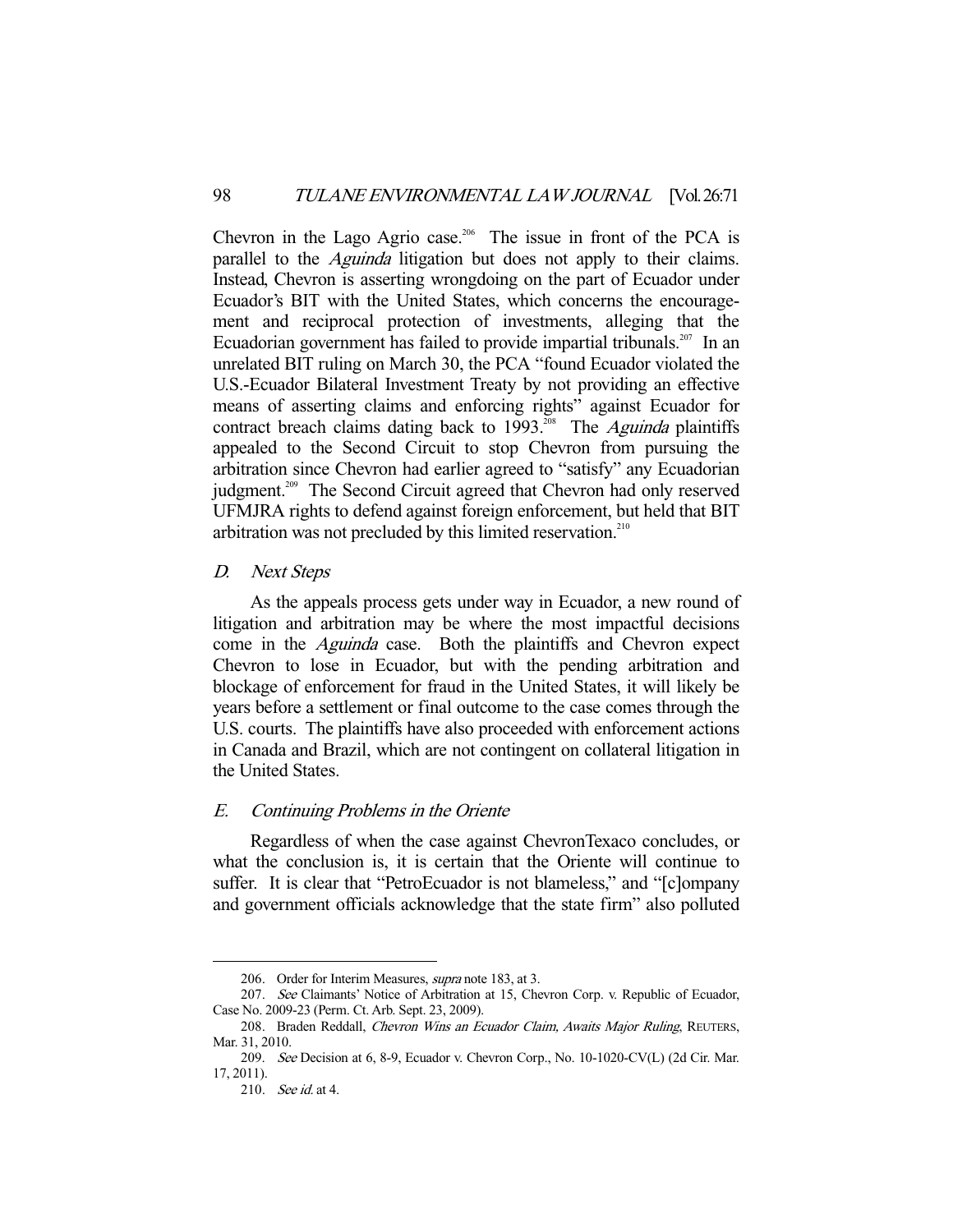waterways and had spills from its pipelines after assuming control.<sup>211</sup> PetroEcuador's own records indicate that it had "801 spills between 1990 and 2004 and a total spill volume of 1.9 million gallons."<sup>212</sup> After Texaco's exit, other companies such as Repsol YPF and Occidental Petroleum began operating the concession and new concessions are being granted even today to other less environmentally-reputable firms such as China's Sinopec International Petroleum.<sup>213</sup> Whatever judgment comes against Chevron will still feel unsatisfactory to environmental observers due to the Ecuadorian government, PetroEcuador, and subsequent operators continuing to operate with impunity for their part in the damage.

 Meanwhile, there is fairly strong support for Chevron's claim that the Ecuadorian *Aguinda* trial has been marked by at least some foul play, which makes the outcome feel unsatisfactory regardless of the merits of the plaintiffs' case. Much of the evidence of corruption and foul play in the case come from outtakes of Crude, which show instances of the plaintiffs' lawyers interfering with the independent damage inspector, extralegal tactics to pressure judges, and multiple *ex parte* meetings by plaintiffs' lawyers while Ecuadorian judges made important appointments with regard to independent experts and damage assessments.<sup>214</sup>

 Further, the problem of shoddy environmental performance in oil exploitation is not restricted to Ecuador. ChevronTexaco claimed that their waste disposal techniques were consistent with industry practice in other tropical developing countries such as Brazil, Columbia, Nigeria, and Indonesia.<sup>215</sup> It is telling that their standards were consistent with their own practices in those nations and not developed countries.<sup>216</sup> Developing countries continue to seek foreign investment in oil development and other resource extraction because they lack the expertise to do so themselves. These countries do not demand high environmental standards because oil companies refuse to sign contracts requiring them, and the companies increasingly add indemnity and arbitration provisions to resource extraction contracts similar to the Joint Venture Agreement and Remediation Agreement between Texaco and the

 <sup>211.</sup> Forero, supra note 132.

<sup>212.</sup> Petition To Dismiss, *supra* note 119, at 5.

<sup>213.</sup> See Ilan Brat, Repsol To Sell Ecuador Oil Affiliate to Sinopec, WALL ST. J. (Aug. 1, 2012), http://online.wsj.com/article/BT-CO-20120801-705530.html.

<sup>214.</sup> See generally Amended Complaint, supra note 162 (detailing questionable plaintiffs' lawyers' legal tactics).

 <sup>215.</sup> Lyons, supra note 12, at 710.

 <sup>216.</sup> Id.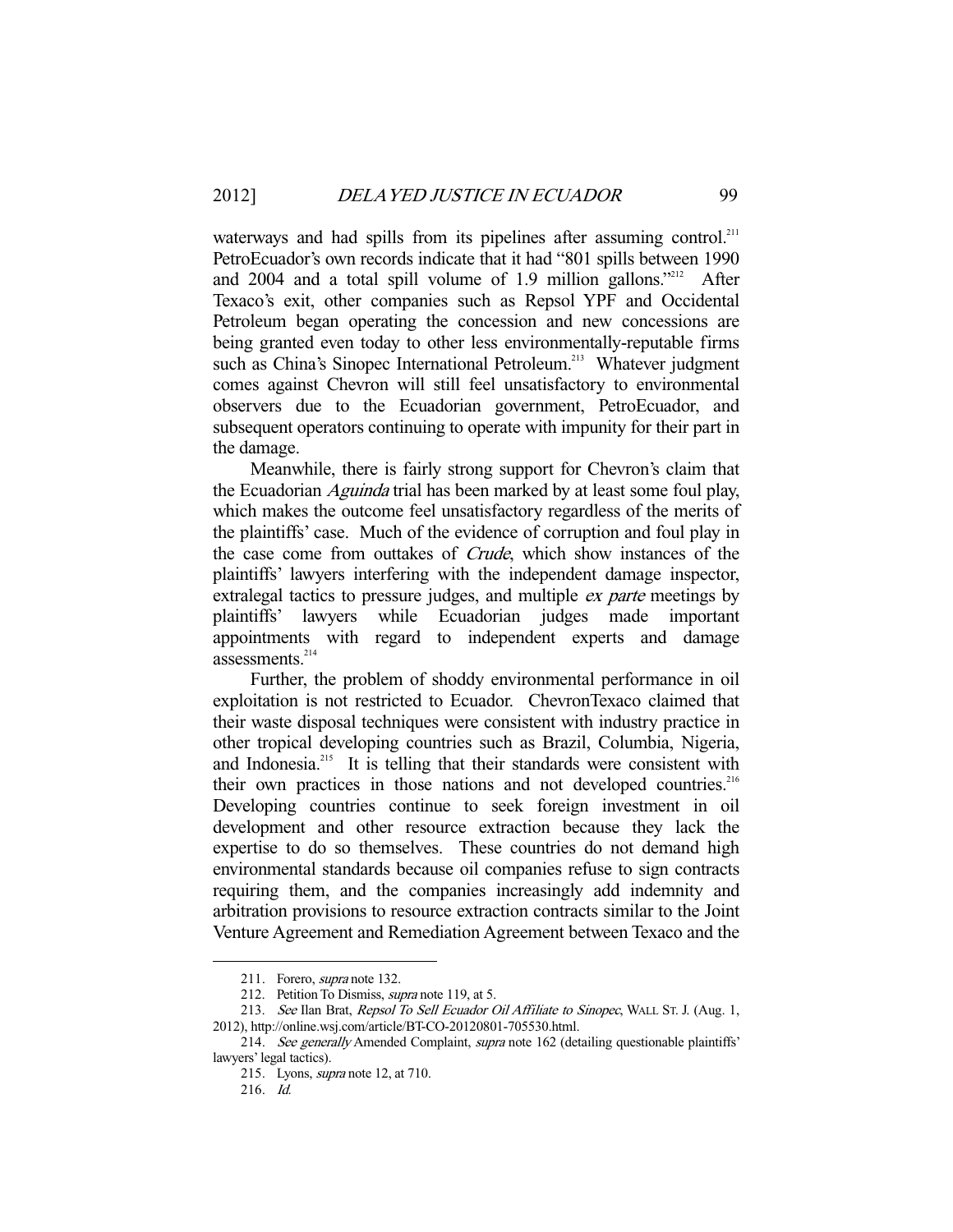Ecuadorian Government.<sup>217</sup> Moreover, developing countries can be reluctant to press environmental tort claims for fear of chilling future foreign investment.<sup>218</sup> Many scholars agree that the unequal bargaining power between corporations and developing countries' governments driven by the need for foreign direct investment results in negative consequences for environmental and human rights of those countries'  $citizens.<sup>219</sup>$ 

 These problems will continue to exist regardless of the outcome of the Aguinda case. A true, comprehensive solution would require a change in host countries' governments as well as true consequences for operators' practices if they participate in a race to the bottom for regulations during resource extraction.

## VI. IMPLICATIONS OF THE <sup>A</sup>GUINDA ACTIONS AS A PUBLIC POLICY **MATTER**

In the fundamental sense, class actions<sup>220</sup> are suits brought by a specific class of plaintiffs who allege that the defendant's actions caused a specific, redressable injury. If Chevron is made to pay for at least some of its damage in the Oriente, the action will have been successful from a legal standpoint. A different question, however, is whether the action was successful from a *public policy* perspective. Specifically, was the suit an effective way to compensate those injured by conduct and an effective way to govern conduct in the future to ensure that it does not happen again? This Part addresses whether the *Aguinda* action effectively provides redress for the harmed and deterrence for the perpetrators.

## A. Effective Restitution Goal

-

 Assuming that the plaintiffs succeed in Lago Agrio, the judgment may still fail to be an effective redress for those injured for two main reasons: (1) the parties bringing the suit may not be representative of the injured, and (2) techniques employed by sophisticated defendants to run

 <sup>217.</sup> See Kenney, supra note 85, at 859-60 n.15; see also Roger P. Alford, Arbitrating Human Rights, 83 NOTRE DAME L. REV. 505, 518-20 (2008).

 <sup>218.</sup> See Brief Amicus Curiae of the Republic of Ecuador, Aguinda v. Texaco, Inc., 945 F. Supp. 625 (S.D.N.Y. 1996) (No. 93 Civ. 7527), 1994 WL 16188165 (government stresses the importance of foreign investment and oil development to Ecuador's economic policies in opposing the Aguinda action).

<sup>219.</sup> See Kenney, supra note 85, at 882.

<sup>220.</sup> The *Aguinda* case in Ecuador is not officially a "class action" because class action procedures do not exist in Ecuador. However, the case in the United States was initially a class action, and Frente's suit is comprised of a group of plaintiffs.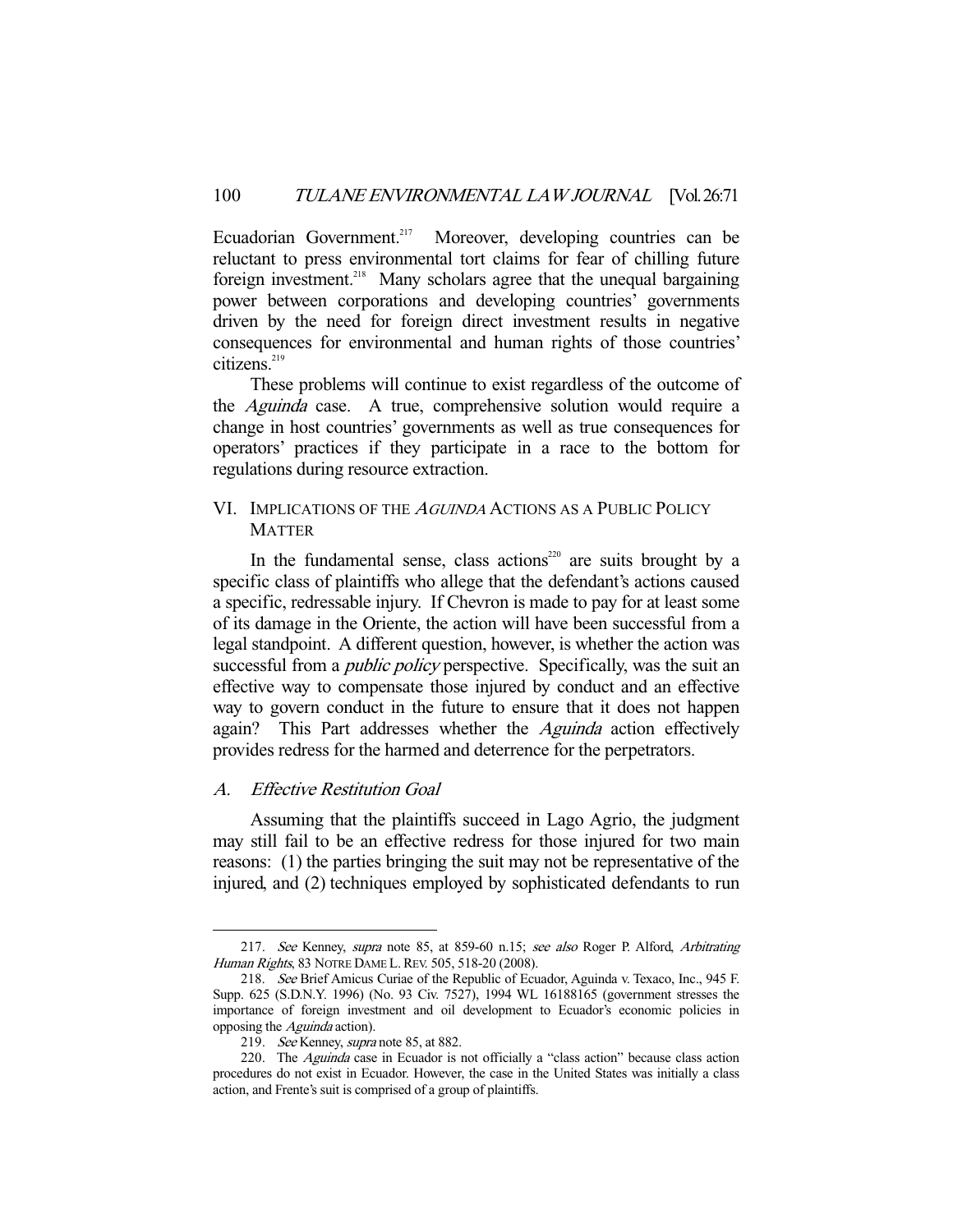out the clock unfortunately allow for many potential plaintiffs to pass away without ever seeing effective restitution.

Those whose rights are allegedly being asserted in the *Aguinda* suit are the five indigenous people of the area: the Cofán, Huaorani, Kichwa, Secoya, and Siona, as well as colonists in the area.<sup>221</sup> However, the fortysix-member class includes only colonists and Kichwa and Secoya Indians with no Cofán, Huaorani, or Siona among the plaintiffs.<sup>222</sup> Critics contend that "no relief is requested directly for the affected communities or indigenous peoples," but rather the lawsuit seeks damages for the cost of a full environmental remediation to be paid to the local NGO, Frente, which would apply the funds as determined by their judgment rather than directly to the affected communities.<sup>223</sup>

 Frente was founded in 1994 by a group of colonists in Lago Agrio to administer money from the *Aguinda* lawsuit.<sup>224</sup> Judith Kimerling, who has worked extensively with indigenous groups in the Oriente, contends that Frente is not a plaintiff and "the decision to award the relief to the NGO . . . was apparently made by the lawyers, without consulting the plaintiffs and affected communities."<sup>225</sup> However, plaintiffs' lawyers point to the fact that few cases have ever had such broad popular support in the area where they are being conducted.<sup>226</sup> Graham Erion, an attorney for the plaintiffs, maintains that the Assembly of Afectados, whose members are chosen or elected by the affected tribes, manage strategy and make all dispositive decisions for the case.<sup>227</sup> He also points out that much of the award will benefit the local area through healthcare spending and will establish indigenous cultural institutions.<sup>228</sup> The relief sought was for remediation, but indigenous groups are to get a share of punitive damages.<sup>229</sup>

 Nevertheless, some of the indigenous peoples in the Oriente fear that lawyers and NGOs are using their name for private gain and are distrustful of outsiders after years of being excluded from the decisionmaking process by governments, companies, environmental NGOs and others.230 In July 2003, ninety plaintiffs selected directly by Huaorani and

<sup>221.</sup> See Kimerling, supra note 15, at 631.

 <sup>222.</sup> See id.

 <sup>223.</sup> Id.

<sup>224.</sup> *See id.* at 632.

<sup>225.</sup> *Id.* at 631-32.

 <sup>226.</sup> Telephone Interview with Graham Erion, Co-Counsel for Plaintiffs (July 13, 2012).

 <sup>227.</sup> Id.

 <sup>228.</sup> Id.

 <sup>229.</sup> Id.

<sup>230.</sup> Kimerling, *supra* note 73, at 479.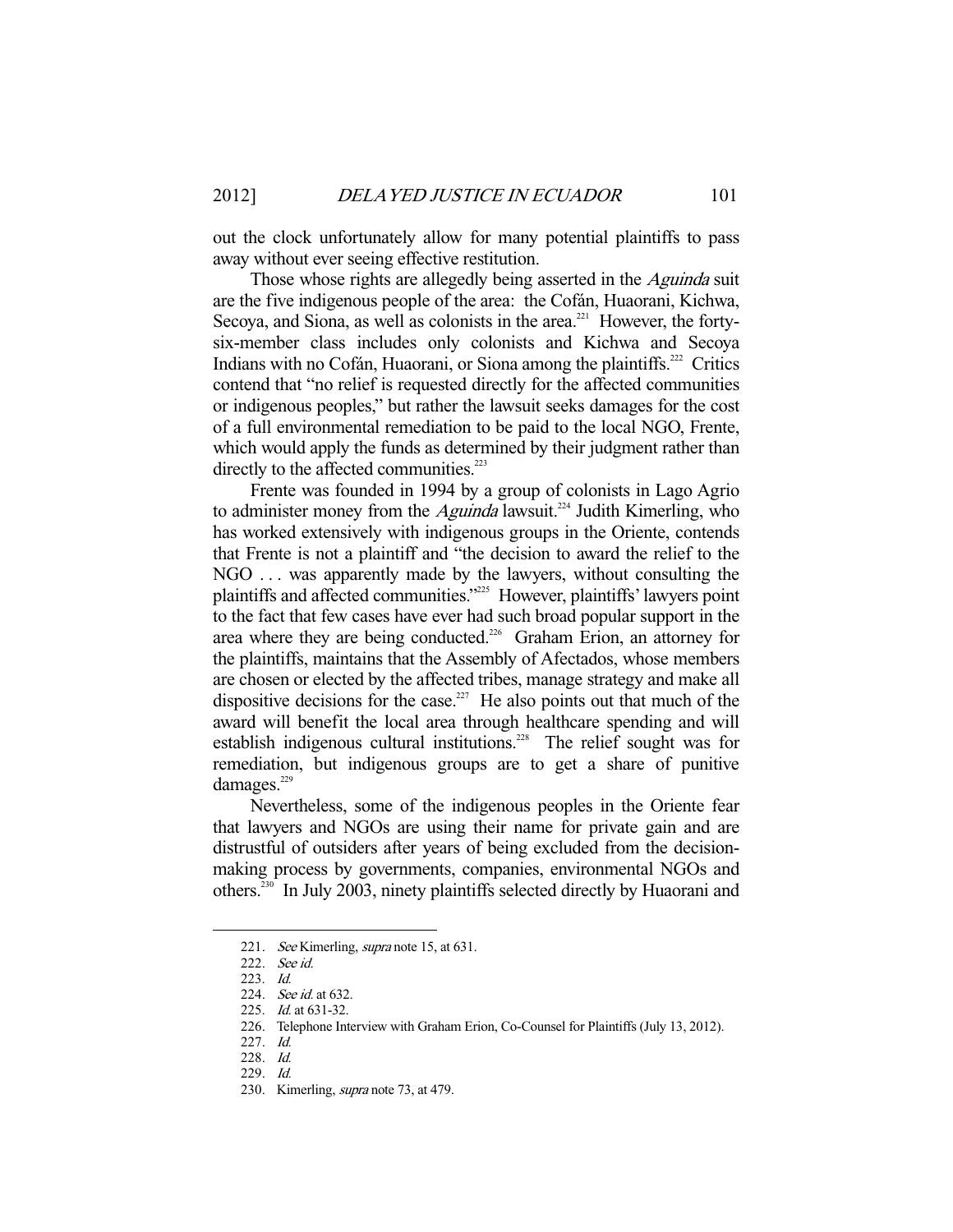Kichwa communities filed a lawsuit against ChevronTexaco in the Superior Court of Justice of Tena.<sup>231</sup> They sought to vindicate the same rights that were purportedly being vindicated in the Aguinda case.<sup>232</sup> The case was dropped due to jurisdictional reasons and because the plaintiffs could not afford the costly litigation.<sup>233</sup> Several indigenous groups continue to demand that Frente stop using their names until they can participate in the decision making about their claims and remedies.<sup>234</sup> This strife is to be expected in such a long-spanning, large case, but by and large, Frente does maintain popular support in Ecuador. However, this points to a flaw in the *Aguinda* class action from the perspective of restitution to those actually harmed—it is difficult to allow class members to have input in the litigation and there is no guarantee that an award will actually reach the harmed–even in a case with broad popular support.

 In cases like Aguinda, indigenous residents were never consulted when the Ecuadorian government contracted for oil extraction on their lands and were never consulted when the government signed a release to Texaco for its liabilities.<sup>235</sup> Aguinda was complicated by the unavailability of class action procedures in Ecuador, allowing only named plaintiffs from the U.S. *Aguinda* cases to file. In the future, large-scale environmental and human rights actions seeking to vindicate indigenous peoples' rights should include transparent, democratic decision making and prior informed consent principles<sup>236</sup> from the outset<sup>237</sup> in order to be fair to the actual victims of corporate and government wrong-doing.

Another reason the *Aguinda* class action may not provide effective restitution for the harmed is the immense time it takes to resolve this kind of civil case. Over seventeen years have passed since Texaco exited Ecuador and the first complaint was filed in New York in this case. Since then, the costly, cumbersome trial has been bogged down in both the United States and Ecuador over jurisdictional issues while damage in the Oriente continues. In its private interest factors analysis for granting forum non conveniens dismissal, the Second Circuit did not take into account the inconvenience to plaintiffs of starting over in Ecuador's courts after eight years of litigation. Over time, many of the people who

<sup>231.</sup> *Id.* at 478.

<sup>232.</sup> See id. at 478-79.

<sup>233.</sup> See id. at 480.

<sup>234.</sup> See id. at 478, 483.

<sup>235.</sup> See id. at 505-07.

<sup>236.</sup> *Id.* at 507.

 <sup>237.</sup> The Assembly of Afectados was not formed until the case was brought back to Ecuador.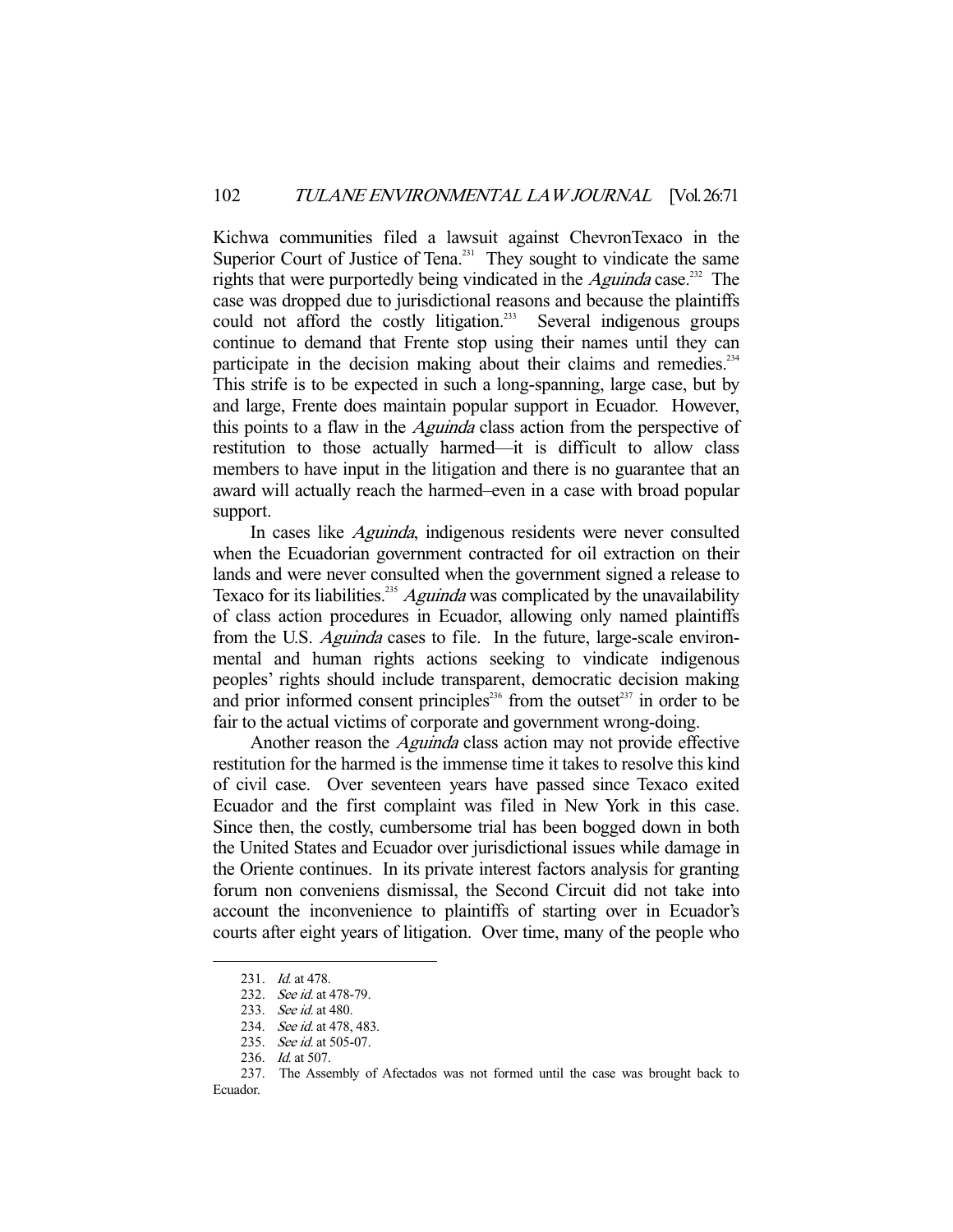bore the brunt of the environmental contamination have passed away or lived through unmitigated suffering from the Consortium's operations. Moreover, delay is costly from an environmental standpoint, because the chemicals from Texaco's actions spread and cause more damage the longer they remain in the environment without remediation. Even if Chevron eventually pays for its damage, the recipients will likely be people and communities that succeeded those actually injured. Granted, the lawsuit is as much about continuing damage from Texaco's operations as it is about the damage caused during its operations, but to provide effective redress to all of those actually injured requires a faster, more efficient mechanism than any outcome the *Aguinda* cases will provide.

## B. Effective Deterrence Goal

The *Aguinda* cases will provide a stronger incentive for corporations operating in weak governance areas to better internalize the costs of their actions as they would if they were operating in their home jurisdictions. High costs of litigation, negative public relations, and a potentially huge payout have put Chevron and other oil companies on notice that they will be forced to pay remediation for substandard practices, deterring similar future actions. Still, it is unsatisfying because Ecuadorian governments between 1970 and 1992 and PetroEcuador are at the least also partly responsible for the environmental damage from the operations. The *Aguinda* action will not force the Ecuadorian government to internalize its actions and, in fact, gives it the ability to continue behaving in the same way while using Chevron as a scapegoat.<sup>238</sup> Effective deterrence can only occur if all of the responsible parties have to internalize the cost of their actions so that they are incentivized to change their behavior in the future. Recently, John Ruggie, the United Nations Special Representative for Business and Human Rights, produced a framework to address the human rights implications of the acts of multinational corporations abroad.<sup>239</sup> One point of focus of the report was that many countries' governments themselves are characterized by pervasive discrimination against indigenous peoples.<sup>240</sup> and indeed, at the time of oil discovery, Ecuador's policy towards the indigenous people in the Oriente was one of colonization and

 <sup>238.</sup> Chevron can counterclaim PetroEcuador for contribution to the judgment, but the plaintiffs have not named it as a party.

<sup>239.</sup> See John Gerard Ruggie, Business and Human Rights: The Evolving International Agenda, 101 AM. J. INT'L L. 819 (2007).

<sup>240.</sup> See id. at 829-30.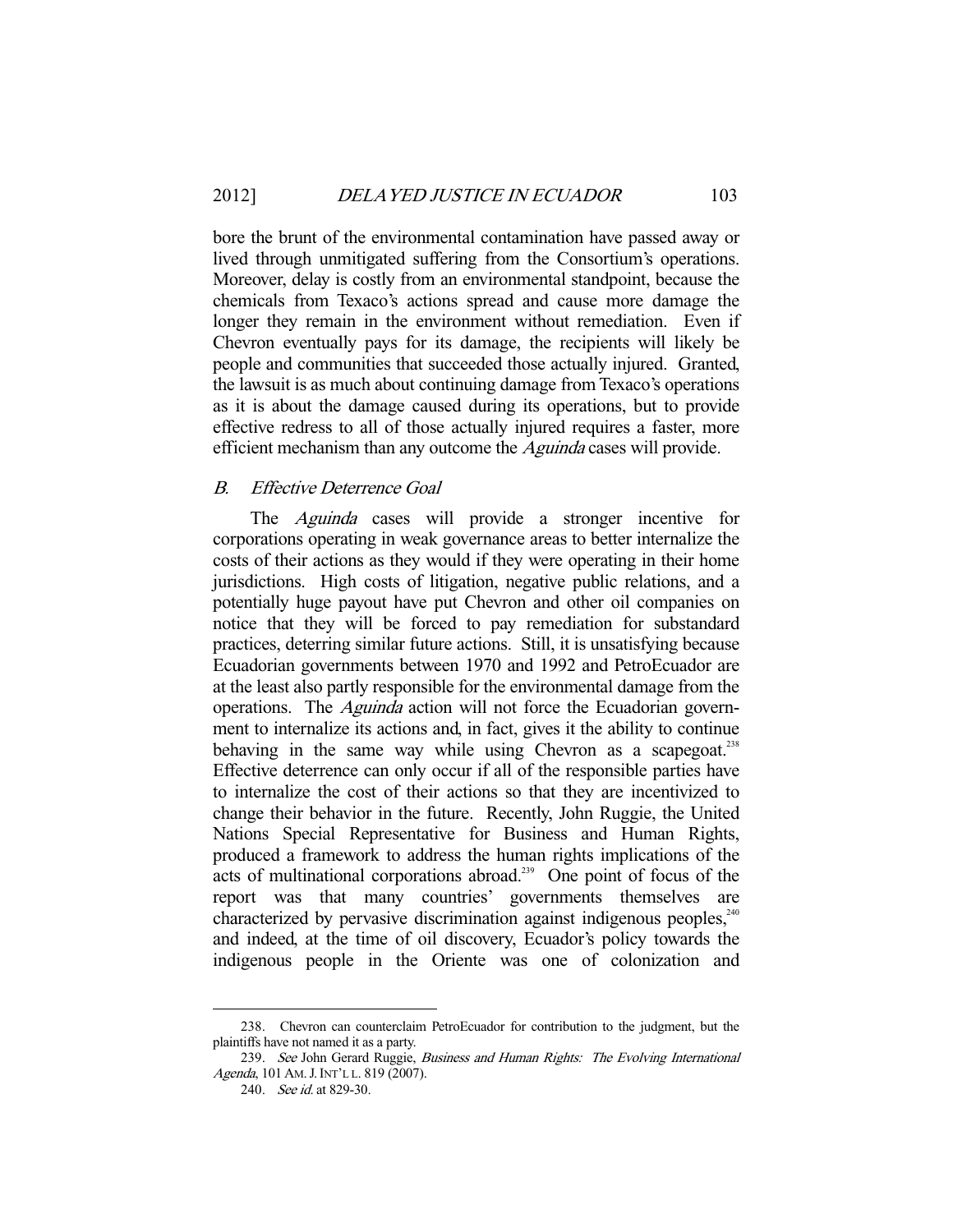assimilation.241 Regardless of Texaco's culpability in the Oriente, there is little doubt that the damage will continue at the hands of another entity, as long as there is no recourse for the region's inhabitants against their own government's policies.

While the *Aguinda* case will not punish the Ecuadorian government for its actions, it may still provide effective deterrence because Texaco was the enabling party. The oil company is the cheapest cost avoider due to "its ability to have prevented the contamination" by using better methods *ex ante*.<sup>242</sup> Moreover, the government of Ecuador would not have been able to extract oil without Texaco or another multinational with expertise in oil extraction. If Texaco or any other enabling party were held to more strict standards, the government of Ecuador would have to follow those higher standards because it does not have the ability to be the operator. Thus, if multinationals had to abide by a minimum standard, that minimum would be the floor in Ecuador and any other nation. Viewed that way, forcing Chevron to internalize the entire \$27 billion in damages may go further from a deterrence perspective than having the Ecuadorian government share in the damages. Note that while a solution along these lines would force U.S. companies to operate with higher standards, it is not clear that foreign oil companies would follow suit and instead may create a race to the bottom to provide the most favorable terms to foreign governments in order to win concessions. However, such a rule would currently affect many of the world's largest oil field operators<sup>243</sup> and a significant amount of oil field operations in developing countries.

It is evident that the *Aguinda* litigation is already affecting Chevron and causing it to change its practices. At its annual shareholders meeting in April 2006, representatives from "Trillium Asset Management offered a resolution . . . demanding itemized accounts of [Chevron's] spending in the Ecuador case."<sup>244</sup> While the resolution failed to pass, it was noteworthy that large institutional investors have begun to see the costs of potential liability from bad practices and have begun to demand answers.<sup>245</sup> If there is a major payout at the end of the *Aguinda* cases, Chevron will be one of the first companies forced to pay for its actions

<sup>241.</sup> See Chris Jochnick & Nina Rabaeus, Business and Human Rights Revitalized: A New UN Framework Meets Texaco in the Amazon, 33 SUFFOLK TRANSNAT'L L. REV. 413, 429 (2010) (citing Kimerling, supra note 73, at 449).

<sup>242.</sup> See Kenney, supra note 85, at 878.

 <sup>243.</sup> ChevronTexaco, ConocoPhillips, Halliburton, and ExxonMobil are based out of the United States.

 <sup>244.</sup> Maass, supra note 1, at 115.

 <sup>245.</sup> See id.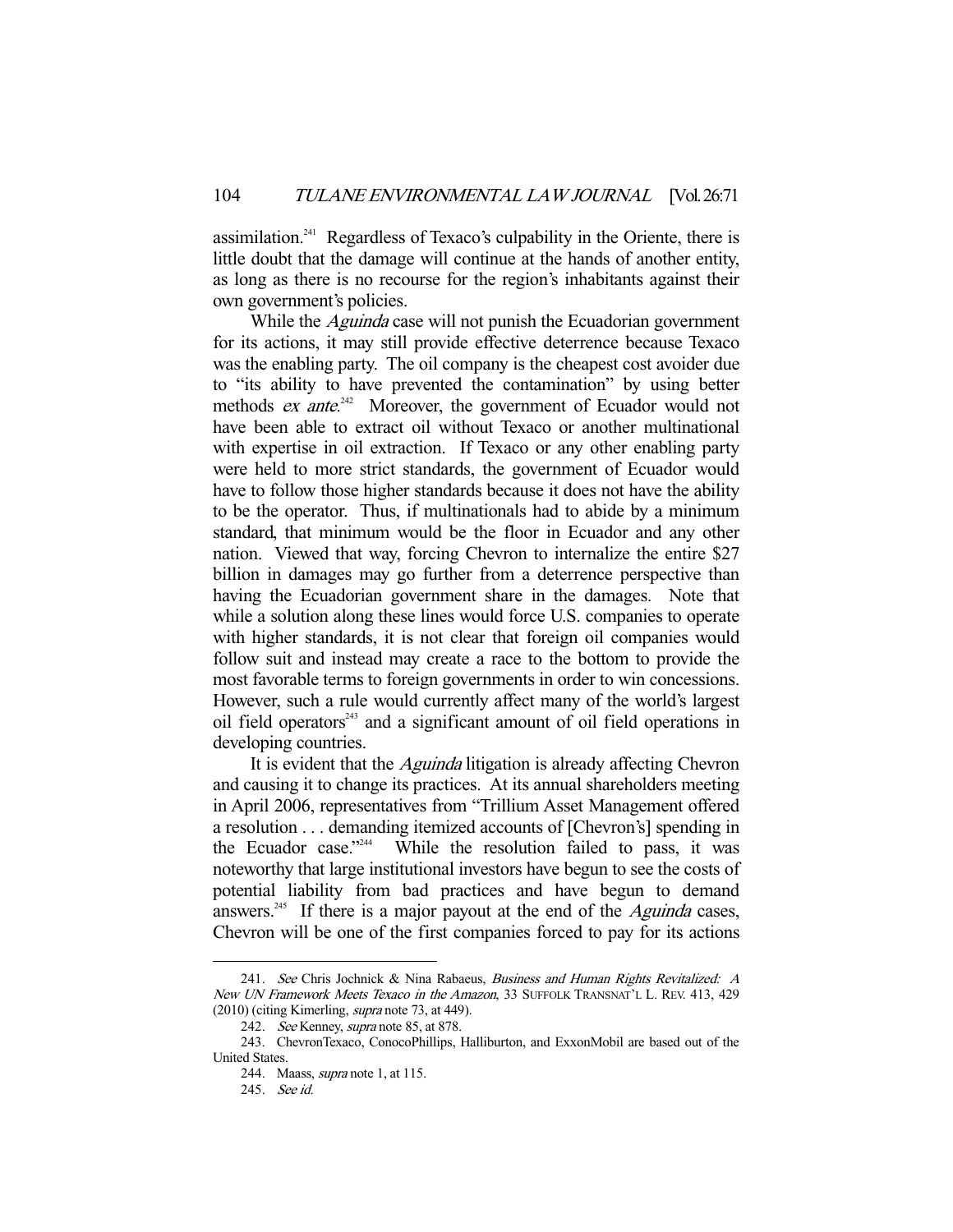abroad in taking advantage of nonexistent environmental standards in a host country. That would put corporations on notice that they should at least abide by minimum standards regardless of whether foreign governments demand them.

#### C. Recommendation for a More Effective Regime

 A more effective regime to provide more effective redress and deterrence for future conduct should tackle the problems of access to courts, delays, and provide better incentives for foreign governments to protect their environments. However, a solution that merely sends all multinational tort cases to the United States and other home country courtrooms would fall short of providing an incentive for citizens of developing countries to push for higher standards of accountability from their own governments and judicial reforms. Rather than opening the floodgates by dropping forum non conveniens entirely, I propose a twostep solution that lowers the barriers for these cases to be brought in the United States, while simultaneously, implicitly developing a body of law that creates an informal international standard of "best" or at least "minimum practices" so that oil field operators actually know a defined lower bound.

As discussed *supra*, forum non conveniens and international comity present major obstacles for foreign plaintiffs seeking redress for harms by multinational corporations.<sup>246</sup> Corporations pursue these avenues to dismiss cases in the United States because they calculate that plaintiffs will not have the resources to continue pursuing the litigation, and "starting over" in countries that lack plaintiff-friendly rules, such as discovery, is costly.<sup>247</sup> International comity as grounds for dismissal is troubling because it gives host countries' governments a vetolike power on whether cases against U.S. companies for actions abroad can go forward in U.S. courts. In light of the race for foreign direct investment, international comity can be another way where multinationals team with foreign government partners to subvert human rights principles similar to what we see with Texaco, PetroEcuador, and the Ecuadorian Government in the first  $A$ guinda dismissal.<sup>248</sup> Forum non conveniens grounds for dismissal, with its malleable standard of "adequate alternative forum," also serves as a way to delay or deny justice because multinationals agree to submit to jurisdiction in foreign courts only to later claim that those

<sup>246.</sup> See supra Part III.B.

<sup>247.</sup> See Heiser, supra note 184, at 609 n.4.

 <sup>248.</sup> See Aguinda v. Texaco, Inc., 945 F. Supp. 625 (S.D.N.Y 1996), vacated by Jota v. Texaco, Inc., 157 F.3d 153 (2d Cir. 1998).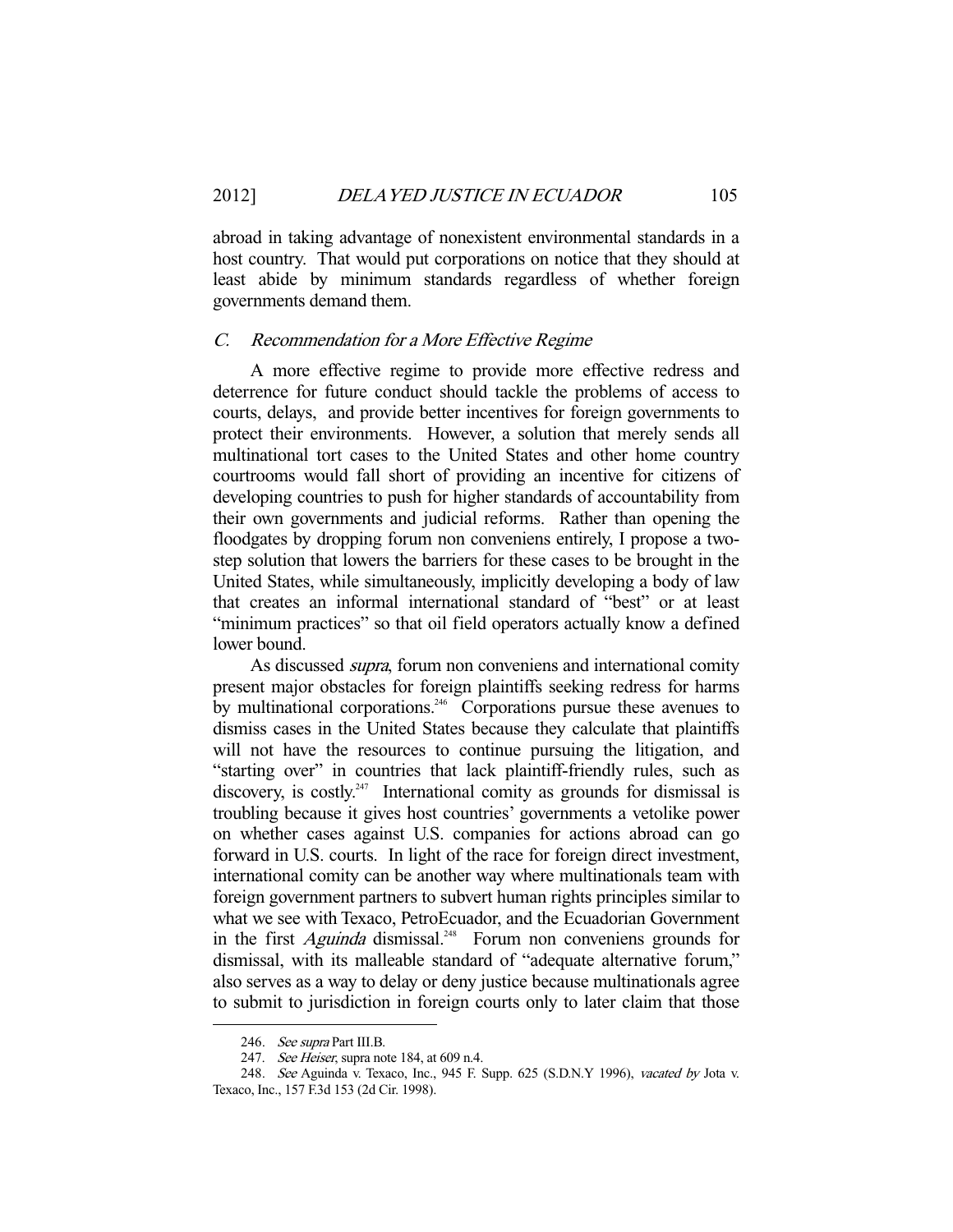proceedings are unfair in order to drag the process on further if the plaintiffs do actually pursue action in the foreign jurisdiction.

 Where possible, the United States should not close its doors to foreign plaintiffs for actions by U.S. companies or even companies with significant presence in the United States. There is "[a] substantial disparity . . . between Western countries and developing countries in the legal protection of the environment."<sup>249</sup> Unrepresentative governments, underdeveloped tort law, and other factors regarding the desire for foreign direct investment, inter alia, account for much of the disparity.<sup>250</sup> The process to correct these disparities will not happen overnight, and simply trying one-off cases in the United States will not create any pressure in developing countries to protect the rights of affected minorities. However, in the most egregious cases, especially those involving a foreign government's state-owned oil company, holding operating companies responsible in the United States can begin to break the nexus of sophisticated field operators and unresponsive governments. U.S. courts, with their expertise in complex litigation, can begin to create a minimum standard of international oil field operation and chip away at the ambiguity of "best" or "standard" practice clauses that lead to a race to the bottom in resource extraction.<sup>251</sup>

 Should U.S. courts continue to broadly construe the availability of an alternative adequate forum and use forum non conveniens to dismiss cases, they should at least stipulate the defendant not only submit to jurisdiction in the foreign forum, but also promise to honor the judgment there. Doctrinally, courts could also accord collateral estoppel-like principles to the competency of the foreign courts during the enforcement phase in the United States. The "compatible with the requirements of due process" inquiry of the UFMJRA is nearly the same as the threshold inquiry under forum non conveniens as to whether an alternative forum is "adequate," except now the inquiry is from the defendant's perspective.<sup>252</sup> For example, from 1992 to 2001, Texaco claimed numerous times that Ecuador was an adequate forum and could

<sup>249.</sup> William G. Bassler & Yitzchok Segal, Mediating International Environmental Tort Claims in the Shadow of the Alien Tort Claims Act, 63 DISP. RESOL. J. 72, 74 (2009).

<sup>250.</sup> See Ruggie, supra note 239, at 826; supra Part II.B, III.A, V.E.

 <sup>251.</sup> See Alexandra S. Wawryk, Adoption of International Environmental Standards by Transnational Oil Companies: Reducing the Impact of Oil Operations in Emerging Economies, 20 J. ENERGY & NAT. RESOURCES L. 402, 432 (2002) ("[T]he absence of a strong and independent judiciary in many emerging economies, together with governments strongly committed to oil exploitation, often at the expense of the environment, means that phrases such as 'best practice' and 'internationally acceptable norms' may be interpreted to require the lowest level of environmental protection rather than the most stringent practices.").

<sup>252.</sup> See Heiser, supra note 184, at 639.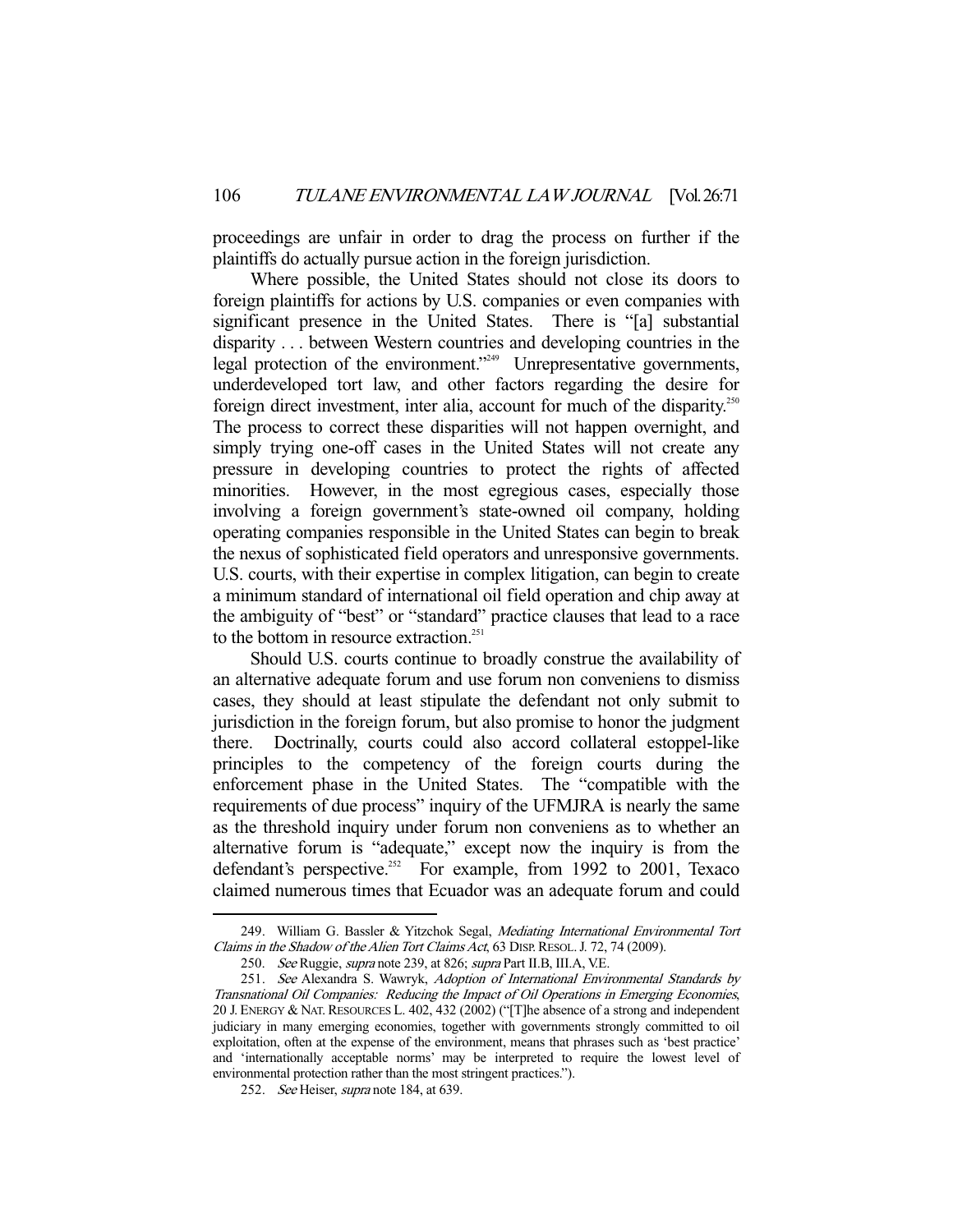provide impartial proceeding to have the case dismissed from the United States. The ruling to dismiss that claim should now preclude Chevron's attempts to not have the judgment enforced on the exact opposite grounds. If this were the rule, Texaco may not be as ready to have the case dismissed and moved to a country that could potentially award damages like the \$27 billion figure that Ecuador's courts are prepared to award.

 Such a solution would also help provide more effective restitution by speeding up the process of redress. As discussed, delays are a key cause of disrupting effective redress for the harmed. They are calculated to hope that plaintiffs will eventually give up—"the longer ChevronTexaco delays the case, the greater the chance it will win by attrition or diminish the settlement value of the case as the plaintiffs' resources and patience wear thin."253 Applying issue preclusion to the competency of foreign courts would effectively tell Chevron that they must live with the choice of forum they make. As such, they may not pursue forum non conveniens dismissal as vigorously as in the current system and may elect to continue the case in the United States where they have the assurance against such a massive judgment. Even if they make the calculation that submitting to foreign jurisdiction is worth the risk because plaintiffs will give up or because the defendants hold sway in that country, they will not be able to delay once the final judgment is made in the foreign jurisdiction.

## D. Reforms in Deterrence and a Race to the Bottom

Regardless of *Aguinda*'s result, the outcome of this case will feel unsatisfactory because the Ecuadorian government's complicity will go unpunished. While it would be impossible to force a foreign government to pay in court, a better system in the future would change the incentives for developing countries' governments to race to the bottom of regulations as a way to attract investment. One way to do this would be to establish universal minimum standards of operation based on industry standard in developed countries and by professional organizations. Development contracts will continue to use best practices standards set by host countries, but at a minimum, companies would operate knowing that internationally accepted best practices would be the floor. While "[n]o U.S. environmental statute that applies to corporations acting in the U.S. has yet been applied to find a corporation liable for their actions abroad," (judges have not found Congressional intent to apply U.S.

 <sup>253.</sup> Kenney, supra note 85, at 874.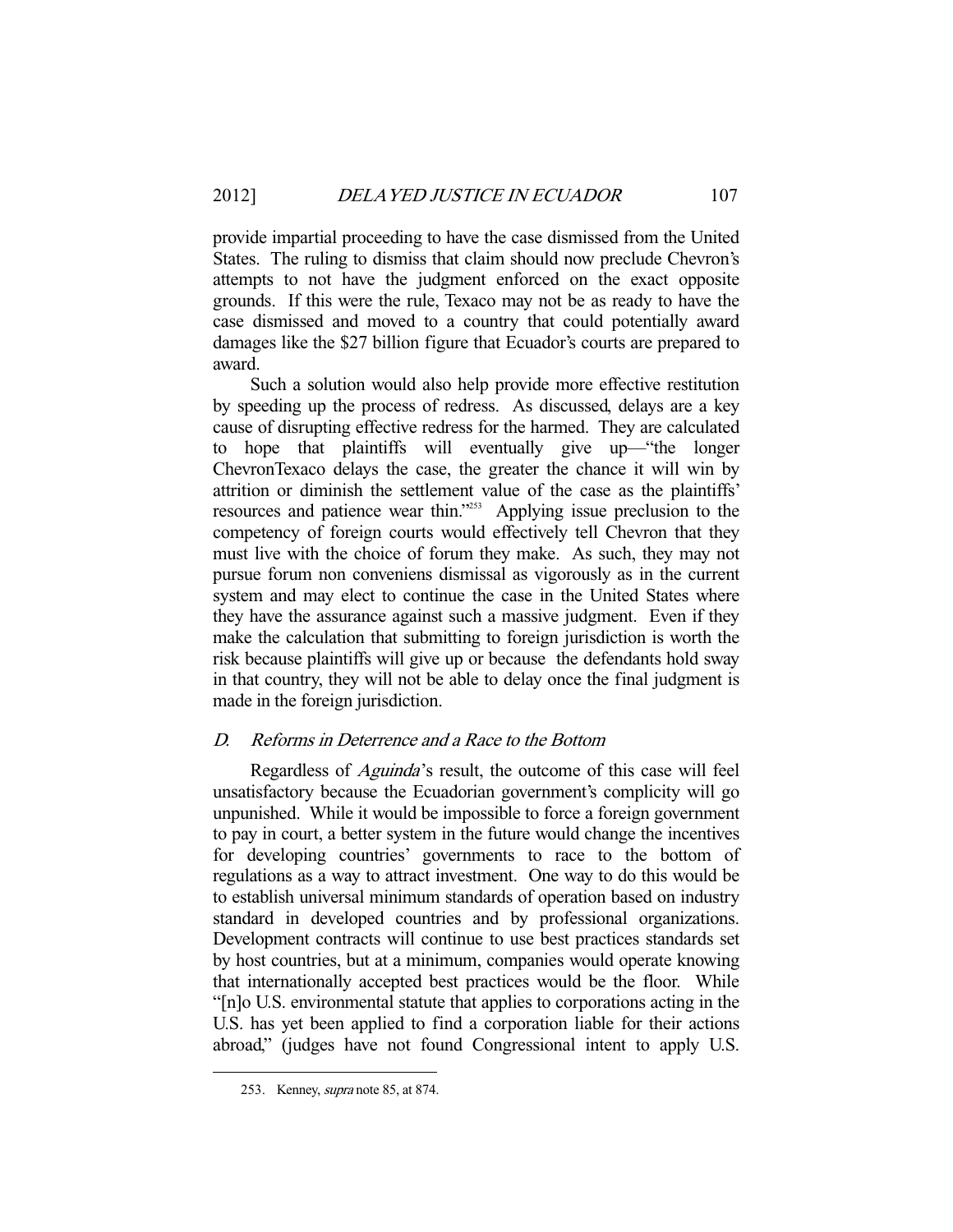environmental statutes abroad), $254$  one model could be for courts to enforce best practices clauses by looking to companies' own voluntary associations' standards. For example, Chevron is a member of the American Petroleum Institute (API), and the API's commitment to environmental stewardship is part of the association's by-laws.<sup>255</sup>

 The worldwide chemical industry's Responsible Care program could serve as a model for oil operators. The voluntary code includes standard performance indicators and reporting requirements.<sup>256</sup> For courts, such a standard reporting requirement eases the task of discovery and culpability at a minimum. For oil field operators, such regulation could actually serve to create a "race to the top" whereby modernized, experienced operators impose higher standards to exploit a competitive advantage and not risk being undercut.<sup>257</sup> Host countries would also have less room to ignore their affected populations when such an explicit international code is being ignored by its Consortium with international operators.

## V. CONCLUSION

The U.S. and Ecuadorian *Aguinda* cases demonstrate the difficulties of getting redress for harms by U.S. corporations abroad. Corporations are attracted to developing countries for natural resources, cheap labor, and relaxed regulations meant to lure foreign investment.<sup>258</sup> In many cases, those countries' courts offer no remedies to citizens injured by the actions of a foreign corporation due to a lack of institutions and procedures or corruption. $259$  Plaintiffs wishing to hold U.S. companies accountable in U.S. courts also face the nearly impossible obstacles of the international comity doctrine and forum non conveniens, which often dismiss cases to be held in the countries where the harm occurred. Both of these doctrines severely limit the administration of justice as most plaintiffs fail to file suit in their home countries where courts are unreceptive and procedures are cumbersome and costly; indeed the vast majority of cases dismissed for forum non conveniens never get filed

<sup>254.</sup> Natalie L. Bridgeman, Human Rights Litigation Under the ATCA as a Proxy for Environmental Claims, 6 YALE HUM. RTS. & DEV. L.J. 1, 27 (2003).

 <sup>255.</sup> Wawryk, supra note 251, at 405.

 <sup>256.</sup> See id. at 406.

 <sup>257.</sup> See id. at 432.

<sup>258.</sup> See Bassler & Segal, supra note 249, at 73.

<sup>259.</sup> See Paul Santoyo, Bananas of Wrath: How Nicaragua May Have Dealt Forum Non Conveniens a Fatal Blow Removing the Doctrine as an Obstacle To Achieving Corporate Accountability, 27 HOUS. J. INT'L L. 703, 714 (2005) (discussing reasons plaintiffs end the litigation).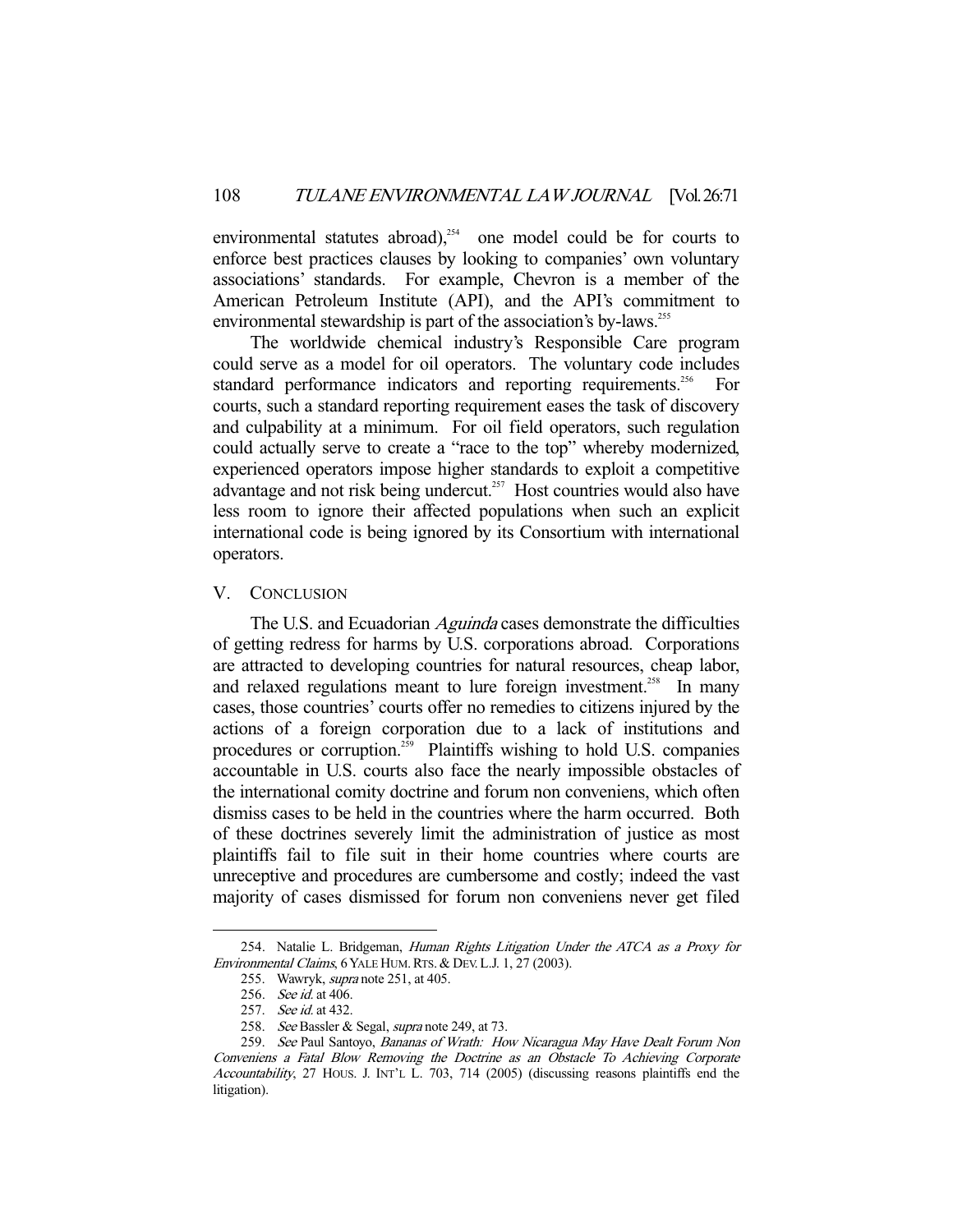again in foreign courts.<sup>260</sup> Further, even if a case is brought abroad, challenges to the judgment bring the suits back to the United States for another costly and long legal battle as to the legitimacy of the foreign judgment.

 The doctrine of comity places the nexus of foreign governments and U.S. corporations in the strong position to decide whether cases against them will be held in the United States. Dismissal for comity represents an abdication of the administration of justice by U.S. courts where there is no chance that foreign courts will provide an effective remedy. While it is unadvisable to simply open the floodgates of litigation or risk forum shopping, in egregious cases where host country governments were heavily involved in resource extraction, the availability of an "adequate alternative forum" should be construed less broadly and the United States should begin to chip away at the race to the bottom in environmental performance.

The *Aguinda* case shows the real costs of multinational corporations operating abroad in the vacuum of environmental regulations. Aside from the unprecedented environmental damage from over thirty years of oil extraction operations, affected plaintiffs have already spent over seventeen years in court with no end in sight. The action cannot be deemed successful from an effective remediation perspective because the delay in justice means that entire generations harmed by the Consortium's activities will never see any redress. Even if the Ecuadorian court awards damages, the appeals process in Ecuador and subsequent enforcement procedures in the United States will drag the process on further. The case has, at least, been slightly more successful from a deterrence perspective and shareholders have already begun to demand audits of environmental practices and disclosure for liabilities by U.S. corporations.

 To truly begin reforming a race to the bottom, holding corporations more accountable, and increasing pressure on host countries to be more responsive to their own affected populations, it is necessary to remove ambiguity from best practices clauses so that they actually mean something. Doing so would both give clear ex ante guidelines for deterrence and speed the process of justice if cases are indeed brought.

 Solely opening U.S. courts to litigate foreign actions would be insufficient to provide incentive to reform home countries' legal systems to protect their own people's rights. However, a balance must be struck

<sup>260.</sup> See Laurel E. Miller, Comment, Forum Non Conveniens and State Control of Foreign Plaintiff Access to U.S. Courts in International Tort Actions, 58 U. CHI. L. REV. 1369, 1388 (1991).